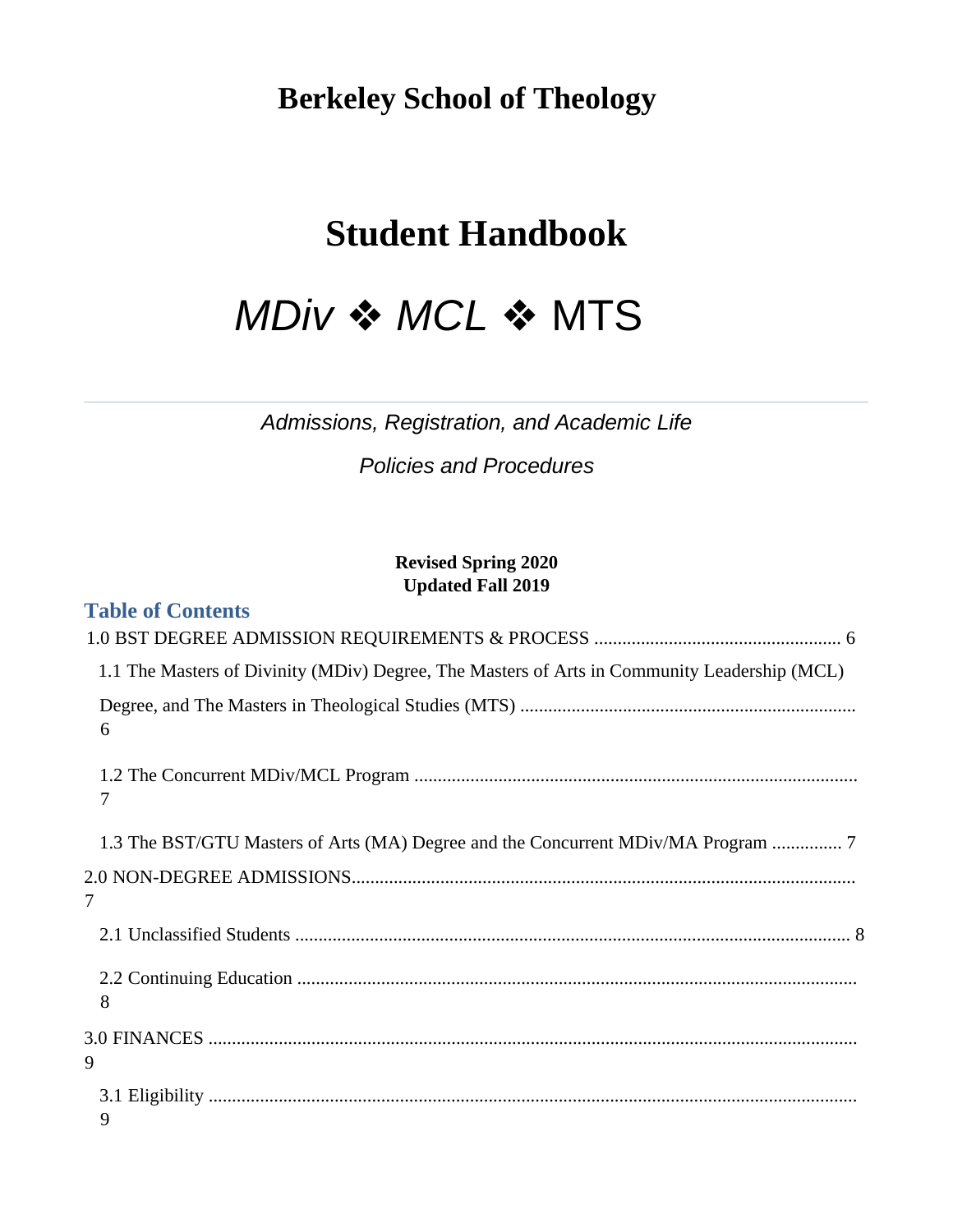| 9                                                               |  |
|-----------------------------------------------------------------|--|
|                                                                 |  |
| 9                                                               |  |
| 10                                                              |  |
| 11                                                              |  |
| 11                                                              |  |
| 12                                                              |  |
| 13                                                              |  |
| 13                                                              |  |
| 4.0 INTERNATIONAL STUDENTS (MDiv, MCL, MTS, and BST/GTU MA)  14 |  |
| 14                                                              |  |
| 14                                                              |  |
| 14                                                              |  |
| 14                                                              |  |
| 5.0 REGISTRATION                                                |  |
| 16                                                              |  |
| 16 6.2 Course Policies                                          |  |
|                                                                 |  |
|                                                                 |  |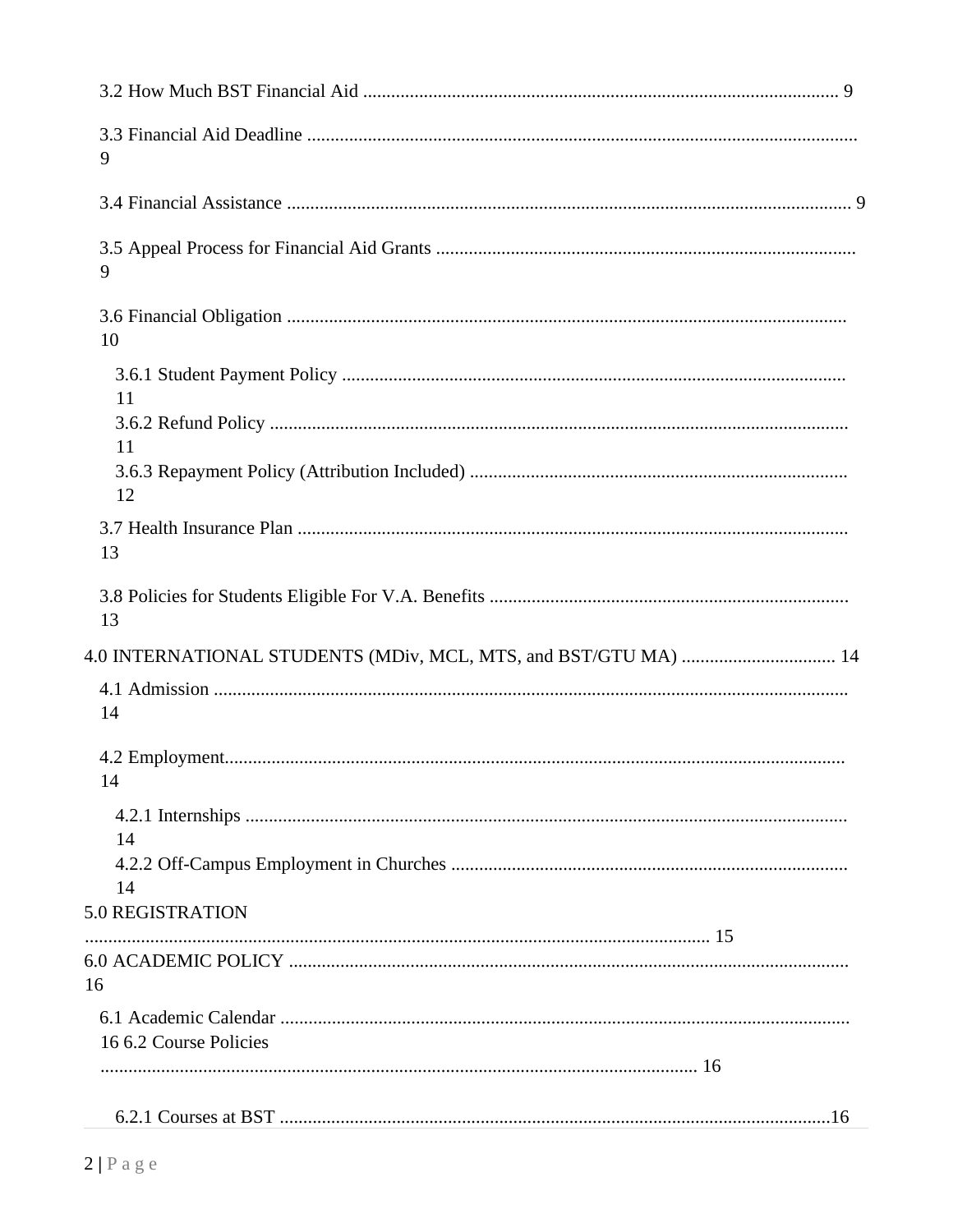| 16                                                 |
|----------------------------------------------------|
| 19                                                 |
| 21                                                 |
| 21                                                 |
| 21                                                 |
| 21                                                 |
|                                                    |
| 22                                                 |
| 22                                                 |
| 24                                                 |
| 26                                                 |
| 6.5.3 Academic Probation and Financial Aid Warning |
| 28                                                 |
| 28                                                 |
| 30                                                 |
| 30                                                 |
| 30                                                 |
| 30                                                 |
| 30                                                 |
| 31                                                 |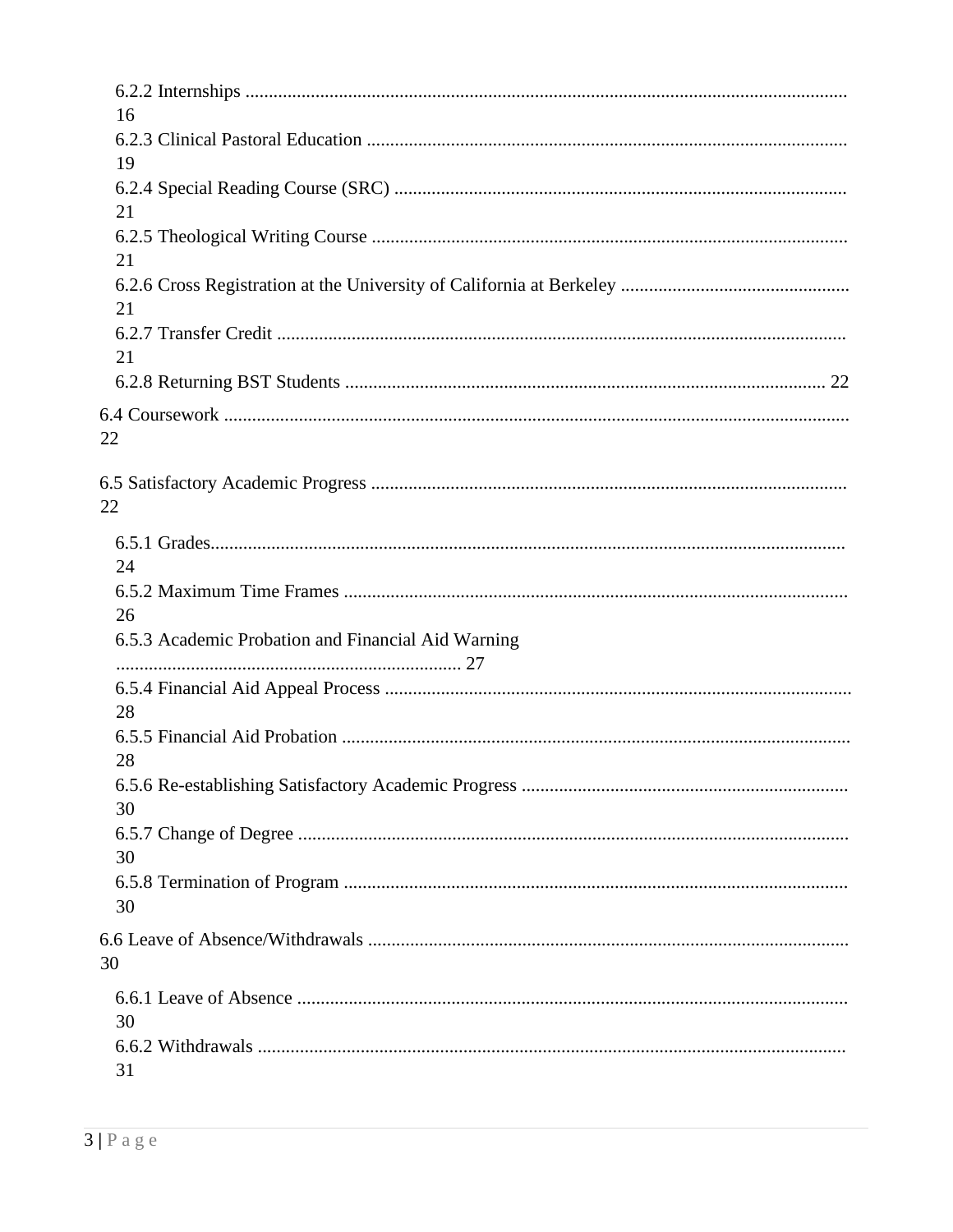| 32 |  |
|----|--|
| 32 |  |
| 32 |  |
| 33 |  |
| 33 |  |
| 34 |  |
| 34 |  |
| 34 |  |
| 35 |  |
|    |  |
| 36 |  |
| 36 |  |
|    |  |
| 37 |  |
| 38 |  |
| 39 |  |
| 39 |  |
|    |  |
|    |  |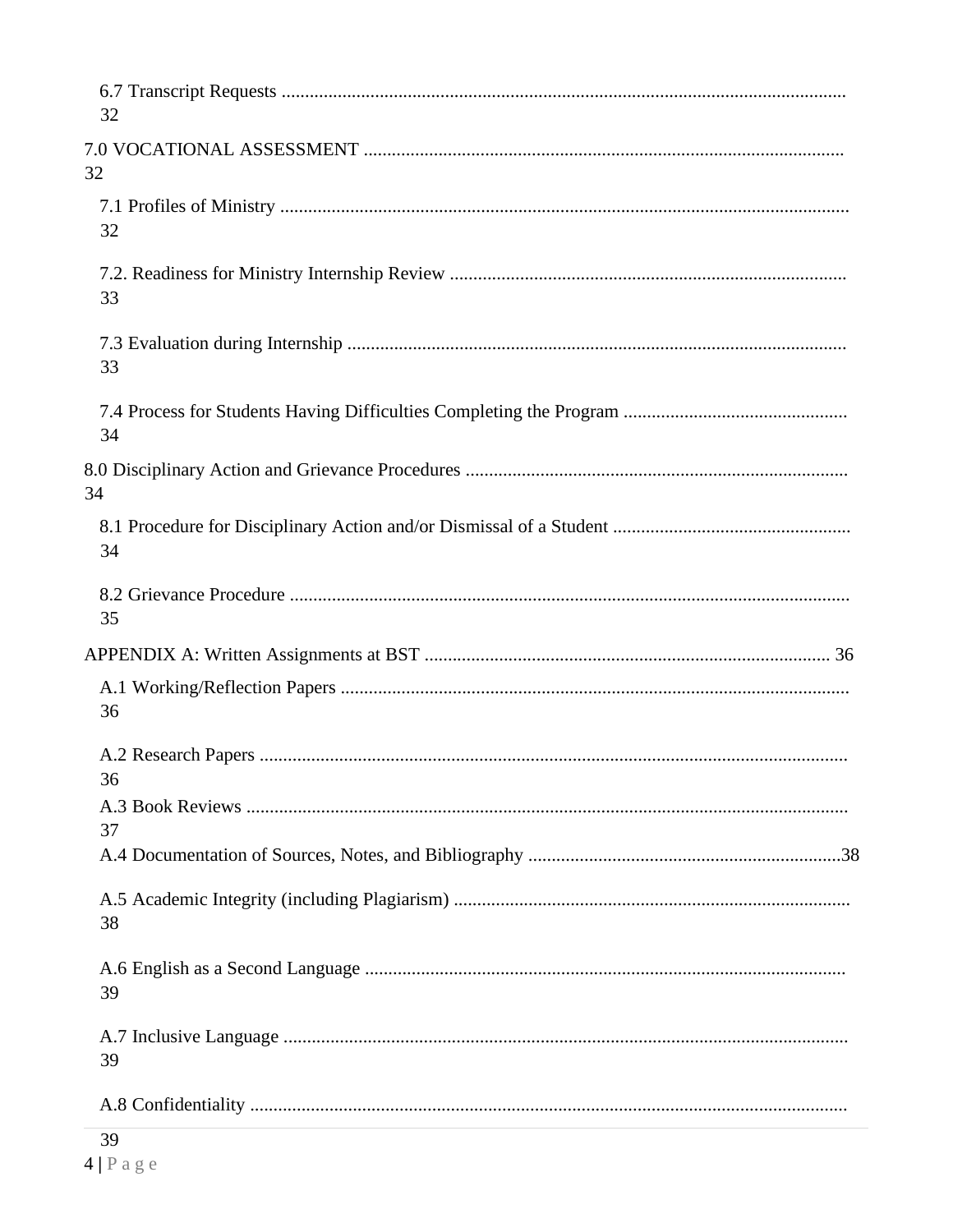| A.9 Standard Reference Works |
|------------------------------|
| 40                           |
|                              |
| 41                           |
| 41                           |
| 42                           |
| 42                           |
| 43                           |
| 43                           |
| <b>Photocopy Warnings</b>    |
| 45<br>45                     |
| 47                           |
| 48                           |
| 48                           |
| 48                           |
| 49                           |
| 49                           |
| 49                           |
| 50                           |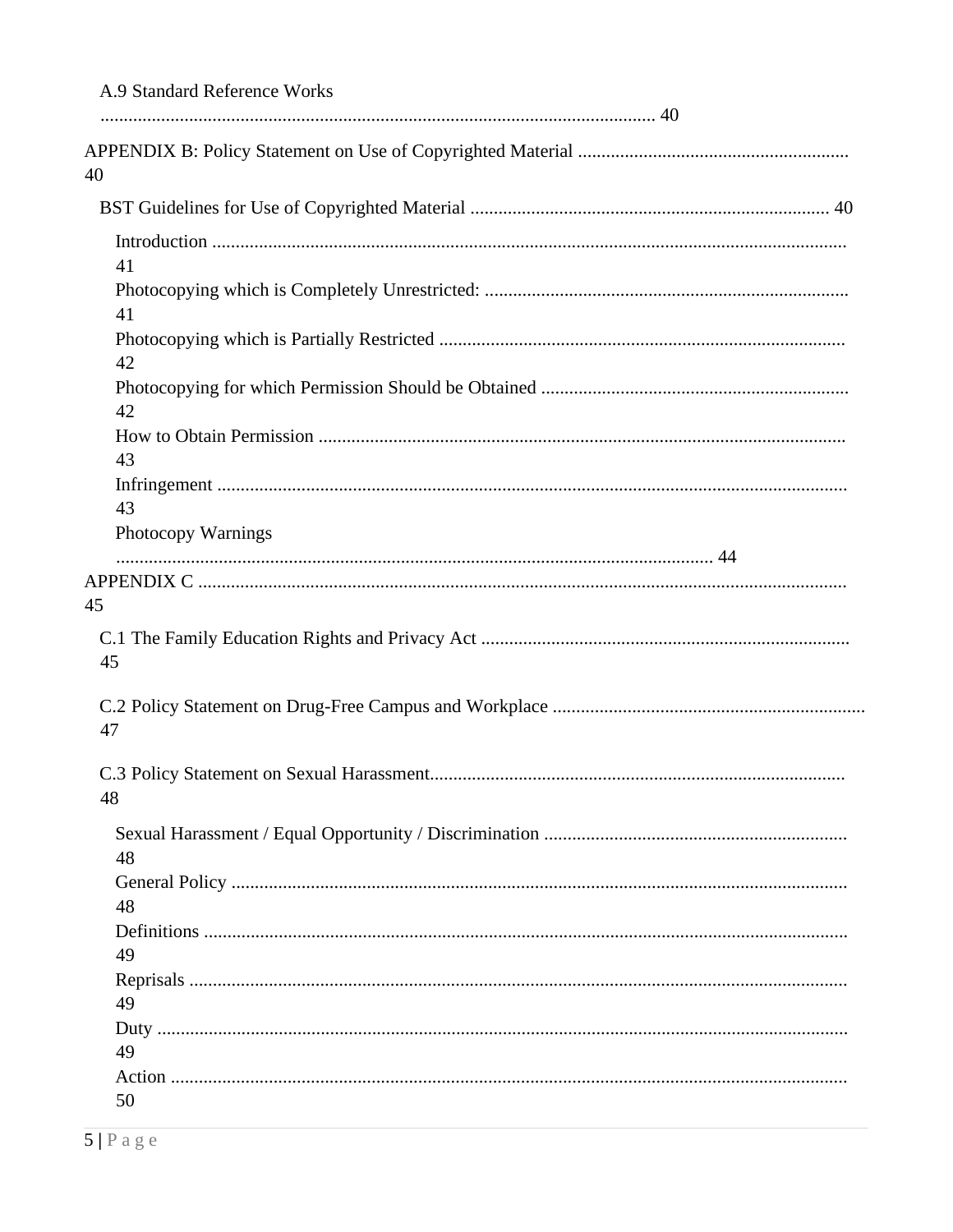| 50                                                   |  |
|------------------------------------------------------|--|
| 50                                                   |  |
| 51<br>51<br>52                                       |  |
| 52<br>52                                             |  |
| 53<br>53 Procedure for Background Checks: Applicants |  |
| 54<br>55<br>55                                       |  |
| 55                                                   |  |
| 55<br>55<br>55<br>56                                 |  |
| 57                                                   |  |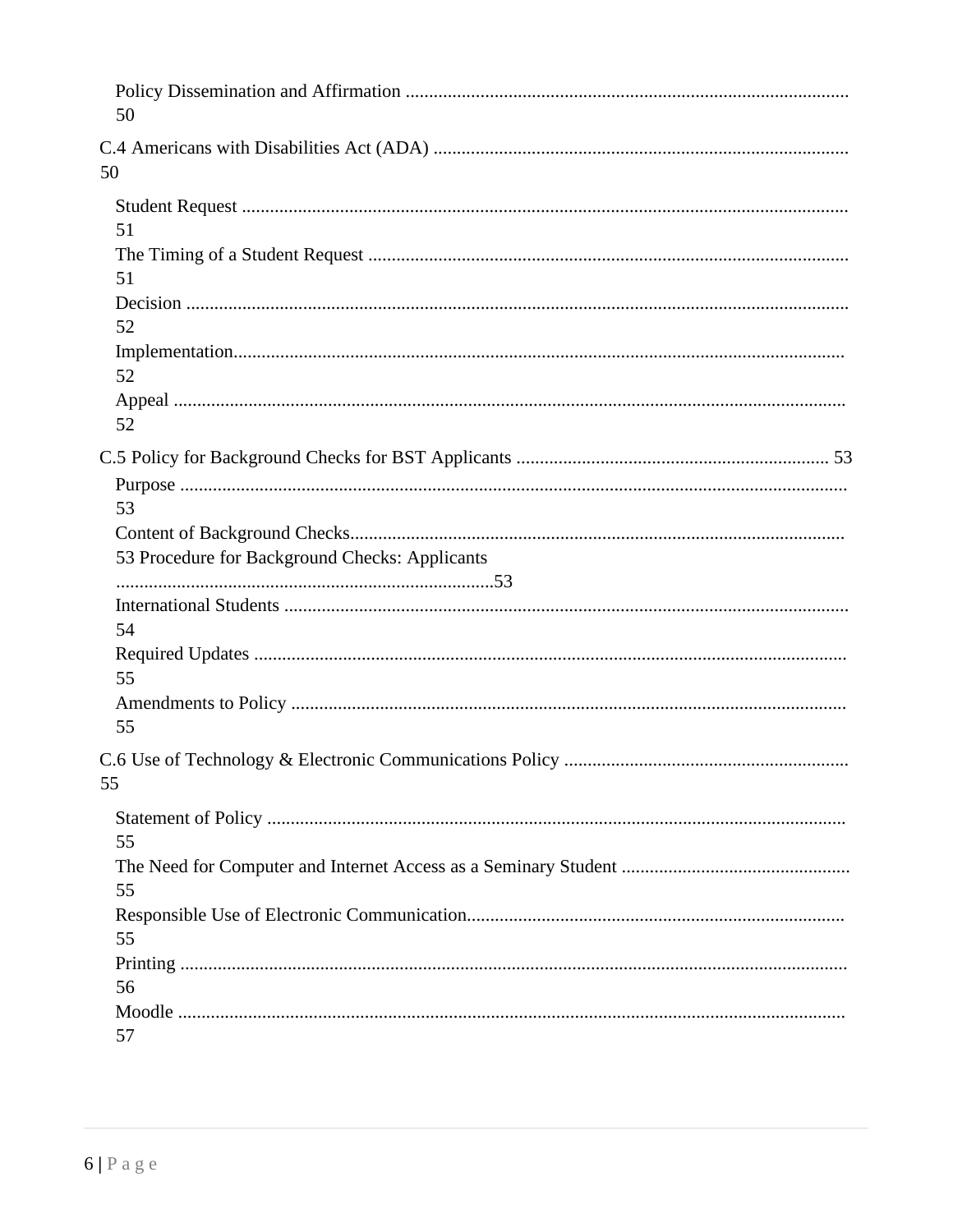# **1.0 BST DEGREE ADMISSION REQUIREMENTS & PROCESS**

[Please refer additional questions to the Office of Admissions]

# **1.1 The Masters of Divinity (MDiv) Degree, The Masters of Arts in Community Leadership (MCL) Degree, and The Masters in Theological Studies (MTS) Degrees**

All MDiv, MCL, and MTS applicants should possess an accredited B.A. or B.S. degree and have a cumulative grade point average (GPA) of 2.5 or higher on a 4-point scale.

Students admitted to the BST MDiv, MCL or MTS degree program, whose undergraduate GPA is below the normal requirement of 2.5 (on a 4 point scale) or its equivalent, will be placed on academic and financial aid probation during their first year of course work until they have completed at least six courses (or 18 units) with a GPA of not less than 2.5.

Applicants denied entry to the MDiv, MCL or MTS program due to inadequate academic preparation may be reconsidered for admission after successful completion (with a grade of B or better) of an advanced level writing course and/or critical thinking course at an accredited college or university.

Applicants will be admitted pending the completion of a background check. In order to ensure the participation of all students in such a process, Berkeley School of Theology will have on file the results of such a background check for each student by the end of the first semester or applicable term in which a student has been admitted to a degree program. (See Appendix C.)

Transfer applicants should look at section 6.0 (Academic Policy) for additional information.

International Applicants should look at section 4.0 (International Students) for specific requirements.

Applicants should send the following documents to the attention of the BST Admissions Office:

- 1. Application Form
- 2. Autobiographical Statement (giving background, Christian experience, reasons
- 3. for desiring a ministry-related vocation)
- 4. Academic references from two college professors. Applicants who have completed their undergraduate work more than four years prior to application may submit references from two business or professional persons.
- 5. Reference from pastor
- 6. Official transcripts of **all** academic work beyond high school
- 7. Non-refundable \$25 application fee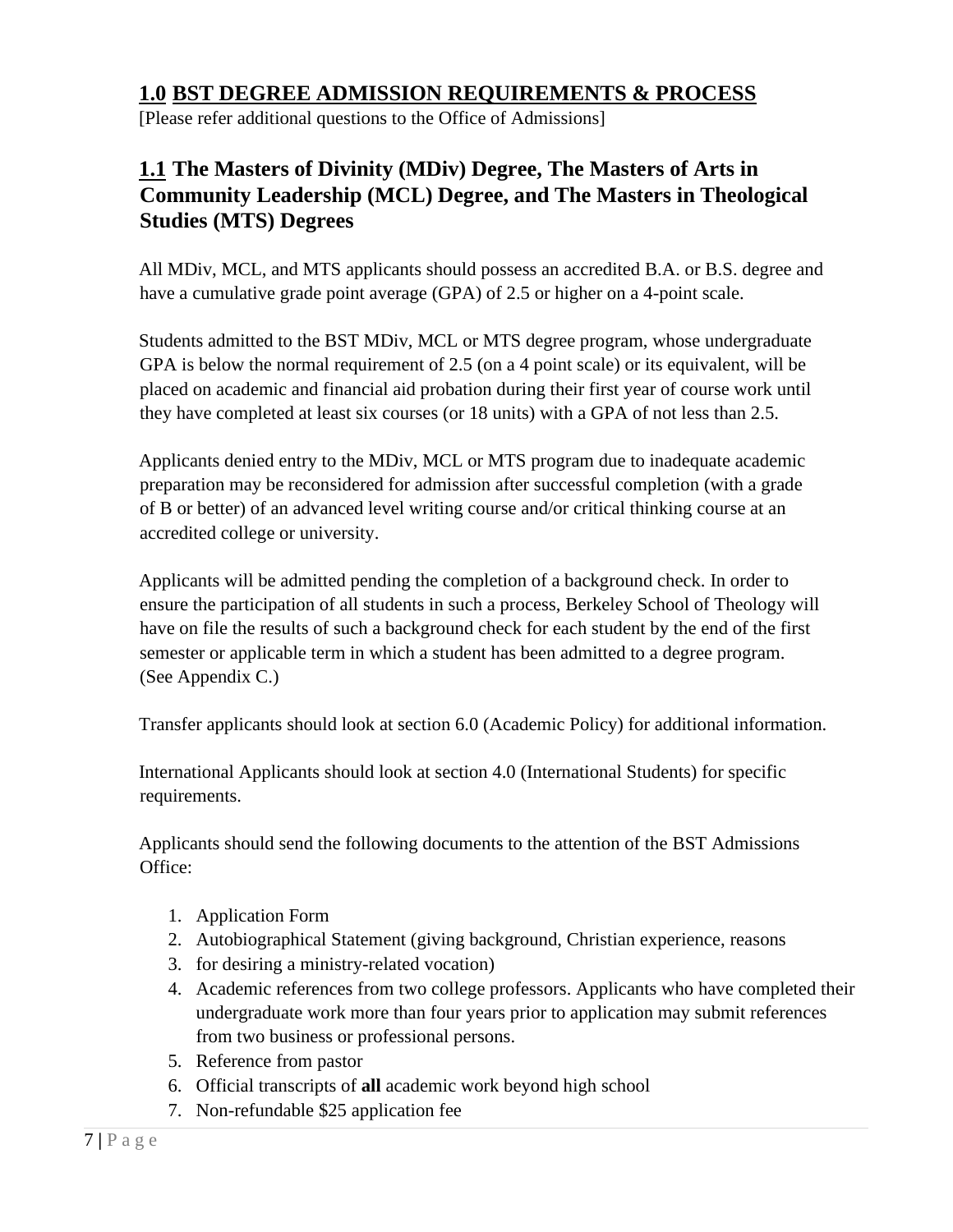All documents submitted become the property of BST and are subject to the rules of confidentiality and privacy outlined in the Buckley amendment passed by the U.S. Congress in 1987.

Although applications will be considered at any time prior to August 1, persons desiring campus housing, work study or Stafford Loans should make requests to the Admissions Office by June 1. Loans will continue to be processed throughout the academic year, but in order to receive the first check in time for Fall Registration, please observe the **June 1**  date. The deadline to apply for Spring semester is **January 5**. The deadline to apply for BST summer school is **May 1**.

# **1.2 The Concurrent MDiv/MCL Program**

The concurrent MDiv/MCL program is designed for those wishing a combination of academic and professional programs, and requires one year (24 units) beyond the MDiv, i.e. a total of 102 units for BST students. Participation in the MDiv/MA may be consecutive or concurrent and successful completion results in two separate degrees. Students that are enrolled in either program wishing to enter the concurrent degree program must apply and be accepted to the other degree program before graduating.

# **1.3 The BST/GTU Masters of Arts (MA) Degree and the Concurrent MDiv/MA Program**

The MA is an academic degree jointly conferred by BST and the Graduate Theological Union (GTU). Students in the MA program are expected to have sufficient preparation in theology or religious studies to enter into seminar work, which is an integral part of the program from its first semester. Applicants must be accepted by both the GTU and BST.

The concurrent MDiv/MA program is designed for those wishing a combination of academic and professional programs, and requires one year (24 units) beyond the MDiv, i.e. a total of 102 units for BST students. Participation in the MDiv/MA may be consecutive or concurrent and successful completion results in two separate degrees.

**For further information on these programs consult the GTU Catalog, the BST Admissions Office, and the most recent edition of the GTU MA Program Handbook.** 

# **2.0 NON-DEGREE ADMISSIONS 2.1 Unclassified Students**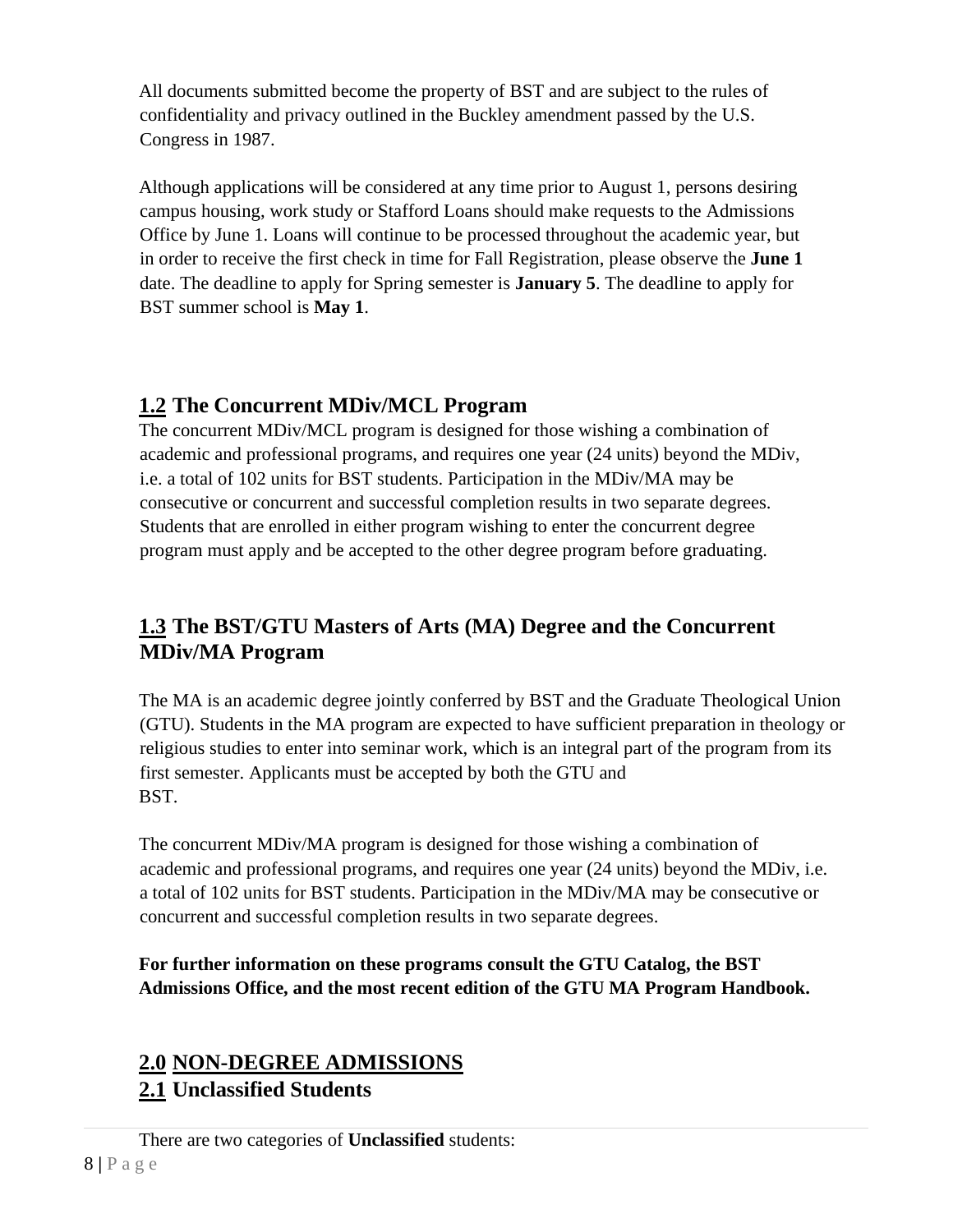- 1. Persons whose application for admission to an BST degree program is pending, having not been completed prior to the deadline for the semester's registration.
- 2. Persons not enrolled in an BST degree program who are taking courses for audit or for credit under special circumstances, or enrollment in a degree program from another school outside of GTU.

Normally, academic admission requirements for Unclassified students are the same as for degree students. In some cases (to be determined by the Academic Dean), applicants may be admitted to **Unclassified** status through a modified admissions process. This would include submission of the application fee, official transcripts showing B.A. or B.S. completed and autobiographical statement.

Admission to **Unclassified** student status is made on a semester-by-semester basis. Unclassified students receive no guarantee of subsequent admission to a degree program.

Unclassified students may take a maximum of 6 units per semester (except by permission of the Dean), and no more than a total of 12 units may subsequently be applied toward an BST degree program, upon submission of evidence the student has adequately completed all course requirements.

**Unclassified** students are not eligible for BST financial aid or campus housing.

# **2.2 Continuing Education**

BST offers courses that may be taken for CEUs on a regular basis. One CEU is awarded for 10 hours of class contact time. In order for CEUs to be received, there can be no more than three absences for a 3 unit course; and not more than one for a 1.5 unit course.

The normal expectation is that CEU applicants will hold graduate level degrees in theology (e.g., MA, MDiv). Submission of application, an application fee and an official transcript verifying that the applicant has an MDiv or MA degree is required. See Continuing Education Handbook for current tuition charges.

CEU students are not permitted to take advanced/doctoral level courses.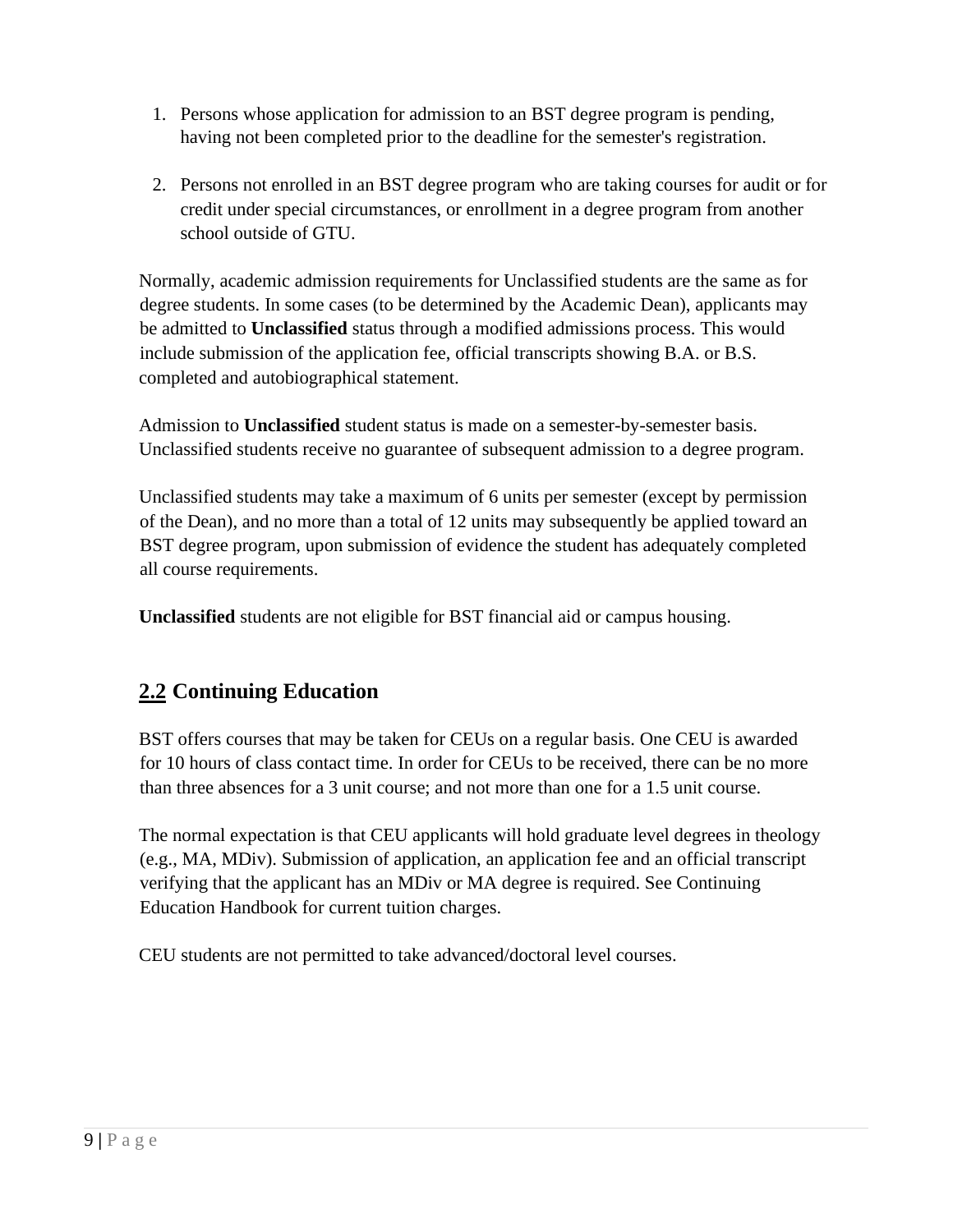# **3.0 FINANCES**

[Please refer additional questions to the BST Admissions Office (admissions@BST.edu) or the BST Business Office.

# **3.1 Eligibility**

All students enrolled in an BST degree program taking at least 6 units of course work are eligible to apply for financial aid. Courses taken for audit or students in special status, or on probation for the second semester are not eligible for financial aid from BST.

# **3.2 How Much BST Financial Aid**

Based on demonstrable financial aid, all degree students will be eligible to receive up to 60% of their tuition in a financial grant from BST when taking six (6) or more units. Application for financial aid is made annually. Applicants must submit a FASFA (Free Application for Federal Student Aid) application (this can be completed on-line). The BST school code is G01120.

### **3.3 Financial Aid Deadline**

All students enrolling in the fall semester must submit the financial aid applications before April 15. New students entering during the spring semester, must apply for financial aid by November 15. Applications received after the deadline are subject to available grant monies.

# **3.4 Financial Assistance**

- All students enrolled in an BST degree program are eligible to apply for financial aid (see 3.1. Eligibility).
- Students admitted on a probationary status will be denied Government Guaranteed Student Loans (GSL) until the probation has been removed.
- Courses taken for audit do not qualify for financial aid.

# **3.5 Appeal Process for Financial Aid Grants**

Students may appeal a financial aid award by completing a Budget Worksheet and submitting it to the Vice President. Please include any additional information such as employment changes, illness, etc. that would contribute to your need for additional assistance. Once a semester, the Financial Aid Committee convenes for the purpose of reviewing all appeals. Appeals are granted on the basis of demonstrated need and availability of funds.

Five types of financial assistance are available:

### *1. BST Tuition Grants:*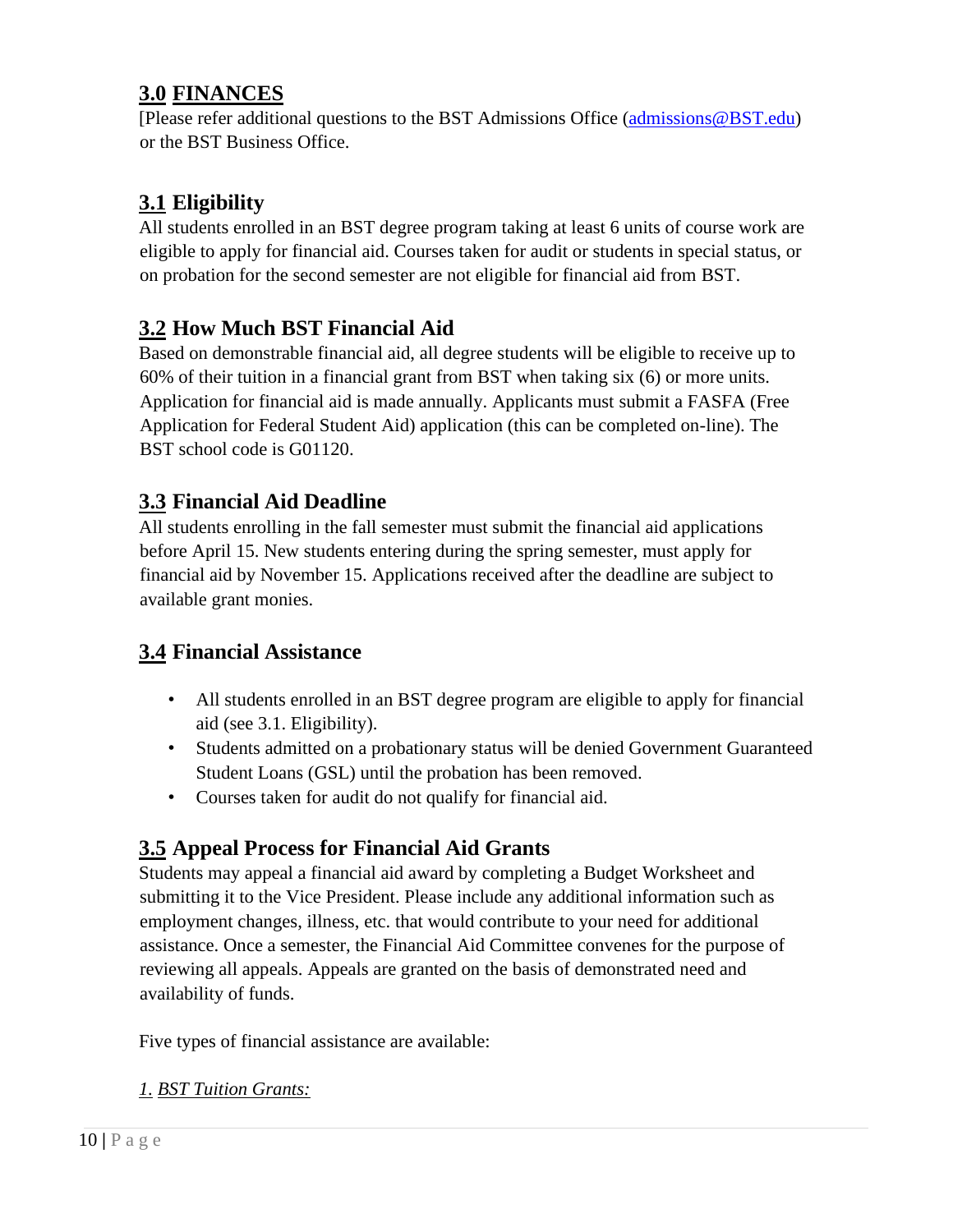All BST students enrolled in the MDiv, MCL, or BST/GTU MA degree programs will be eligible to receive aid depending upon demonstrable financial need and availability of funds. Application is annual. Courses taken for audit do not qualify for financial aid. Applicants must submit a FAFSA (Free Application for Federal Student Aid) application and a GTU Supplemental Form. The BST school code is G01120.

#### *2. Scholarships*

Students are encouraged to apply for scholarships. A list of scholarships is available in the Financial Aid Handbook or on the GTU Financial Aid website (www.finaid@gtu.edu.). Students are also encouraged to seek assistance from sending churches, denominational sources, civic groups, trust funds or foundations. Students may subscribe to the Scholarship Listserve by sending an email to finaid@gtu.edu.

#### *3. Federal Loans*

BST participates in the GTU-coordinated Stafford Student Loans (subsidized and unsubsidized) program. Information is available from the BST Recruitment Office, or Business Office. All application materials are submitted to the Admissions Office. The loan period is for the academic year (summer through spring), but loan checks are disbursed only twice a year—at the beginning of the fall and spring semesters. FAFSA must be submitted with the BST school code G01120.

#### *4. BST Work Study Program*

BST also has a Work/Study Program. Students work on campus. Persons interested in Work/Study jobs should contact the BST Business Office. Jobs are assigned according to the needs of the Seminary. Priority is given to international students due to employment limitations.

### *5. Additional Aid*

American Baptist students can apply for the Seminarian Support Program (SSP) offered by the American Baptist Churches of the USA. This program provides grants to match scholarships given by local churches to seminarians, dollar for dollar, up to a maximum of \$500.00 per semester. To be eligible, a student must be a member of an American Baptist Church for at least one year and taking at least nine (9) units per semester. For more information about this program, please contact your local church or the Business Office of BST. Pledges for the fall semester must be received before August 1 and January 2 for the spring semester.

Additional scholarships can be found by contacting the GTU Scholarship Research Assistant in the GTU Financial Aid office at scholarships@gtu.edu.

# **3.6 Financial Obligation**

[Please refer additional questions to the Business Office]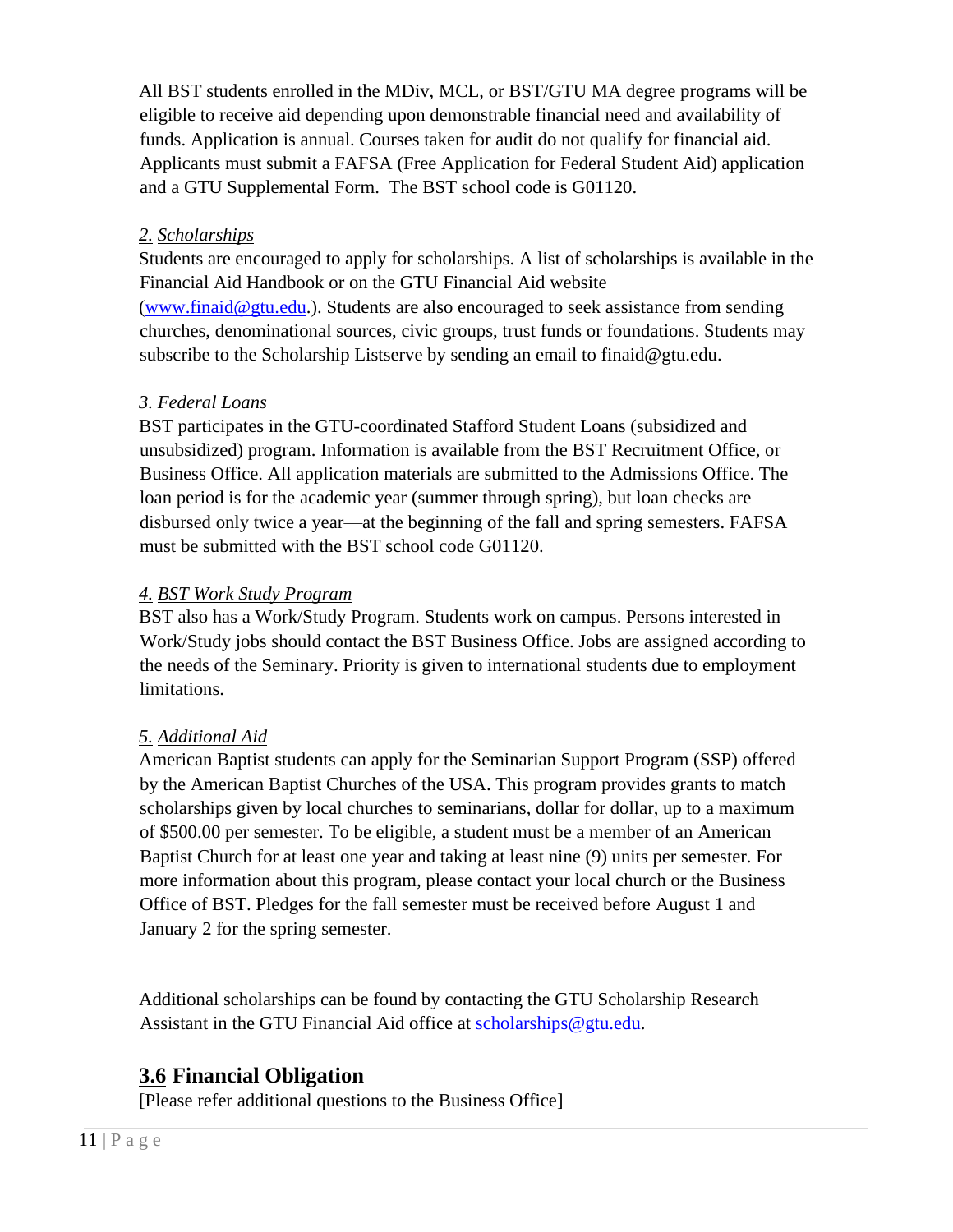#### *3.6.1 Student Payment Policy*

**All tuition and fees (including health insurance when applicable) are due at the time of registration. Registration cannot be completed until these charges have been paid.** 

In the event that a student is unable to pay all fees due at the time of registration, the following policy shall apply in all cases of deferred payments.

- 1. The student must sign the deferral agreement at the time of request and this shall constitute his/her agreement to the conditions stated in this policy. One-quarter of the tuition charges are due upon registration with subsequent payments of onequarter of the balance on the first of each month following.
- 2. Subsequent registration for a later term will not be allowed until all existing financial obligations have been fulfilled.
- 3. A student who has not met the obligations required under deferred payment plan will not be eligible to participate in deferred payment the next semester that the student enrolls.
- 4. Rent, utilities, and parking fees are due monthly. Persons who ignore responsibility for keeping such charges current will be asked to vacate campus housing, and future lease agreements will not be offered.
- 5. Degrees shall not be conferred, diplomas issued, grades or transcripts given to any student whose account is in arrears for any amount owed to the Seminary.
- 6. **All payments must be made directly to the BST Business Office.**

#### *3.6.2 Refund Policy*

- 1. Student tuition and fees will be charged at the time of registration.
- 2. No fee is charged if a student **adds** or **drops** a course **within the first two weeks** of classes. For summer and intersession, the add or drop must occur prior to the second class session for a week-long course and prior to the  $3<sup>rd</sup>$  session for a twoweek-long course. For summer school fees paid to other seminaries, consult the course schedule or contact that school's business office for refund policy.
- 3. There is a \$15 Change of Enrollment fee charged if a student adds or drops a course or requests a unit or grading option change **after the second week of classes.**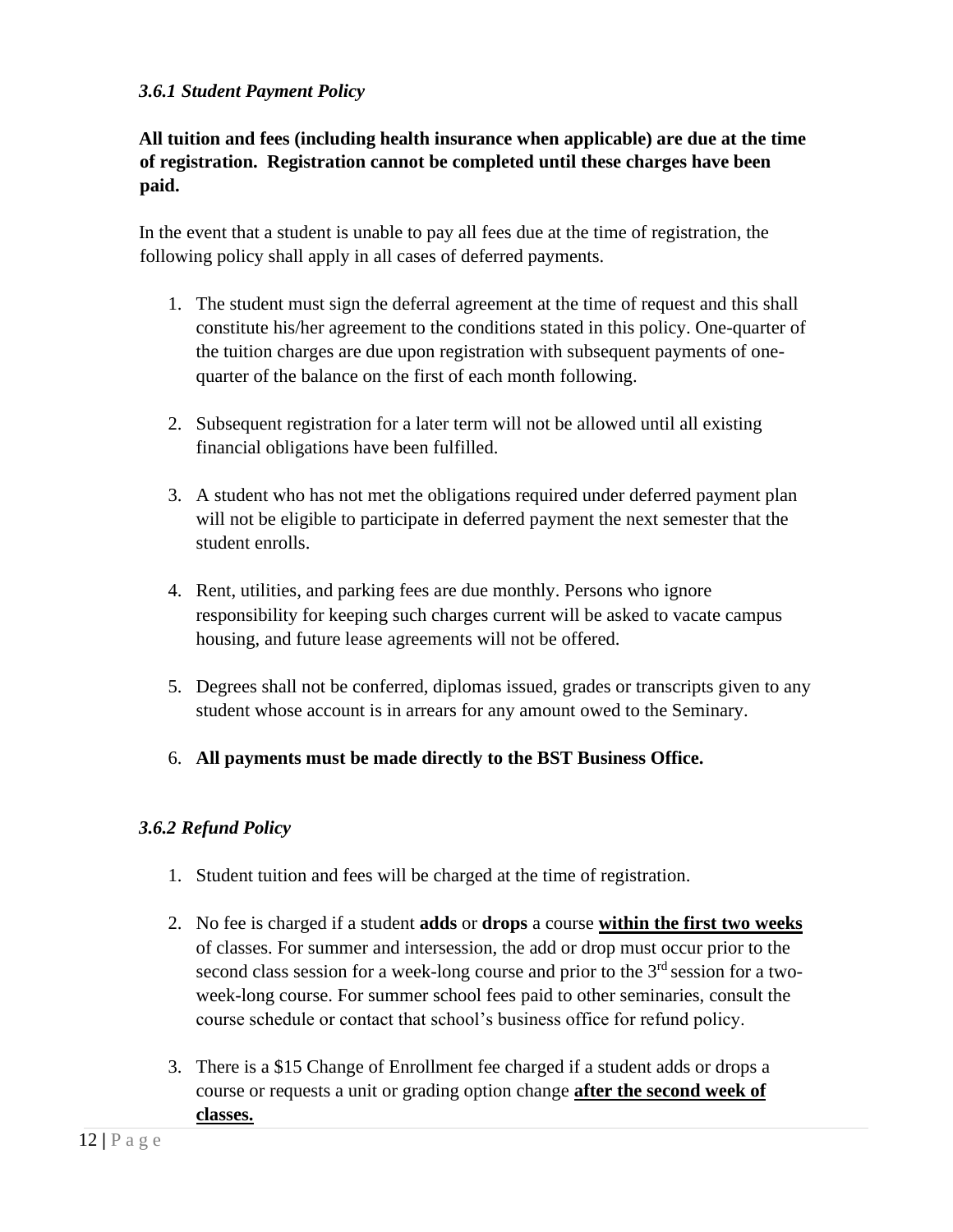- 4. For any enrollment change, the student must file a **Change of Enrollment** form with the Registrar. The student must acquire all signatures indicated on the form before returning the form to the Registrar. To withdraw from *all* classes, the student must file a **Request for Leave of Absence or Withdrawal** with the Registrar. Forms are available in the Registrar's office, and must be signed by the Academic Dean, the student's Academic Advisor and Director of Business Administration before filing. The date of filing with the Registrar is the effective date for tuition refund calculation.
- 5. A student who withdraws or drops classes within the first two weeks of classes is entitled to a full tuition refund.
- 6. A student who withdraws or drops classes by the end of the fourth week of classes is entitled to a refund of half the tuition paid.
- 7. After the fourth week of classes **no tuition refunds are given.** An exception to this policy is for **students enrolling at BST for the first time who receive Federal Financial Aid and withdraw before the end of the ninth week.**  Students meeting these criteria will have their refunds prorated and returned to the appropriate party (i.e. lender).

#### *3.6.3 Repayment Policy (Attribution Included)*

- 1) The only Title IV aid available is the Stafford Loan program. This program is administered through the GTU Financial Aid Office.
	- a) Funds are disbursed at BST after file completion is verified by GTU.
	- b) The student must follow the procedures required by the GTU Financial Aid Office when receiving a Stafford Loan.
- 2) If the student received financial aid (loans and grants), any cash refund will depend on the payments made and the amount of financial aid received that term. A portion of any refund will be returned to the various sources of assistance in direct proportion to how the aid was applied to fees.
- 3) If a student withdraws prior to 60% of the term and received more financial assistance than is required for the time period for which they were an enrolled student, an overpayment of financial aid has occurred. Overpayment, though rare at BST, could occur if illness or family emergency causes a student to withdraw or take a leave of absence.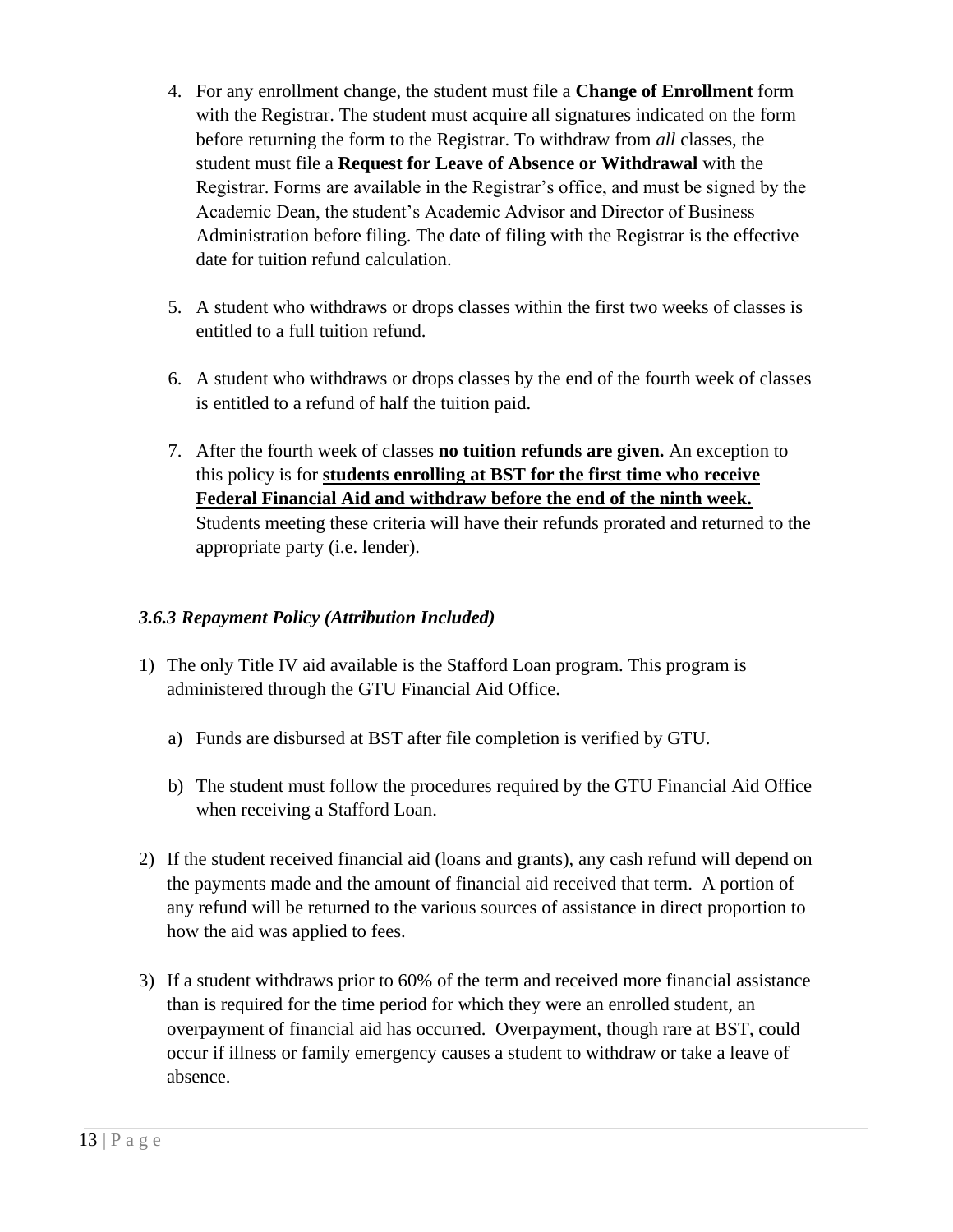4) The amount of the overpayment would be determined by the tuition owed as outlined in the **Refund Policy**. Living costs would be prorated according to the number of months in attendance. After the first day of classes, half of the annual book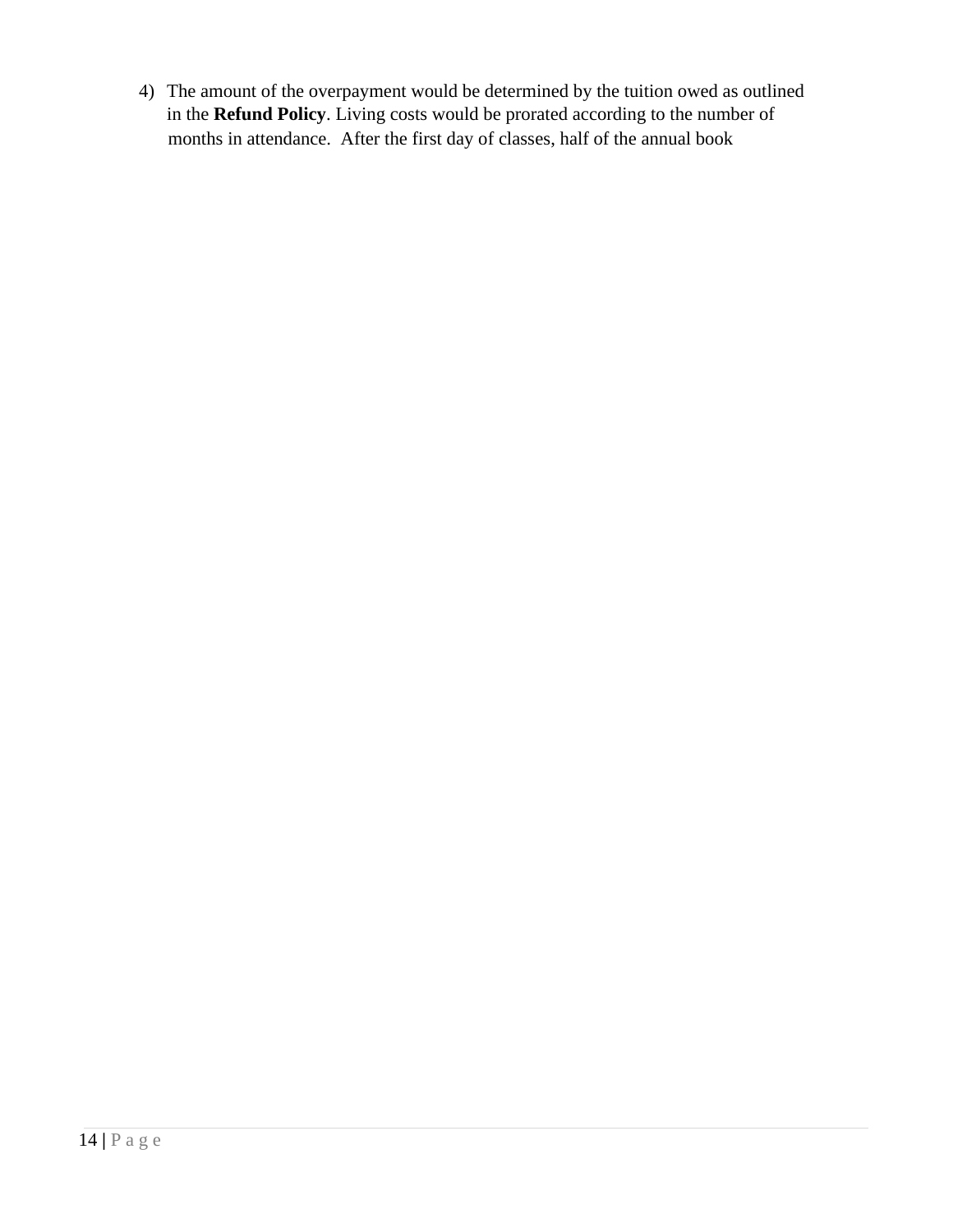allowance would be allowed for the semester. Costs according to these guidelines would be subtracted from the costs originally allowed for the semester. Any aid received above and beyond this difference must be repaid to the Title IV programs.

5) Attribution, Refund and Repayment calculations are made based on forms developed by National Association of Student Financial Aid Administrators (NASFAA). Please request these forms from the GTU Financial Aid Office.

### **3.7 Health Insurance Plan**

Any BST student enrolled for six or more units is eligible to participate in the GTU Health Insurance Program for Students (HIPS). Any student enrolled for nine or more units in a semester must have health insurance, either the GTU HIPS or a plan of comparable benefits. For students not on the GTU plan, a HIPS Waiver Form must be filled out online or in person at general registration.

### **3.8 Policies for Students Eligible For V.A. Benefits**

**The GTU Common Registrar is the certifying official for Veterans Benefits.** Students with previous graduate level course work/training in the program to be pursued will be evaluated upon enrollment and given appropriate credit. Evaluation will be based upon review of academic transcripts. Credit allowed will be recorded in enrollment records, and the length of the program shortened proportionately. In addition, the student and the Department of Veterans Affairs shall be notified. (Note: all prior graduate level course work and training not used to satisfy another degree will be evaluated.) Upon completion of the course of study a degree will be conferred. For MA degree unit requirements and transfer credit policy, see the Graduate Theological Union portion of the catalog.

**Conditions for Resuming Benefits.** After VA has discontinued education benefits because of a student's unsatisfactory attendance, progress or conduct, education benefits may be resumed under the following conditions:

- 1) Payment of educational assistance allowance to a student terminated for unsatisfactory progress may be resumed if the student reenrolls in the **same** school and in the **same** program. VA will resume benefits without further documentation or development relating to the student's new enrollment. The school's certification of the student's enrollment on VA Form 22-1999, by VaCert or VaNetCert (when available) is sufficient for resuming benefits.
- 2) If a student is reenrolling in a **different** program or at a **different** school, after unsatisfactory progress, VA **must** find that the cause of the unsatisfactory attendance, progress, or conduct has been removed. The program of education or training to be pursued must be found suitable to the student's aptitudes, interest and abilities. The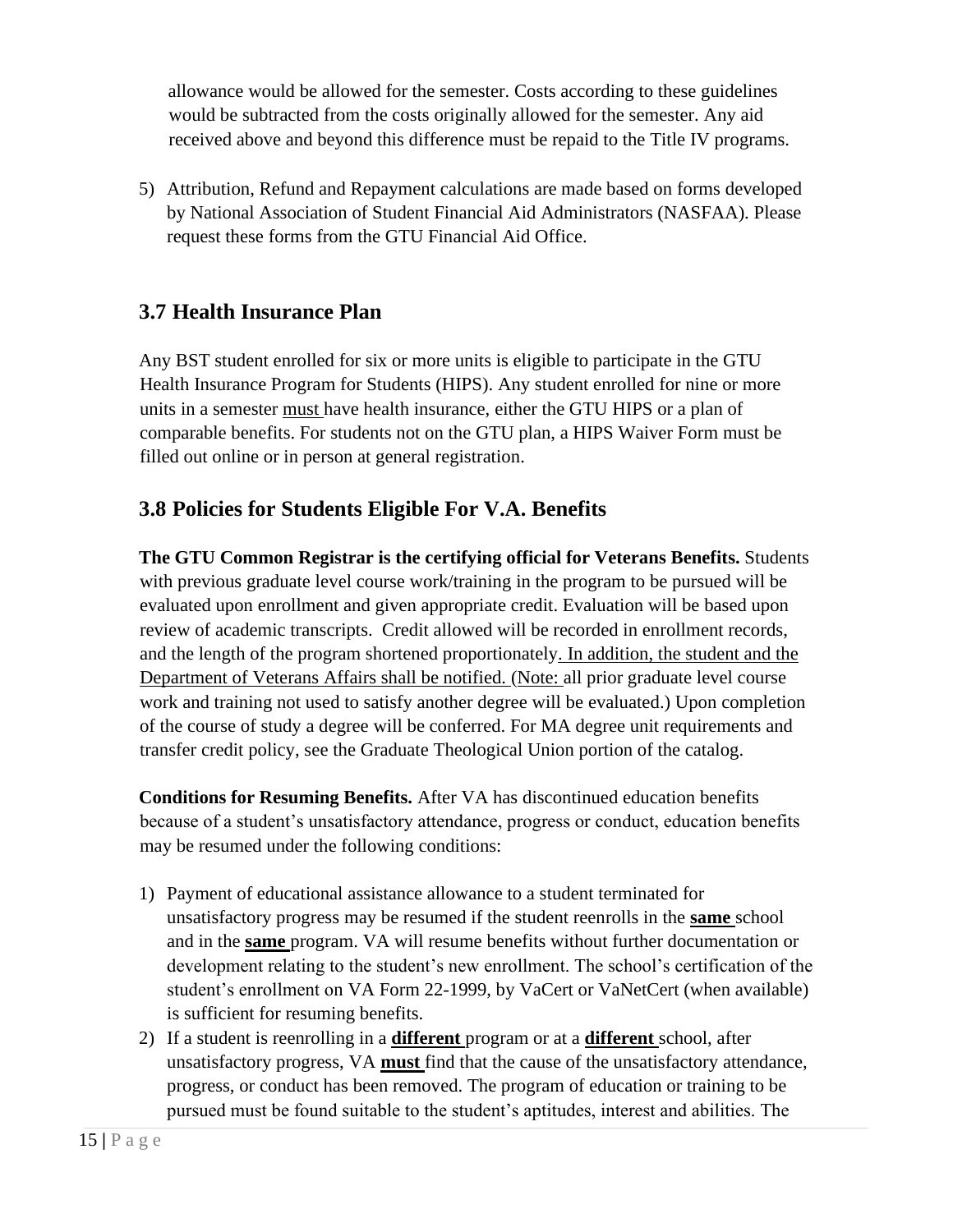**student must request** that the benefits be resumed, preferably by submitting VAF 22- 1995 or 22-2495 as appropriate. The school should submit a statement in "Remarks" on VA Form 22-1999, Enrollment Certification: "Student has been counseled concerning consequences of further violations of the school's attendance or progress policy.

# **4.0 INTERNATIONAL STUDENTS (MDiv, MCL, MTS, and BST/GTU MA)**

[Please refer additional questions to the Admissions Office]

# **4.1 Admission**

International applicants should send the following documents to the attention of the BST Admissions Office:

- 1. Application Form
- 2. Autobiographical Statement (giving background, Christian experience, reasons for desiring a ministry-related vocation)
- 3. Academic references from two college professors
- 4. Reference from pastor
- 5. Official transcripts of **all** academic work beyond high school. Equivalency guidelines from the academic institution must be provided with each transcript.
- 6. Non-refundable \$25 application fee
- 7. All incoming students who were educated abroad, except for the countries where English is the official language, must submit TOEFL (Test of English as a Foreign Language) exam scores of 550 or higher minimum score 550 for international students from non-English speaking countries. Contact the Admissions Office for exceptions.
- 8. I-20 Request Form
- 9. Certification of Finances

# **4.2 Employment**

International students are eligible for employment under strict guidelines. For specific questions regarding employment please consult with the BST International Designated School Official (DSO). The following employment is allowable:

### *4.2.1 Internships*

International students in a Middler Colloquium internship, as part of their required course work, must see the BST DSO and fill out Form I-765.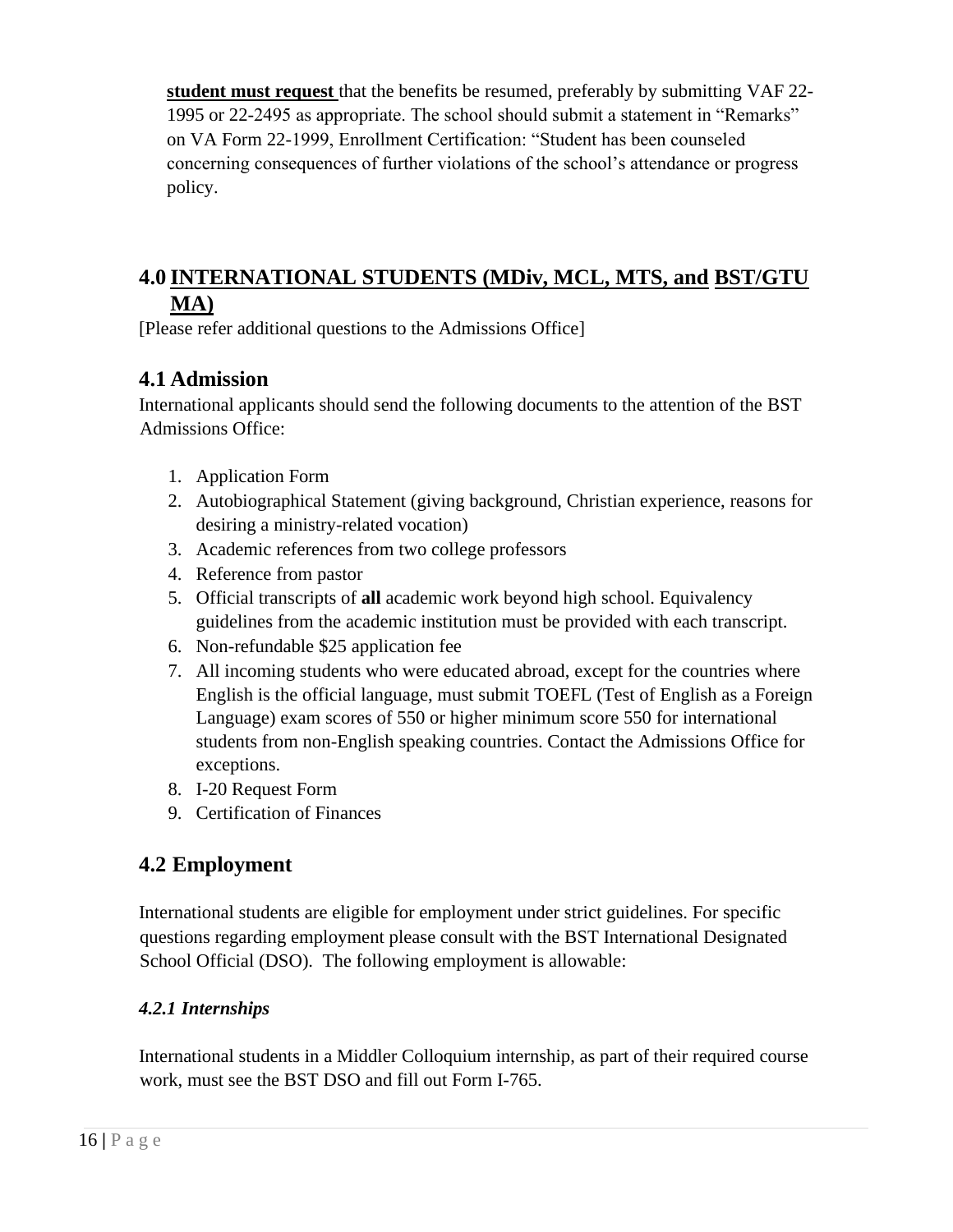### *4.2.2 Off-Campus Employment in Churches*

International students, under special circumstances, may work in church-related jobs or recognized international organizations. To qualify the student must have attended BST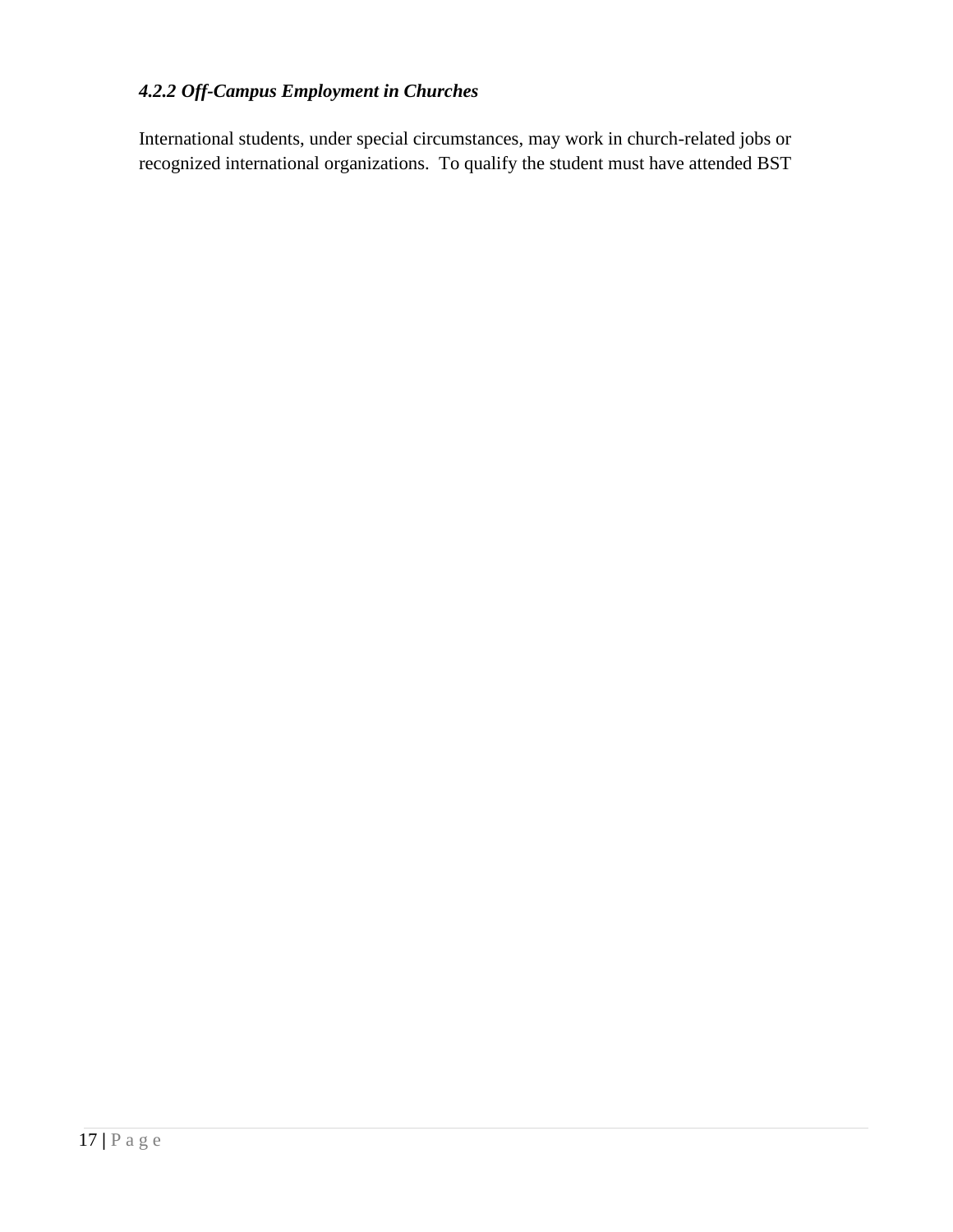for at least nine months and be in good academic standing.

If a student meets these qualifications then s/he must secure a letter (on employer letterhead) that includes the following: a) the exact job title and description of primary duties; b) a statement assuring that the job is no more than 20 hours a week; and c) the exact beginning date of the job (and ending date if appropriate).

A copy of the letter should be given to the DSO who then writes a letter confirming that the job is related to the student's field of study.

Finally, the student must submit the supporting letters and Form I-765 to USCIS, California Service Center, P.O. Box 10765, Laguna Niguel, CA 92607-1076. Off-Campus Employment Due to Severe Economic Hardship Under special circumstances, due to economic hardship, international students may seek employment related or not related to their field of study. Please see the DSO for requirements. To qualify, the student must have attended BST for at least one year, be a full time student, and be in good academic standing. If the student meets these qualifications, then s/he must: a) complete Form I-765; b) provide evidence regarding hardship, including affidavits, detailing the unforeseen economic circumstances that caused the request; c) provide evidence of an off-campus employer who has filed a labor and wages attestation; and d) submit forms and evidence to USCIS, California Service Center, P.O. Box 10765, Laguna Niguel, CA 92607-1076.

# **5.0 REGISTRATION**

[Please refer additional questions to the Registrar]

Along with the other schools of the GTU, BST's enrollment process is conducted through both Early Registration and General Registration. During the spring semester each year, BST has an academic advising and Early Registration period for the upcoming summer and fall; during the fall semester each year there is academic advising and Early Registration for the upcoming intersession and spring courses. All students must participate in General Registration (to confirm or change their early registration and pay tuition/fees) during the week before courses begin for the fall and spring semesters.

Schedules, materials, and detailed instructions for Early and General Registration are distributed (usually via email) to each student by the BST Registrar. Students must obtain their academic advisor's approval before registering on-line.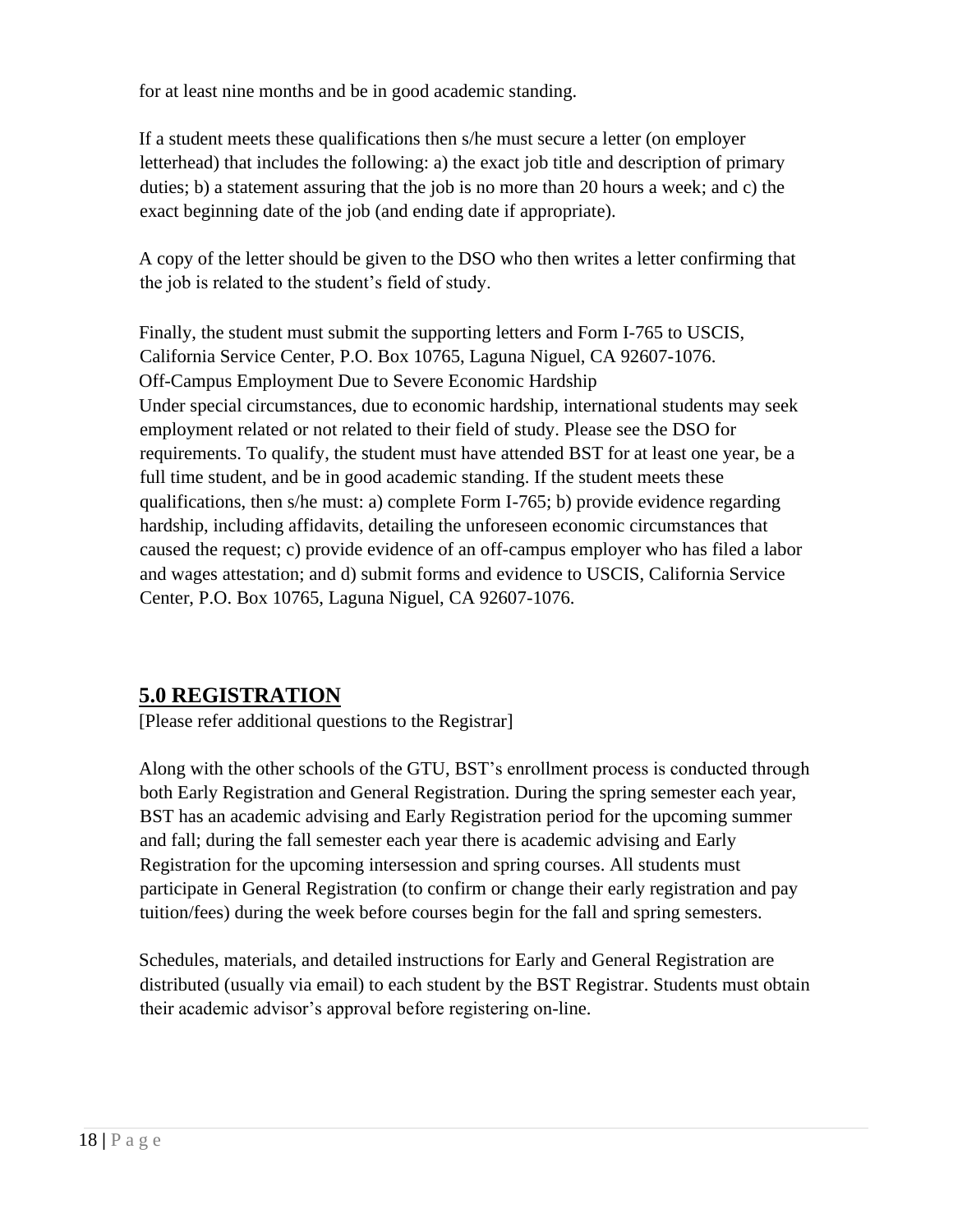# **6.0 ACADEMIC POLICY**

[Please refer additional questions to the Academic Dean]

### **6.1 Academic Calendar**

Classes begin the day after Labor Day for the fall semester, the second week of January for Intersession, the first week of February for the Spring semester and the first week of June for Summer classes.

### **6.2 Course Policies**

#### *6.2.1 Courses at BST*

Students may take up to 15 units per semester; more than 15 units requires permission of the Dean.

BST MDiv And MCL degree students are expected to take the required core courses with members of the BST faculty. The faculty encourages students to take some of their Electives in Required Areas or Open Electives courses from faculty of other GTU schools.

A minimum of 42 course units for the MDiv must be taken with BST faculty, except by written permission of the Dean. MDiv transfer students must take at least 28 units with BST faculty. A minimum of 24 course units for the MCL must be taken with BST faculty, except by written permission of the Dean.

Students are expected to take all core requirements with BST faculty, unless certain other courses offered within the GTU are specifically named to fulfill core requirements. Exceptions in which a student seeks to fulfill a core course requirement from outside BST offerings require written permission from the Dean. Such permission should be requested in consultation with the student's Advisor, and it should include a reason for the substitution. Requests for course substitution forms are available in the Registrar's Office.

#### **Any exception to the above policy requires a petition to the Dean and faculty consultation.**

#### *6.2.2 Internships*

As an integral part of our BST students' theological education, those undertaking an MDiv or MCL degree at the seminary are required to complete an internship. Our Contextual Education program at BST strives to help students gain valuable experience in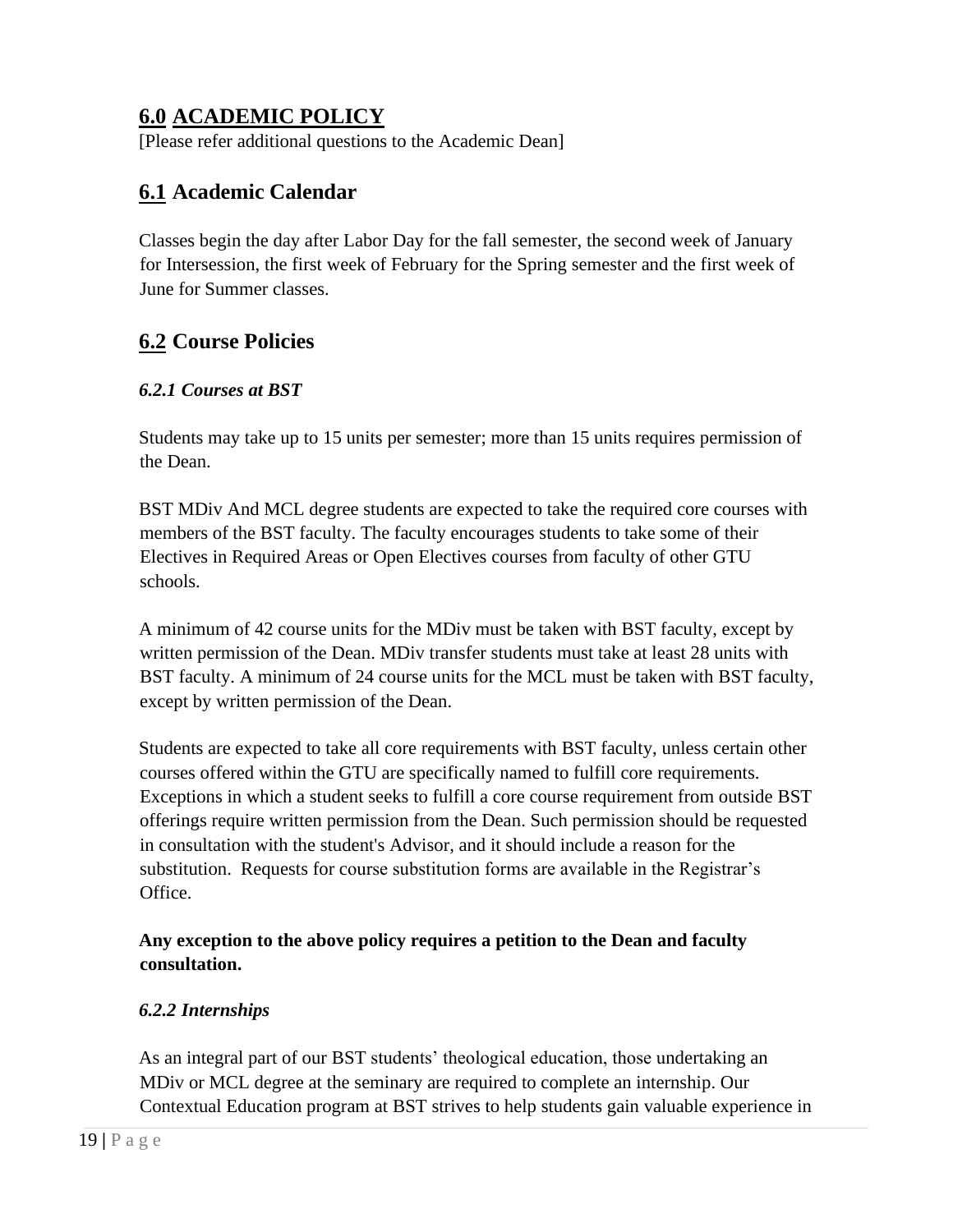contextual settings outside the seminary walls, such as in congregations, agencies, chaplaincy settings, or other appropriate ministry sites.

MDiv and MCL students receive academic credit toward their degrees by completing a nine-month (one academic year) internship. Here is the process:

1. Upon admission to BST, students should be aware that an internship year will be required. Those who are already part of ongoing ministry work in a particular church or ministry site are strongly encouraged to consider stepping out of that setting when the time comes to do their BST internship work.

The internship involves 8 to 10 hours a week of focused ministry work under the supervision of a pastor or other professional person who is both appropriate to the site and approved by BST. If the internship takes place in a congregational setting, the intern is expected to be present for all Sunday morning church activities, such as worship, Christian education, etc.. during the nine months of the internship (which is usually an academic year, September through May).

2. For MDiv students, the internship is an embedded part of the Middler Colloquium year of study as the "Practicum" units of the colloquium sequence. Prerequisites for starting the internship year (normally beginning in September) are:

- a. Completion of no less than 24 units of coursework, by May of the previous academic year.
- b. For MDiv students this will include completing 12 units of Junior Colloquium, as well as an additional 12 units of coursework. Students cannot begin an internship if any of the required 24 units are still "incomplete" by the time the fall semester begins.
- c. Students must also be in good academic standing at BST, in order to progress to the middler year and an internship.

*For MCL students: the internship requirement for this degree can be fulfilled through Middler Colloquium practicum coursework, Mentor Year coursework, or by making a plan in consultation with the Director of Contextual Education. MCL students usually complete 12 units of BST coursework prior to beginning an internship, and should be in good academic standing before progressing to an internship.* 

3. Early in the spring semester, the Director of Contextual Education will contact each MDiv and MCL student who is eligible to begin an internship the following September. Students set up appointments for an interview with the Director of Contextual Education to discuss their ideas, hopes, and goals for an internship year. As noted above, those students who are already part of ongoing ministry work in a particular church or ministry site are strongly encouraged to consider stepping out of that setting when the time comes, to undertake their BST internship work. In some cases, BST allows students to remain in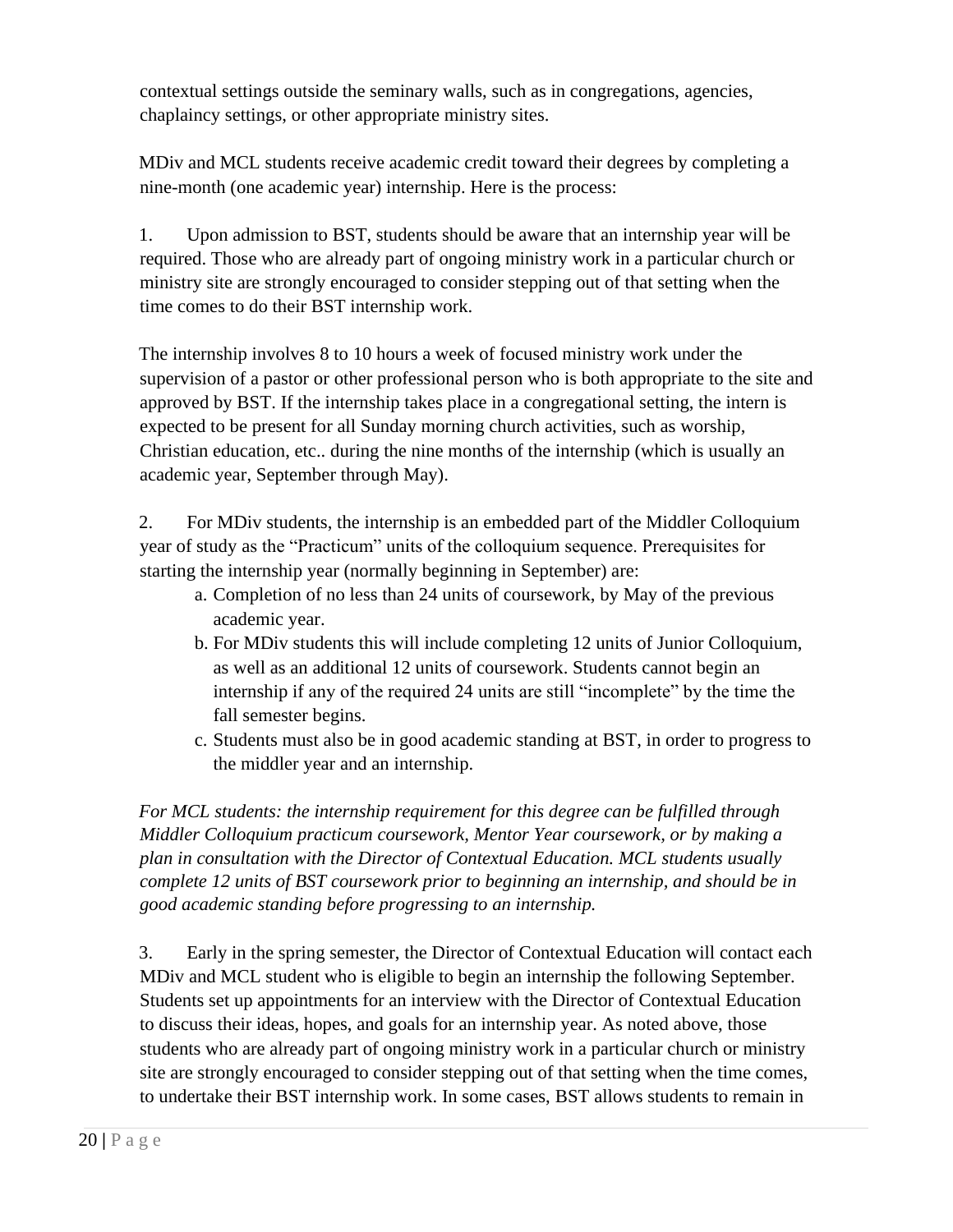a church or ministry setting where they have been serving (such as a student who is the pastor of a church). However, the seminary strongly recommends that students consider an internship in a new setting, one which tests their gifts and encourages growth in their ministry skills.

4. Each year, at their April meeting, the BST faculty will approve a list of students eligible to begin a middler internship in September.

5. By May 15, all student internships will be finalized and approved by the Director of Contextual Education. This includes a firm commitment from a teaching church or other ministry site, to welcome and work with the BST student for the coming nine-month academic year.

All BST interns must have a qualified person to serve as their ministry supervisor at the internship site. This supervisor helps the intern establish goals for the year, meets weekly with the intern, oversees his/her ministry work, and provides written assessment reports for BST at the end of the fall and spring semesters. BST internship supervisors agree to partner with the seminary and work within the requirements of the MDiv and MCL programs, in overseeing students' ministry for academic credit. For further details about the BST requirements for both interns and supervisors, please ask the Director of Contextual Education for the document "Student Ministry Requirements / Relationship with Ministry Site and Supervisor."

6. Please note that not all churches or ministry sites will qualify as an BST Contextual Education placement for our students, for a variety of reasons. Consequently, your internship placement must be done in consultation with the Director of Contextual Education. Also, BST interns cannot be supervised by a parent, spouse, or other family member during the period of time in which the student is serving in the internship for academic credit.

7. While some teaching churches or ministry sites offer BST student interns a stipend for their work, no internship sites are required by BST to pay the student. BST does not directly compensate our students for their internship work. Any arrangements for pay will be made between the intern and the ministry site. All stipends, salaries, or wages earned by students are subject to the usual income taxes. If you are paid by an internship site, be sure you complete the appropriate paperwork to go on the church payroll. *Again, internship income is taxed the same as any other earnings.* 

8. Student background checks: By the end of their first semester of enrollment at BST, students will have completed a background check. See Appendix C for further information about background checks.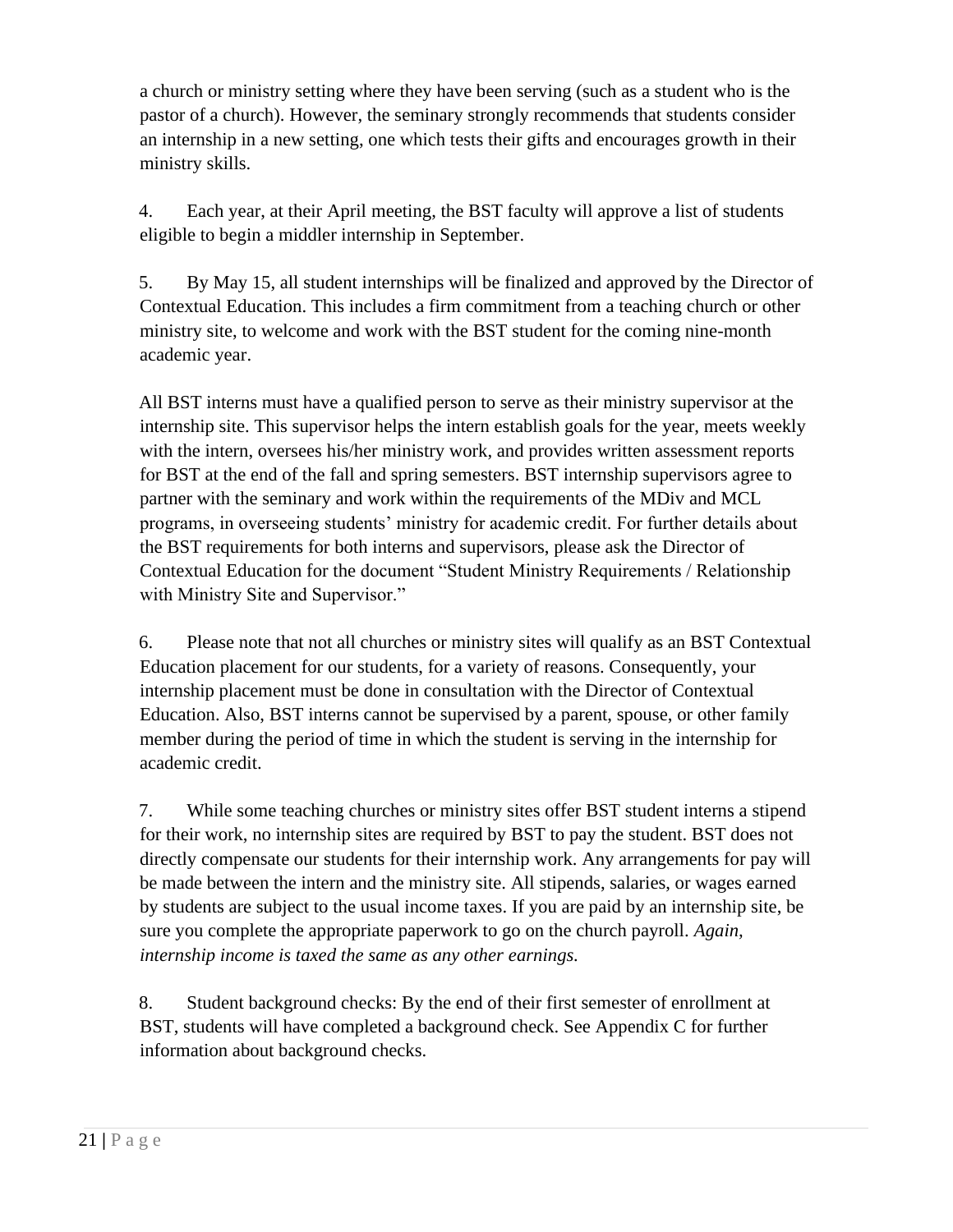Should it be deemed necessary to inform an internship supervisor of concerns about the student's background, BST recommends that the student be the one to disclose such concerns to his/her potential internship supervisor. In any case, BST requires that information be disclosed to a supervisor that is considered crucial to the student's working relationship and ministry with the internship church or ministry site.

9. BST interns work as professional staff members of the church or agency to which they have been assigned, and as a representative of the Berkeley School of Theology. We expect our student ministry interns to conduct themselves in a mature, professional, and exemplary manner at all times while working and ministering.

10. If a conflict arises between the student and a supervisor, or between the student and another person at the ministry site, and if this issue is something that the student and the other party cannot work out on their own, the BST Director of Contextual Education will make efforts to help resolve the situation through conversation with the parties concerned. If further intervention is deemed appropriate, the situation will be brought to the attention of the BST Academic Dean. If necessary, a formal grievance procedure could be initiated.

11. It is important to plan ahead for the internship year. The 8 to 10 hours a week of supervised ministry work expected of our students, for a full nine months, are in addition to time spent in the classroom and in preparation for class. The internship year can be a particular challenge for those students who work in a fulltime job and must fit the internship requirements into their already busy lives. The BST Director of Contextual Education will be glad to meet with you at any time to discuss your questions about the internship year.

### *6.2.3 Clinical Pastoral Education*

Clinical Pastoral Education (CPE) is a form of theological education that occurs primarily in clinical settings where ministry is being practiced. CPE is offered in many kinds of settings: in hospitals and health care (including university, children's, and veterans' facilities); in hospices; in psychiatric and community care facilities; in workplace settings; in geriatric and rehabilitation centers; and in congregational and parish-based settings. The textbooks for CPE include in-depth study of "the living human documents," meaning both the people who receive care as well as a study of ourselves, the givers of care. Through the practice of ministry with people who receive care, as well as through reflection with CPE supervisors and peers, the experiential learning that is CPE takes place. This specialized training is ecumenical and often interfaith in nature.

CPE is a program taught in institutions other than BST. However, BST partners with CPE sites and supervisors in order to grant academic credit for the training, as appropriate to our BST students' degree programs. BST does not require CPE training, but highly recommends it, not only for those students planning to pursue ministry in chaplaincy settings, but also for any student called to ministry.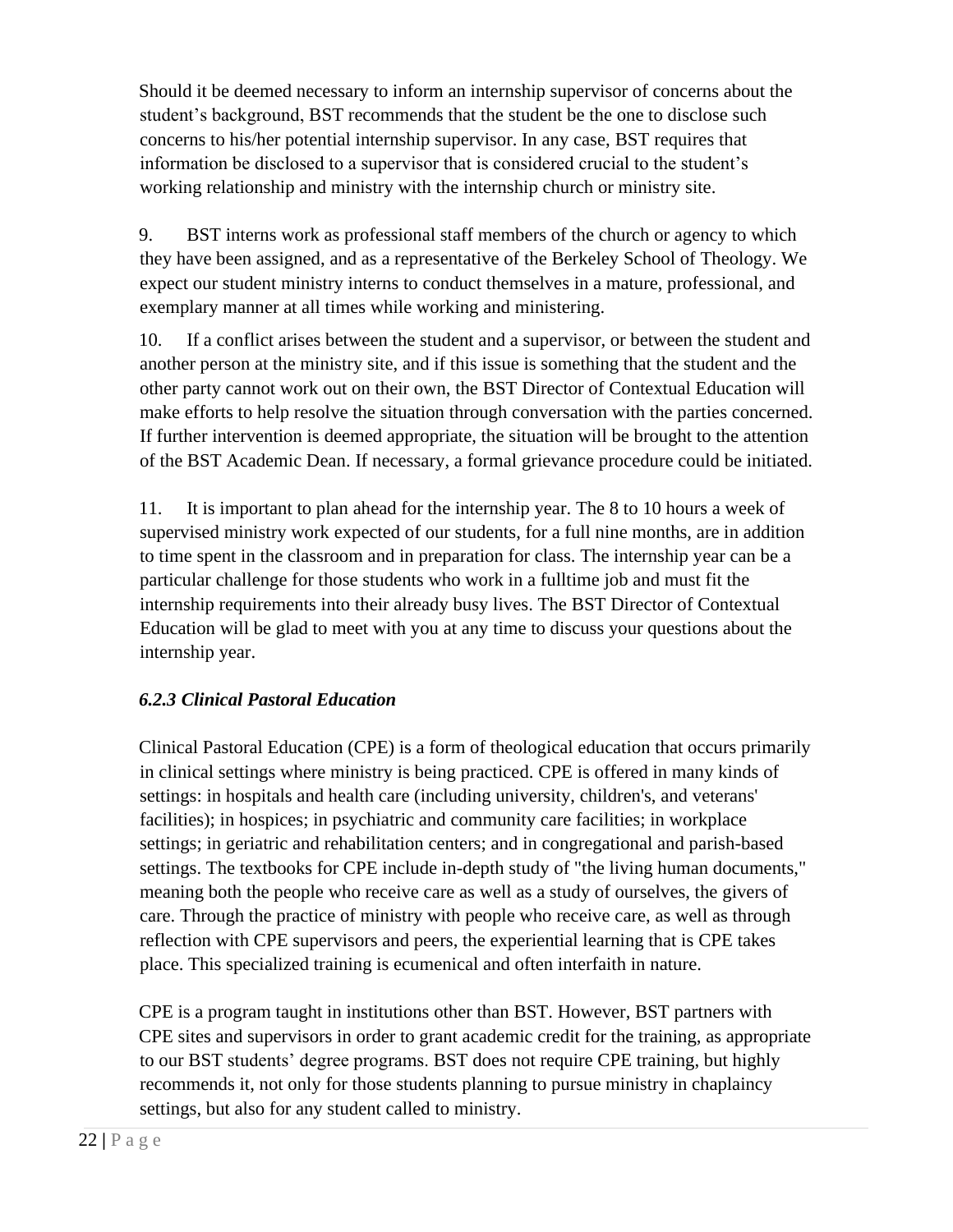For more detailed information about CPE, go to the Association for Clinical Pastoral Education website: [www.acpe.edu.](http://www.acpe.edu/) For information concerning accredited CPE sites in the Pacific Region of ACPE, go to [www.pacificregionacpe.org/.](http://www.pacificregionacpe.org/) Since CPE requires a significant commitment of time and focus for those accepted into the program, many BST students wait to undertake one or more units of CPE after graduation. Programs available for application include intensive summer units or twelvemonth residency programs. Both are full-time (40+ hours per week). Year-long residency programs usually include a stipend (currently in the \$25,000 to \$30,000 range, in the Bay Area) and other benefits. Summer programs do not offer a stipend. A few CPE program sites offer part-time training. Check the website for each CPE program for details about applications, fees, schedules, and site-specific information.

For those students who choose to engage in CPE in the midst of their seminary degree, BST offers the following arrangements for degree credit.

- Students interested in CPE should have a conversation with their academic advisor in order to understand how CPE can best fit into the BST academic programs.
- In consultation with the Director of Contextual Education, BST academic credit may be given for Clinical Pastoral Education training, up to a maximum of twelve BST units. **One unit of CPE training equals three units of BST credit**  (a year-long CPE residency program equals four CPE units, or twelve BST units). In general, these units may be applied to the student's elective course credits.
- Students must register and pay for the credit hours at BST if they intend to use CPE credits toward their academic program. These units can be applied to either the MDiv or MCL degrees.
- FE2000 is the GTU course number for "Clinical Pastoral Education." Students must be accepted into an accredited ACPE program before they can register for FE2000. It is the student's responsibility to initiate contact with accredited ACPE centers and apply for admission. While BST faculty members can provide consultation to students about CPE, neither they nor BST can guarantee that any individual student who applies for CPE will be granted acceptance into any given ACPE center or program.
- Grading for CPE units will be Pass/Fail only.
- Students must agree to request and provide a copy of their CPE supervisor's evaluation within sixty days of the completion of each unit of CPE, to be reviewed by the Director of Contextual Education or the Academic Dean, in order for BST course credit to be awarded.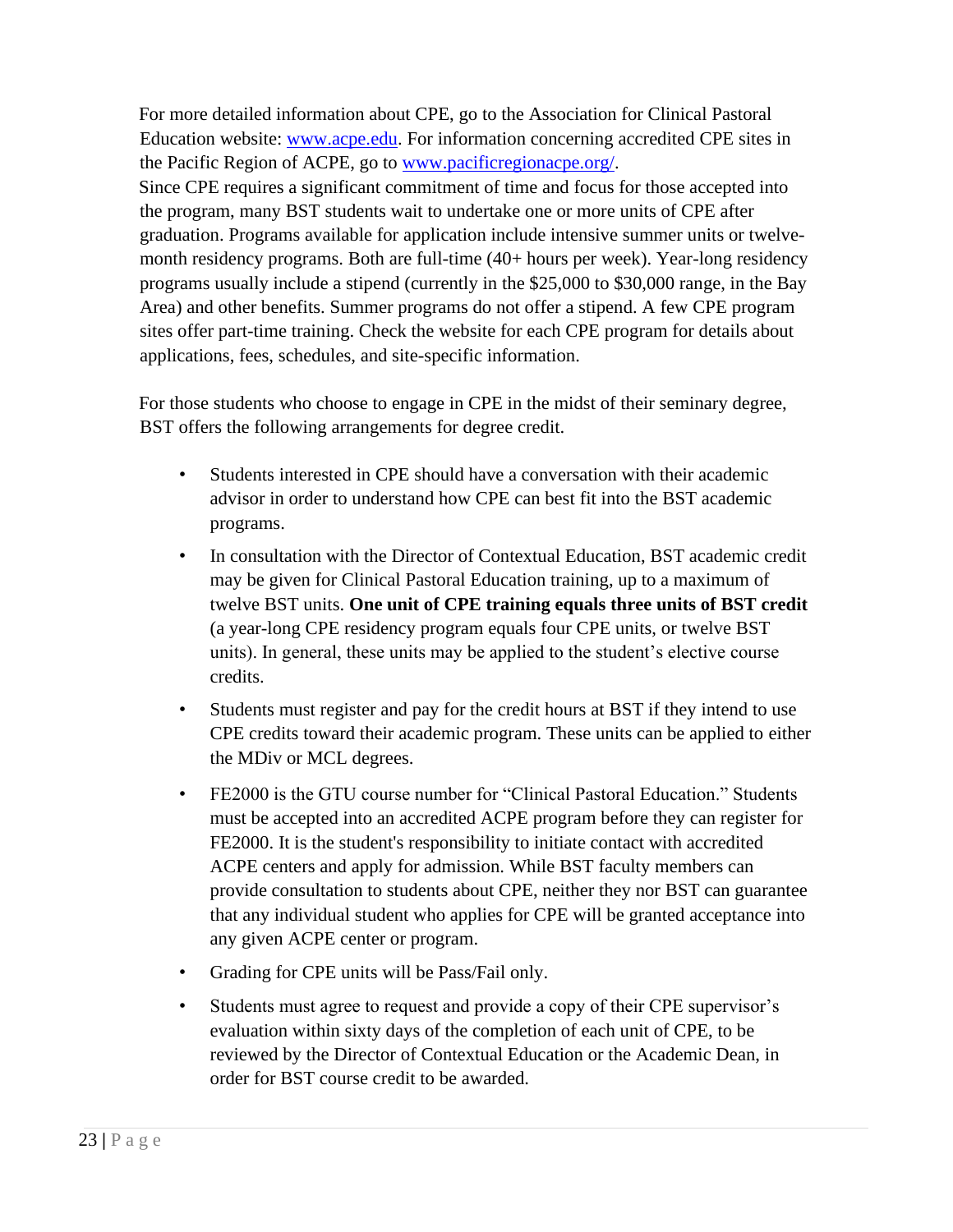#### *6.2.4 Special Reading Course (SRC)*

A Special Reading Course must be taken with BST regular faculty. **Core Requirements cannot be taken as an SRC.** If a course is not accessible within the GTU or UCB, it may be taken as an SRC. No more than a maximum of 18 units out of the total units taken to complete the MDiv degree (78 units) may be taken as SRC courses. MCL, 9 units can be SRC Letter grades or Pass/Fail grades are acceptable for an SRC course.

#### *6.2.5 Theological Writing Course*

All entering MDiv and MCL students are required to take either 1.5 or 3.0 units of the core theological writing course. This course will be offered every semester for 1.5 units. Entering students should sign up for the course their first semester in the program. Upon completion of the first semester of the course, students may submit a writing sample to the professor as evidence of having achieved the expectations of the class. If the professor approves the writing sample as evidence of successful goal completion, the student will receive advanced standing for the second semester (1.5) units of the course.

#### *6.2.6 Cross Registration at the University of California at Berkeley*

Through a cooperative agreement between UCB and the GTU, BST students may take courses at UCB. "Cross Registration" at UCB is open to BST students who:

- 1. Have an accredited B.A.
- 2. Are full-time students in a degree program.
- 3. Have the recommendation (approval) of the BST Dean. UCB graduate division courses are open to any GTU doctoral or BST/GTU M.A, or MCL. student and to any **MDiv Or student who has completed one year of course work.**  Consult the BST Dean to assure that a UCB Course will meet MDiv or MCL degree requirements.

The BST Registrar has the forms to be used for UCB courses. The student must follow the directions exactly. Students should note that, while the agreement states that **"no fees are charged,"** these classes are **not free**. Students must pay for classes at the per-unit rate charged at the school of affiliation and must list the UCB course on the **Registration Statement**. Because students do not pay fees directly to UCB they should not request transcripts from UCB. Instead, the UCB Registrar's office will send a copy of the student's grade to BST's Registrar for recording and the BST Registrar issues the transcript. The student normally does not see the UCB transcript grade at all.

### *6.2.7 Transfer Credit*

Students from other accredited theological schools who wish to become candidates for the MDiv or MCL degree with advanced standing must meet the regular admission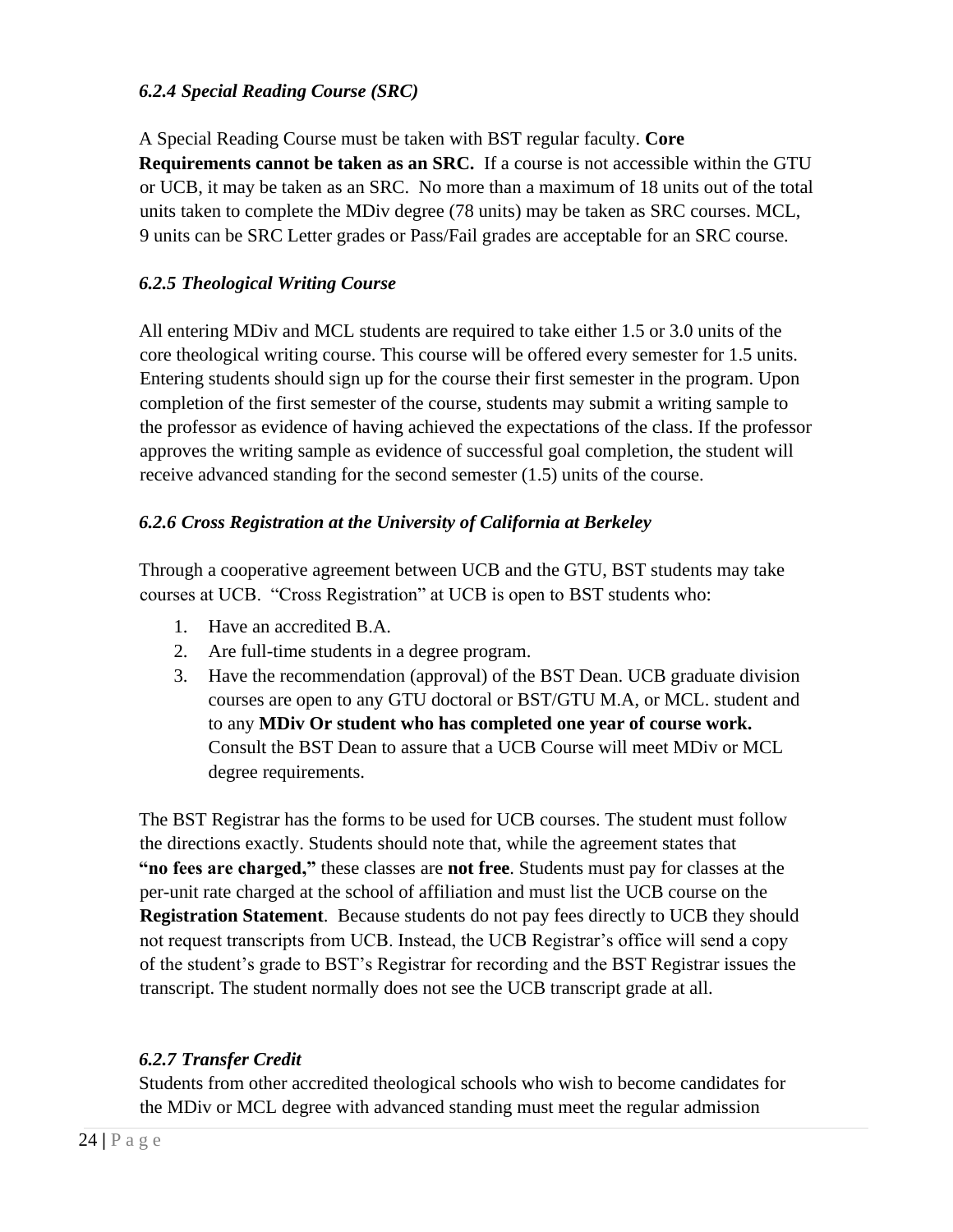requirements. No grade less than **B-** may be transferred for credit. Transfer of credits will not be considered for courses taken Pass/Fail, unless the student is able to obtain from the professor of the course in question a letter-grade equivalent. Communications of the letter-grade equivalent should be in the form of correspondence on institutional letterhead directly from the professor to the BST Registrar. To receive an BST degree, a minimum of 28 units of work must be completed at BST.

In order to obtain transfer credit the student must submit syllabi information, a list of books required, and the credentials of the professors (shown in the school catalog) to the BST Registrar for evaluation. It is assumed that the Registrar will already have received a copy of the transcripted course work as part of the normal application documents submitted by the student. The maximum number of transferable units to the MDiv degree program is 50.

**Work completed more than 10 years prior to the date of the student's enrollment is not eligible for consideration by the Academic Dean for meeting BST curriculum requirements.** 

#### *6.2.8 Returning BST Students*

Students who have withdrawn from an BST degree program and are looking to reenter must reapply to the program. Students will only be considered for readmission if they left their respective program in good standing. If the student withdrew from their program more than 10 years ago, that student must take at least 12 units in the current curriculum to be considered for graduation.

### **6.4 Coursework**

(See Appendices A  $\&$  B.)

### **6.5 Satisfactory Academic Progress**

Federal regulations require institutions of higher education to establish minimum standards of satisfactory academic progress for recipients of financial aid. These standards must equal or exceed the academic standards for students not receiving financial aid. In keeping with these regulations, BST has established the following policy governing Satisfactory Academic Progress.

Satisfactory Academic Progress is cumulative and made up of both a qualitative component and quantitative component. Students must meet both aspects of the standard in order to maintain their eligibility during all periods of enrollment, even those for which the student did not receive or request financial assistance.

IMPORTANT NOTE: Some scholarships have additional grade point average requirements that may be higher than those listed below. Review the catalog for the specific grade point average requirements for your scholarship or contact the Financial Aid Office for additional information.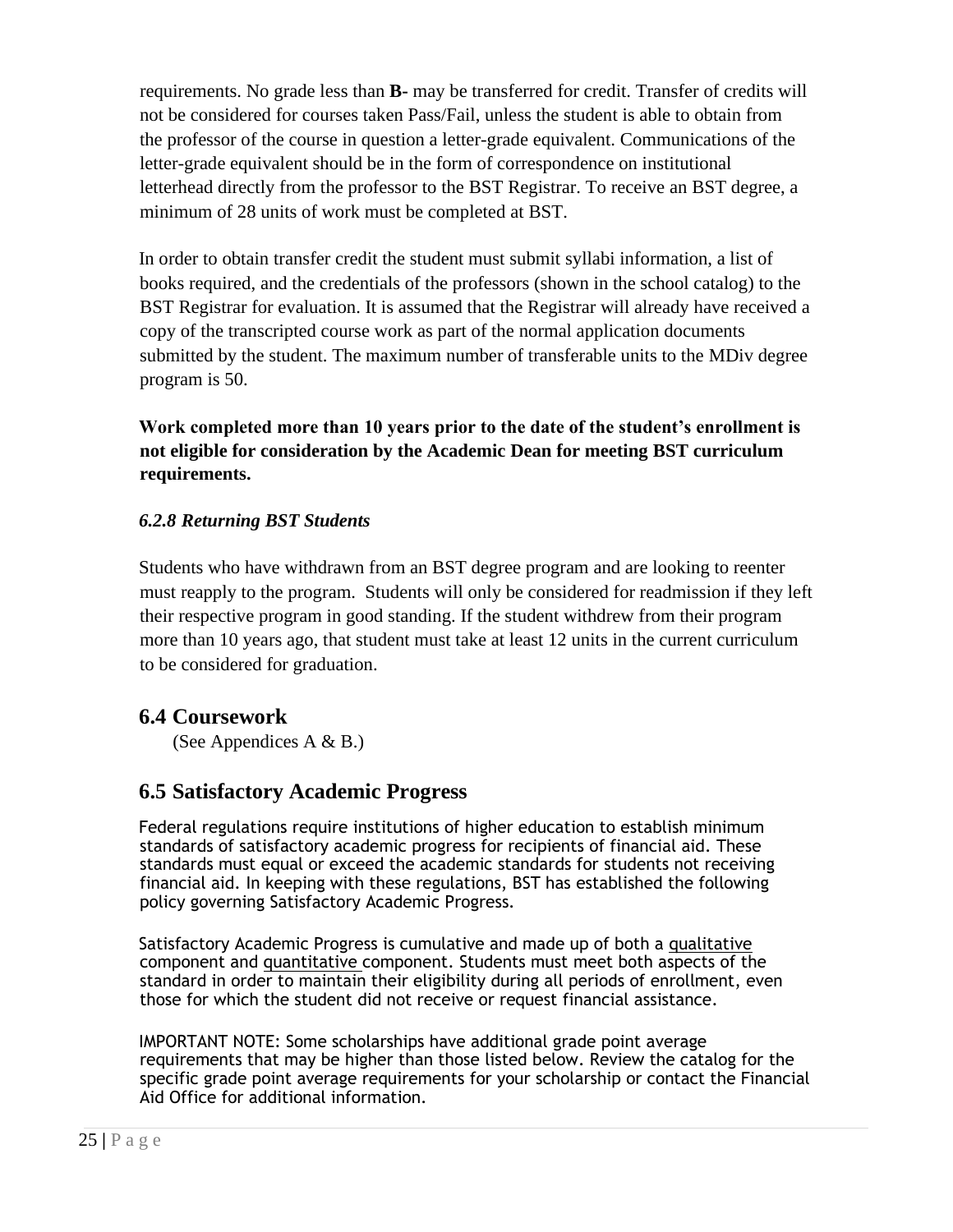The Higher Education Act and California state government require that in order to receive any Title IV Aid (Federal Direct Stafford Loan, Federal Direct GRAD PLUS Loan), a student must maintain satisfactory academic progress towards a degree. All academic semesters are utilized to determine Satisfactory Academic Progress (SAP) eligibility regardless of whether federal financial aid was received. In addition, The Higher Education Act standards apply to *all* students, whether or not they have ever received any federal financial aid.

The following criteria apply:

- Full time students are expected to enroll in nine (9) credit hours or more each semester. A full time student will be allowed four (4) years to complete a twoyear program (MA, MCL); six (6) years to complete a three-year program (MDiv); eight years to complete a four-year, dual-degree program (MDiv/MCL or MDiv/MA). The maximum time frames for these degrees also apply to part-time students. International students must complete a minimum of twenty-four (24) units per year in order to complete the MDiv degree within three (3) years.
- At the end of each academic semester, full-time students must have earned at least nine (9) credit hours and part-time students must have earned at least 1.5 credit hours, or enough hours to progress toward the completion of the degree within the maximum time frame for the program. All students must complete the required number of hours with a cumulative GPA of 2.5 or higher for MDiv and MCL degrees or 3.0 for common MA degrees.
- Financial aid recipients must complete 2/3 (67%) of their attempted courses each semester to be eligible for financial aid. Satisfactory Academic Progress is measured after each semester (January term will be paired with spring semester and summer term will be paired with fall semester). Only grades of A through C- or P (pass) count as completed credits. Courses with grades of I (Incomplete), F (Fail), NR (None Reported), NS (Not Satisfactory), NC (No Credit), W/F (Withdrawal Fail),W/P (Withdrawal Pass), and W (Withdrawal) are not completed credits.

The number of hours in which a student is enrolled on the day following the published last day to add or drop a class will be used as the official enrollment date for financial aid purposes.

All students are required to meet both cumulative grade point average (GPA) and cumulative hours earned to demonstrate satisfactory academic progress for financial aid. A review will be made at the end of each semester to determine if the student meets the criteria.

**Students who do not register for two consecutive semesters will not make Satisfactory Academic Progress unless they have filed the appropriate Leave of Absence forms. (See Leave of Absence policy 6.8 in this handbook.)**  *6.5.1 Grades* 

Course grades provide the primary qualitative criteria by which the Seminary evaluates a student's Satisfactory Academic Progress toward a degree.

Grades: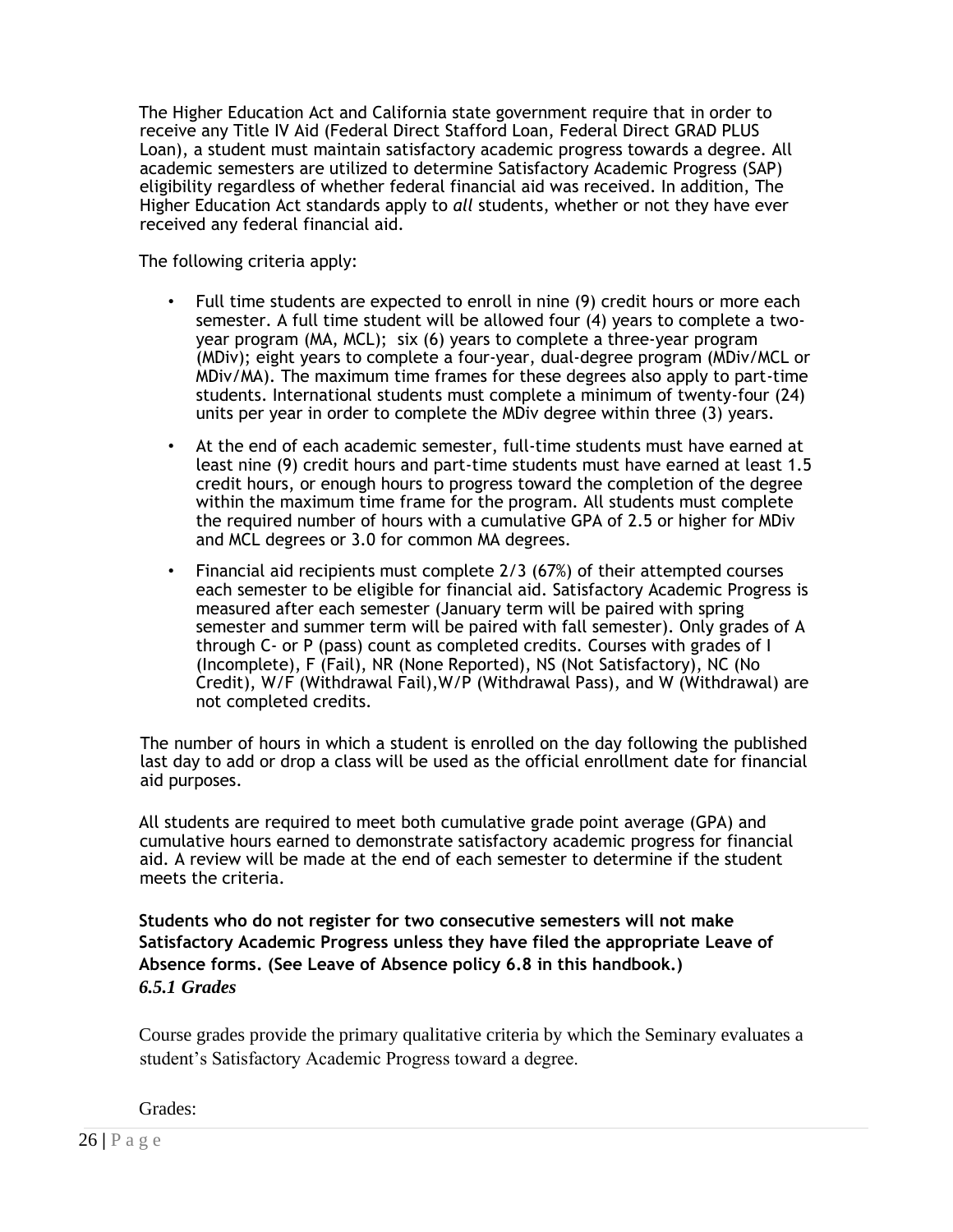|           | $B+ = 3.3$ | $C+=2.3$  | $F = 0$ |
|-----------|------------|-----------|---------|
| $A = 4.0$ | $B = 3.0$  | $C = 2.0$ |         |
| $A = 3.7$ | $B - 2.7$  | $C = 1.7$ |         |

- A grade of "Pass" will not be counted in computing the grade point average, but it will count toward Satisfactory Academic Progress for elective courses.
- A grade ranging between "A and C-" will receive course credit and will count toward Satisfactory Academic Progress.
- Grades of "F" (Fail), "NC" (No Credit), "I" (Incomplete) and "W" (Withdrawal) do not earn credits.
- A grade of "F" indicates that student has failed to complete the required course work by the end of the semester and has not petitioned for an Incomplete. • "NR" (No Report) indicates that the professor has not turned in a grade for the student.
- Courses taken to fulfill non-elective core requirements for the MDiv and MCL degrees must be taken for a letter grade.
- Elective courses (including required elective courses) may be taken for either letter grade or Pass/Fail.
- Any student wishing to withdraw from a class after the official drop/add date will receive a W/P or W/F on their transcript. W/Ps and W/Fs will not be counted in the computation of the grade point average. Withdrawals (W grades), which are recorded on the student's transcript will be included as credits attempted, and will have an adverse effect on the student's ability to maintain Satisfactory Academic Progress.

**Incompletes:** MDiv, MCL, MTS, and BST/GTU MA students are responsible for completing their work within the semester. Under unusual circumstances, such as severe illness, students may petition for an Incomplete, but must do so no later than the last day of the semester. Forms for requesting an Incomplete are available from the Registrar. Incomplete work is due to the faculty 3 weeks after term. The faculty is required to submit a new grade by the sixth Friday after the end of the term. **The incomplete grade becomes an "F" if no new grade is received by the end of the sixth week. The "F" becomes permanent on the transcript if the work is not completed by the end of the following semester.**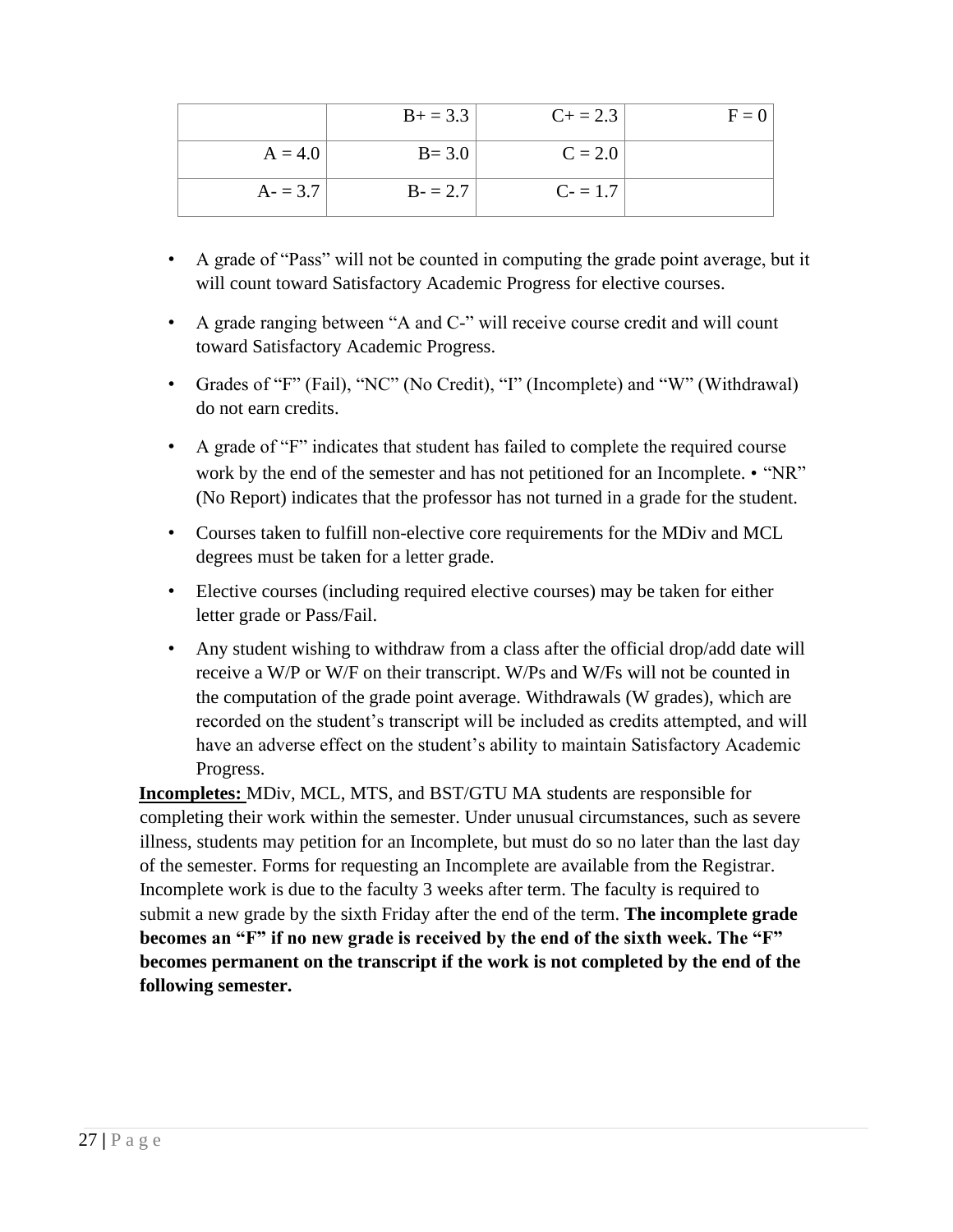At the discretion of the instructor, except for MA students and for MDiv and MCL students for whom the course fulfills a core curricular requirement, the new course grade may be Pass/Fail.

**Appeal of Grade:** If a student wishes to appeal a grade, he/she goes first to the faculty member involved. If a resolution is not reached, the student can then appeal to the Dean. If there is still no resolution the student can appeal to the full faculty, and the faculty has the final decision.

### *6.5.2 Maximum Time Frames*

These guidelines apply to all students including those taking guaranteed student loans. At the end of each semester an evaluation will occur to determine if a student is making Satisfactory Academic Progress.

The maximum time frame in which a student is expected to finish his/her program is as follows:

| <b>DEGREE PROGRAM</b> | <b>MAXIMUM TIME FRAME</b> |
|-----------------------|---------------------------|
| <b>MDiv</b>           | 6 years                   |
| <b>MCL</b>            | 4 years                   |
| <b>MCL/MDiv</b>       | 8 years                   |
| <b>MTS</b>            | 2 years                   |
| <b>MA</b>             | 4 years                   |
| <b>MA/MDiv</b>        | 8 years                   |

Full time Masters students (MDiv, MCL, and combined degrees) are eligible for financial aid through the maximum time periods shown above (excluding leaves of absence), with the exception of BST/GTU MA students. (BST/GTU MA students: see the GTU MA Program Handbook for information about the three (3) year limit for federal student aid.) If a student has not successfully completed his/her degree within the institution's maximum time frame, he/she is no longer maintaining satisfactory academic progress and is not eligible for Title IV aid.

Satisfactory academic progress towards the completion of the MDiv within a period of three years as a full time student necessitates a student complete a minimum of  $9 - 12$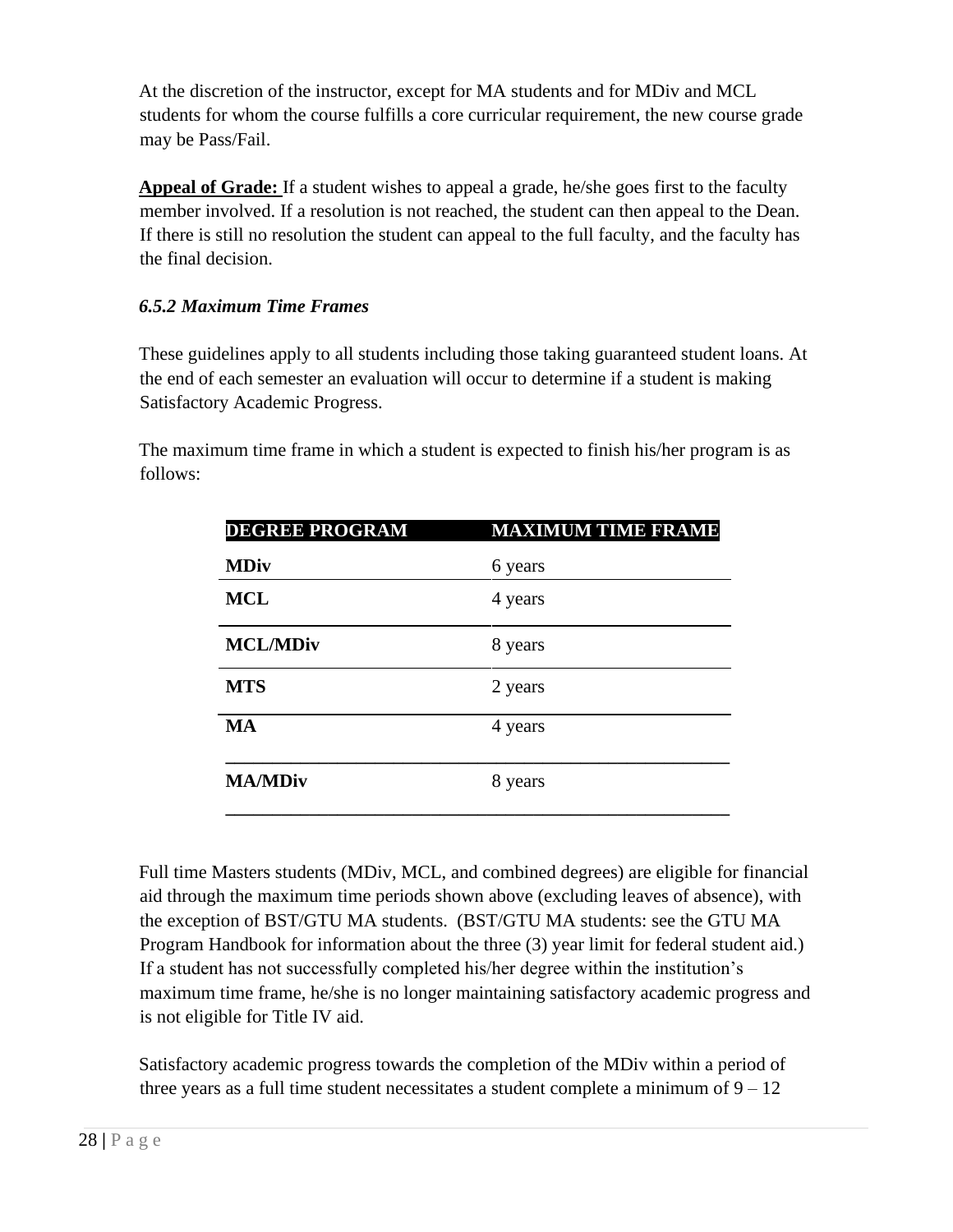units per semester [and a total of 24-30 units per academic year, including Intersession and Summer terms].

Satisfactory academic progress towards the completion of the MDiv within a period of six years necessitates a student complete a minimum of 12 to 15 units per academic year. For example, if a student took 12 units a year for four years, s/he would need to take 15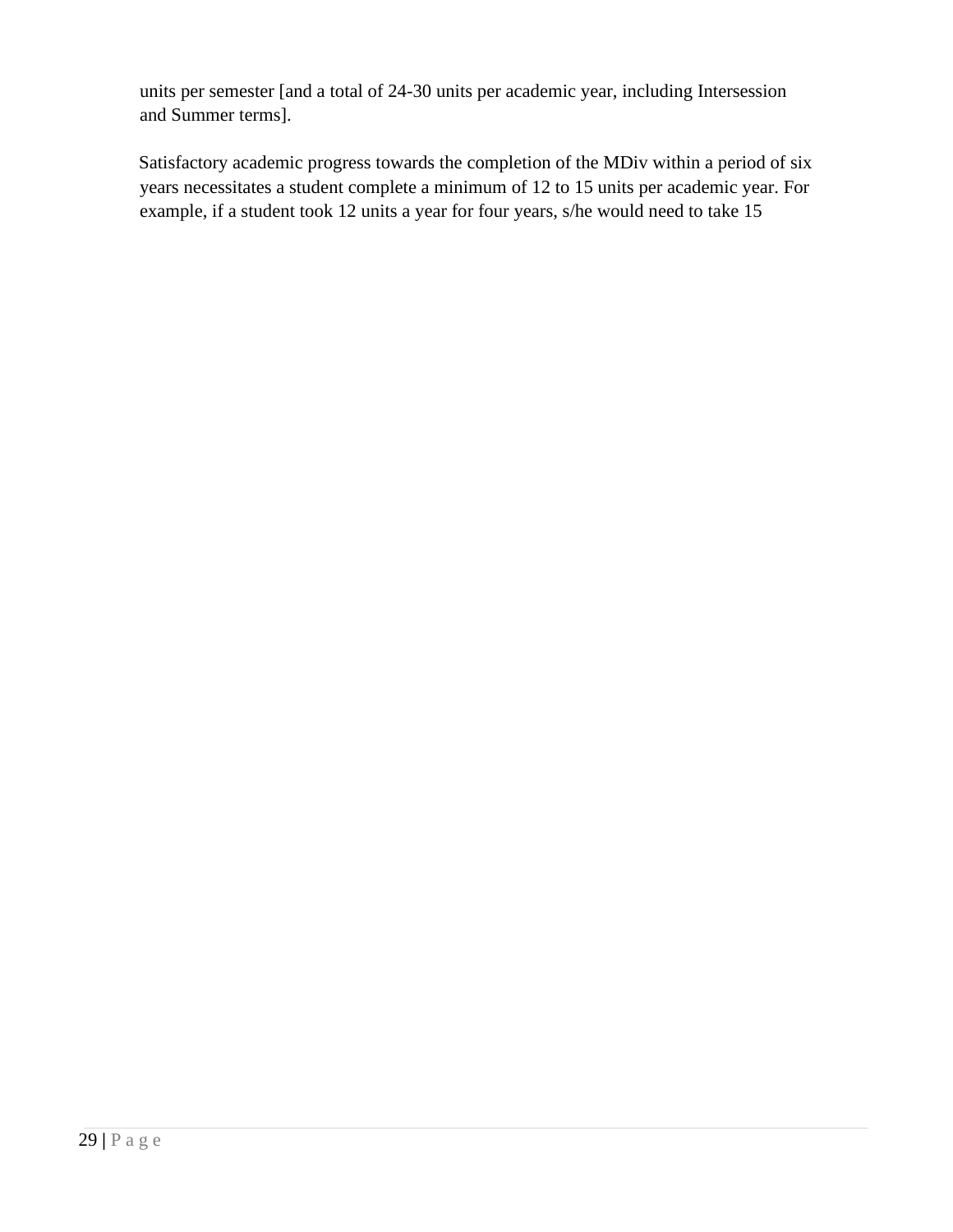units a year for the two remaining years in order to complete the total 78 units required for the program.

Satisfactory academic progress towards the completion of the MA program(s) within a period of four years necessitates a student complete a minimum of 12 units a year. Satisfactory academic progress towards the completion of the concurrent MA/MDiv within a period of six years necessitates a student complete a minimum of 15 to 18 units per year. For example, if a student took 18 units for four years, s/he would need to take 15 units for the two remaining years in order to complete the total of 102 units required for the concurrent programs.

Since a regular full-time course load would be 24 units per academic year each of the scenarios listed above provides adequate flexibility for the part-time student to complete the program within a satisfactory period of time. If, however, a student should encounter unavoidable obstacles that would impede his/her progress in the program, s/he is able to appeal to the academic dean for an exception/extension to the standards stated above so that s/he might still be eligible for financial aid.

### *6.5.3 Academic Probation and Financial Aid Warning*

**MDiv, MCL, and MTS Students:** Students may be placed on academic probation due to unsatisfactory academic progress and/or for academic disciplinary reasons. Full time students who have earned at least nine (9) credit hours but do not have a 2.5 cumulative GPA; or have a 2.5 cumulative GPA but have not earned nine (9) credit hours; or have not earned at least nine (9) credit hours and do not have a 2.5 cumulative GPA will be placed on Financial Aid Warning for one semester. Part-time students who have earned a minimum of credit hours but do not have 2.5 cumulative GPA; or have a 2.5 cumulative GPA but have not earned a minimum number of credit hours; or have not earned a minimum number of credit hours and do not have a 2.5 cumulative GPA will be placed on Financial Aid Warning for one semester. During the semester a student is on Financial Aid Warning, s/he will still be eligible to receive their federal financial aid. The student will be required to meet with the Academic Dean to develop an academic plan for meeting SAP by the end of that semester. At the end of the semester, if the student has not met the requirements of SAP, the student will become ineligible to receive federal financial aid.

**BST/GTU MA Student:** Following a determination that satisfactory progress has not been met, the student will be placed on Financial Aid Warning for one year. If the student regains satisfactory progress, financial aid will continue. If the student fails to meet the standards after one year of Warning, aid will be discontinued.

If the GTU Common MA student's GPA falls below 3.0, the student will be placed on Academic Probation and will be notified that it must be brought back up by the end of the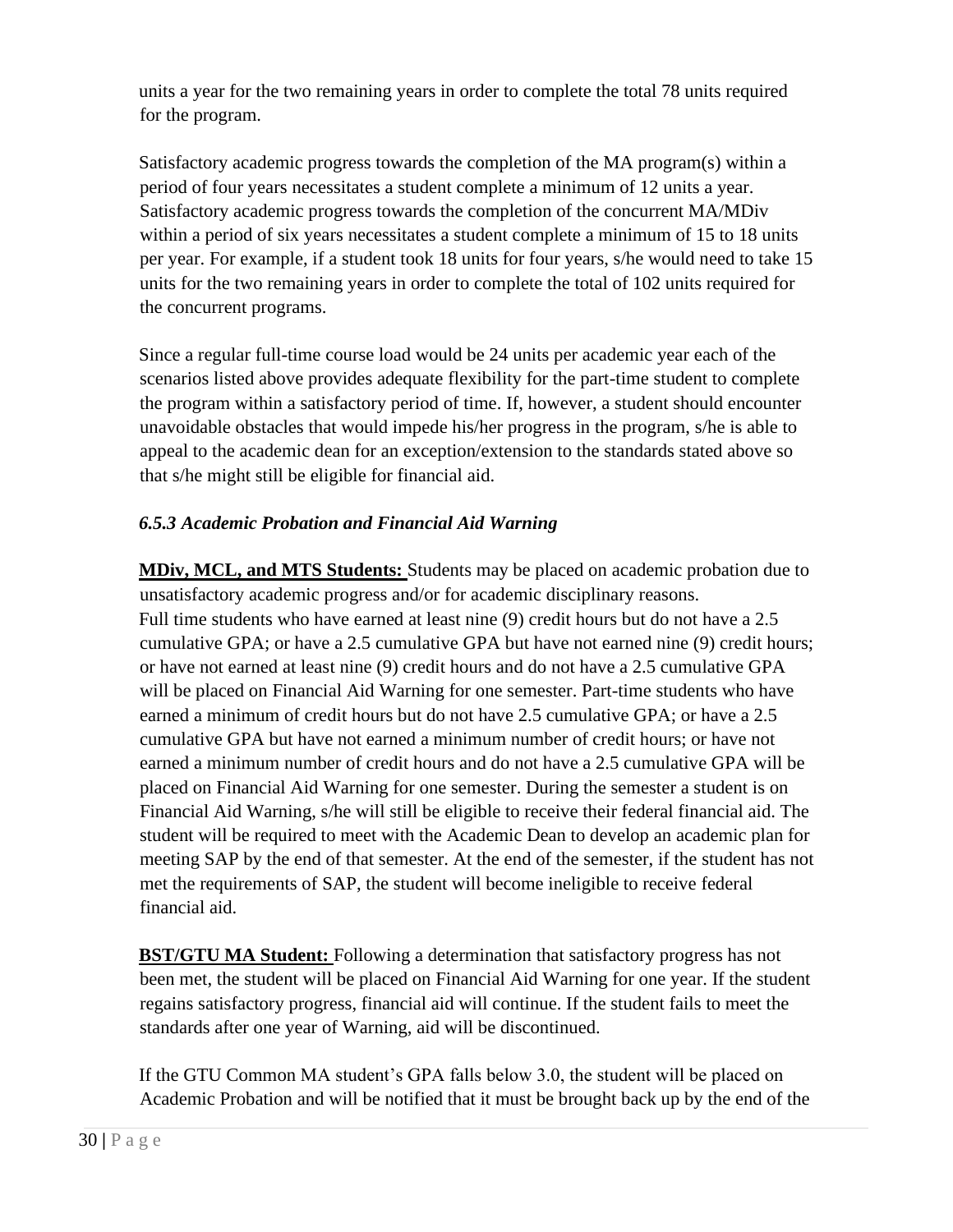following semester. If the overall GPA has not been raised to a 3.0 by the end of the next semester, the student will not be allowed to continue.

### **If the student becomes ineligible for Federal Financial Aid, the student can appeal the decision by following the guidelines as set forth in the Financial Aid Appeal Process.**

### *6.5.4 Financial Aid Appeal Process*

Waivers for Satisfactory Academic Progress will be considered only under exceptional circumstances (if, for example, the student has suffered undue hardship such as death of a family member, injury or illness of the student, or other special circumstances). Students requesting an appeal must submit a letter to the Academic Dean's Office requesting reinstatement. The letter should explain the circumstances which affected the student's academic performance and provide accompanying documentation.

All appeals should be submitted via email or hard copy to the attention of the Academic Dean. All appeals will be reviewed on a case-by-case basis by the Academic Dean. In some instances an interview may be scheduled to answer any questions. (Please note that any information mentioned in the appeal is subject to verification and all information will be taken into consideration.

The financial aid appeal letter must:

- Be properly addressed and should include the student's name, address, phone number, student ID number and Degree program
- State clearly why the student was not able to make SAP (Satisfactory Academic Progress)
- State what has changed in the student's situation that will allow the student to demonstrate Satisfactory Academic Progress at the next evaluation
- Describe what the student will do differently academically if s/he is authorized to continue receiving financial aid at BST

If the appeal is approved, the student will be placed on Financial Aid Probation for one semester. During the student's course of study, the student will not be allowed to appeal a financial aid warning more than two (2) times. Once a decision has been rendered, no further information will be considered

#### *6.5.5 Financial Aid Probation*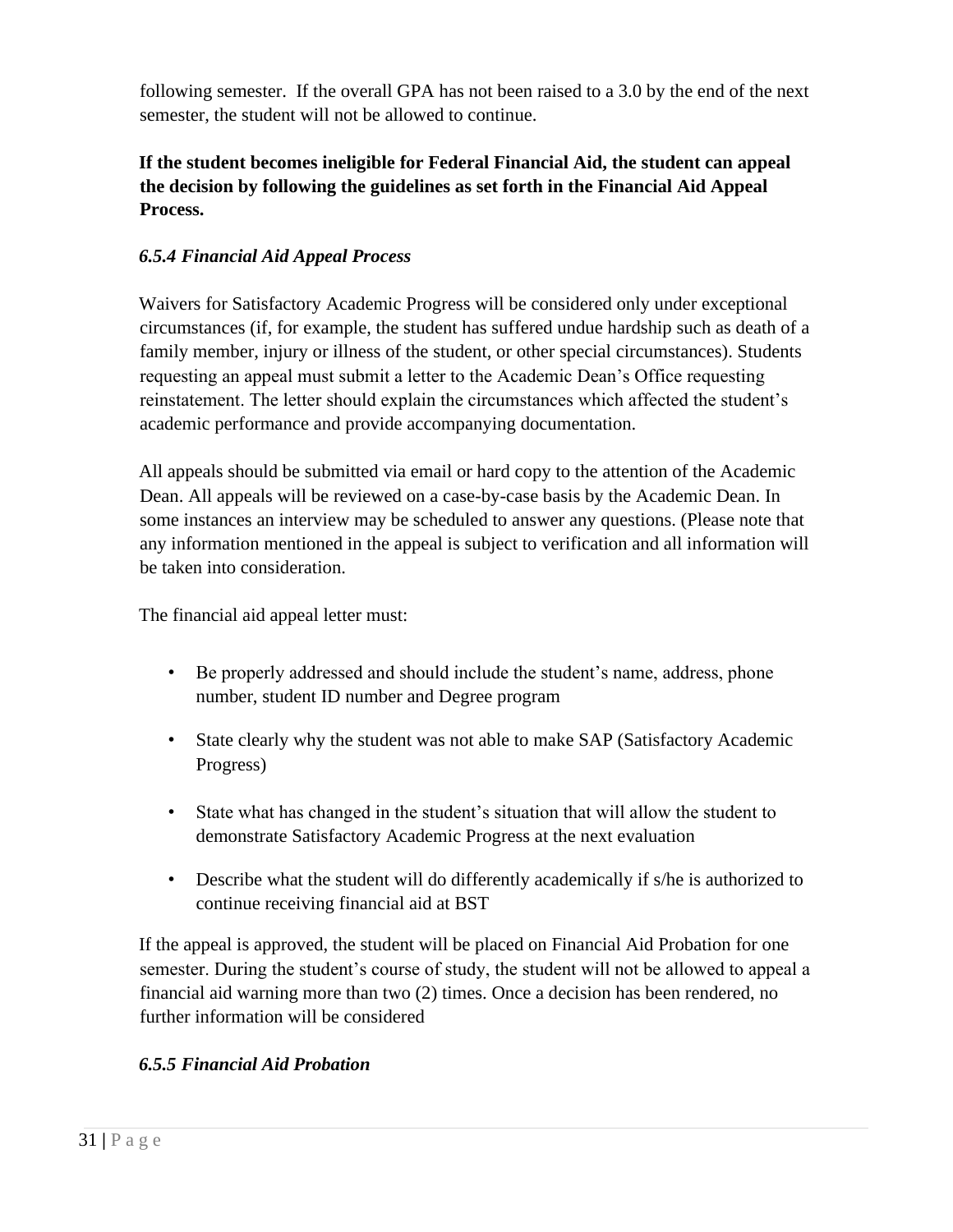Only students whose appeal has been granted will be placed on Financial Aid Probation. Financial Aid Probation is for one academic semester only. At the end of the academic semester, the student's academic record will be reviewed to determine if the student has met the requirements specified in the academic plan.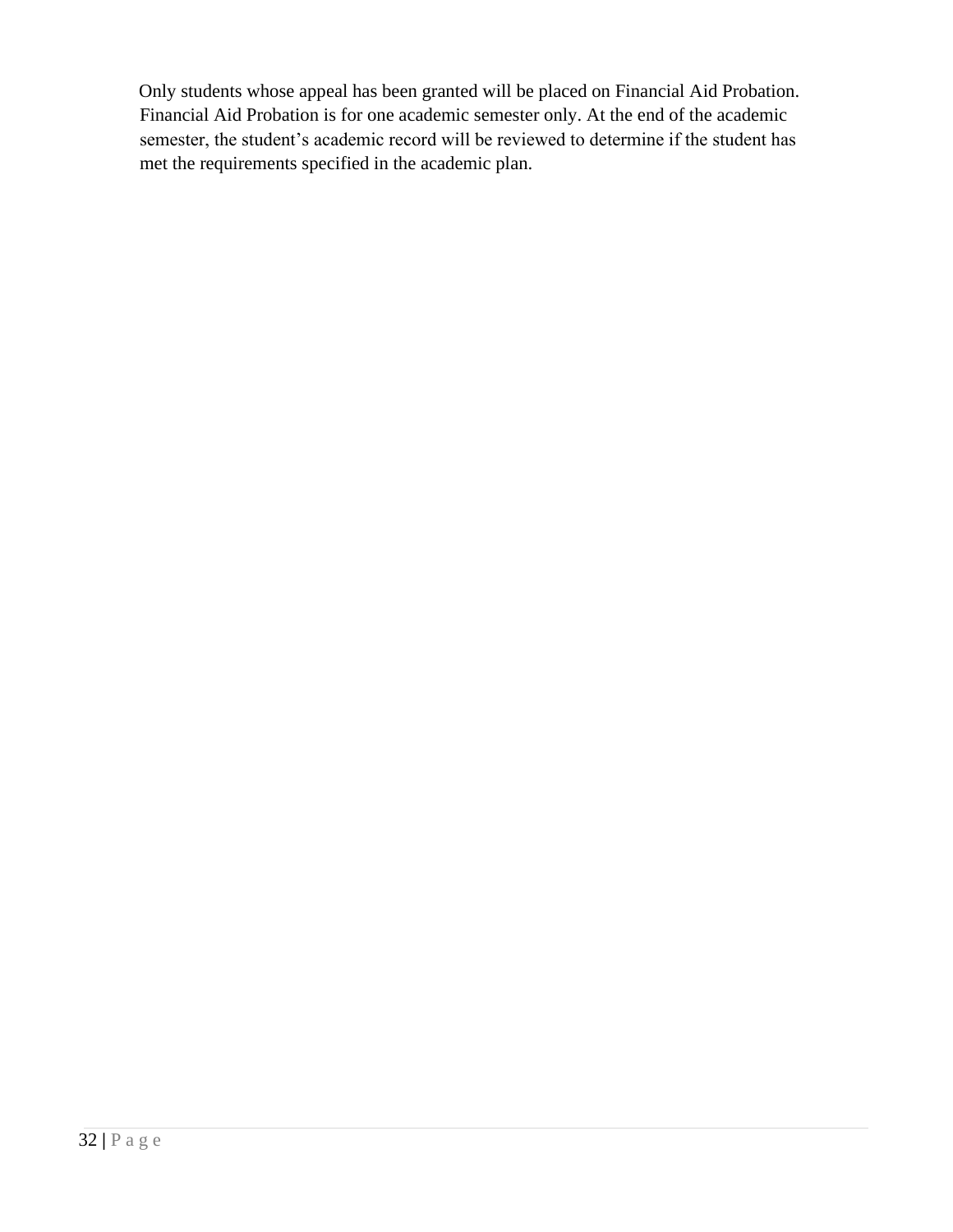#### *6.5.6 Re-establishing Satisfactory Academic Progress*

Any student whose federal financial aid has been terminated may reestablish Satisfactory Academic Progress by either of the following methods:

- Repeating and passing failed courses
- Removing incomplete grades

Repeated courses will be counted as hours completed only once, provided the student meets all other criteria for Satisfactory Academic Progress.

### *6.5.7 Change of Degree*

A student may change from one major to another during attendance at BST. Students who change from one major to another are still expected to maintain Satisfactory Academic Progress. Students are required to request a Change of Degree form from the Director of Admissions office. They also must complete the course work within the time frame or hours limitation stated unless an appeal is otherwise approved.

#### *6.5.8 Termination of Program*

**Termination of MDiv, MCL, MTS Programs**: MDiv, MCl, and MTS students who do not register for one academic year, take a leave of absence, withdraw, or respond to inquiries from the Academic Dean's Office or the Registrar regarding their status in the program will be terminated. A student whose program has been terminated may petition for reinstatement within two years. This process will be the same as for withdrawn students; is reinstated, such students must pay a reinstatement fee.

**Termination of MA Program:** BST/GTU students who do not register, take a leave of absence, withdraw, or respond to inquiries from BST regarding their status in the program will be terminated. The MA Program Coordinator at the GTU is responsible to close the student's file and computer record. A student whose program has been terminated may petition for reinstatement within two years. This process will be the same as for withdrawn students; if reinstated, such students must pay a reinstatement fee and may be liable for intervening tuition, up to 100%. See the GTU MA Handbook for more information.

### **6.6 Leave of Absence/Withdrawals**

### *6.6.1 Leave of Absence*

MDiv, MCL, and MTS Students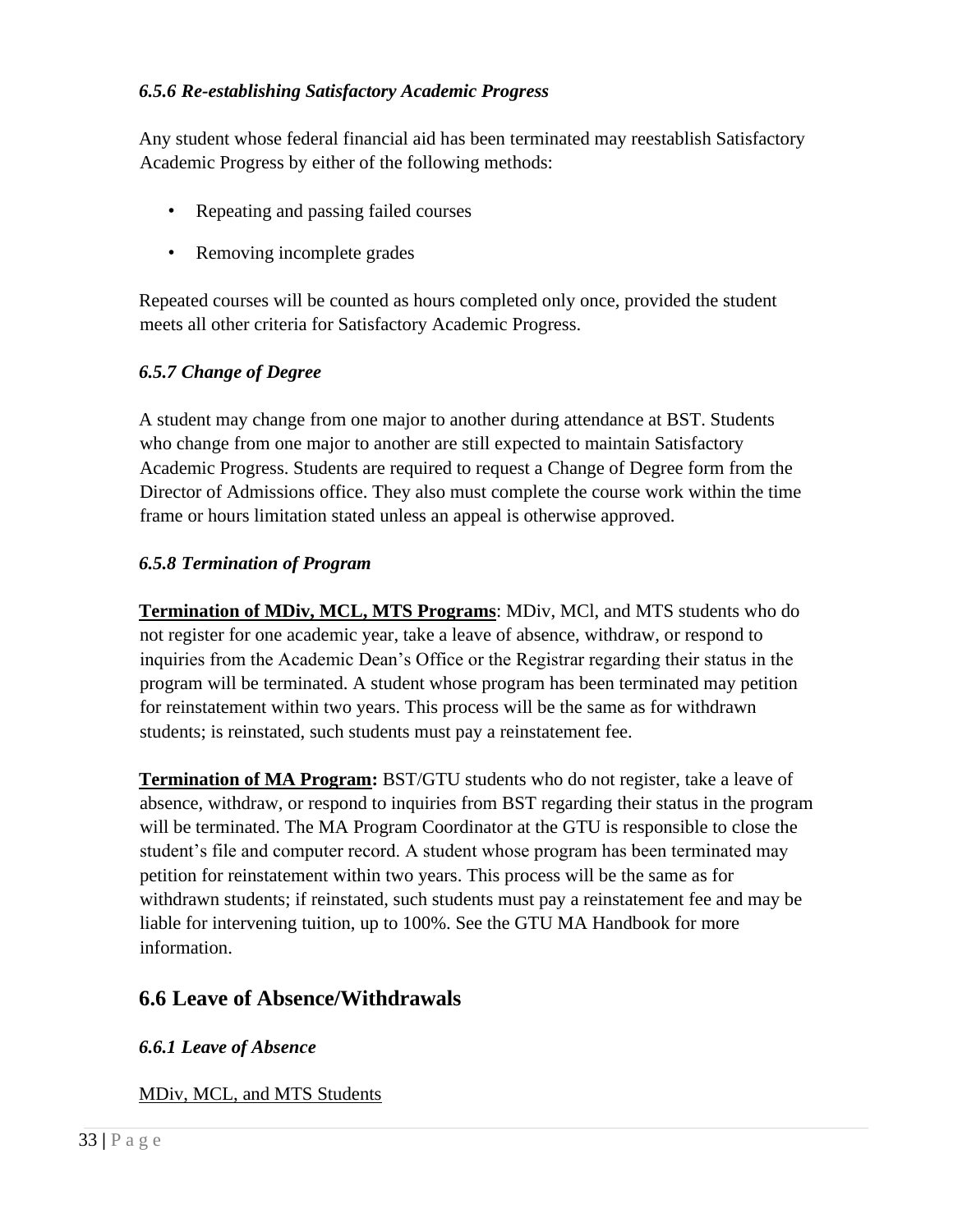Leaves are granted for one semester. No more than two consecutive semesters of leave or a total of four semesters may be granted during the student's entire degree program.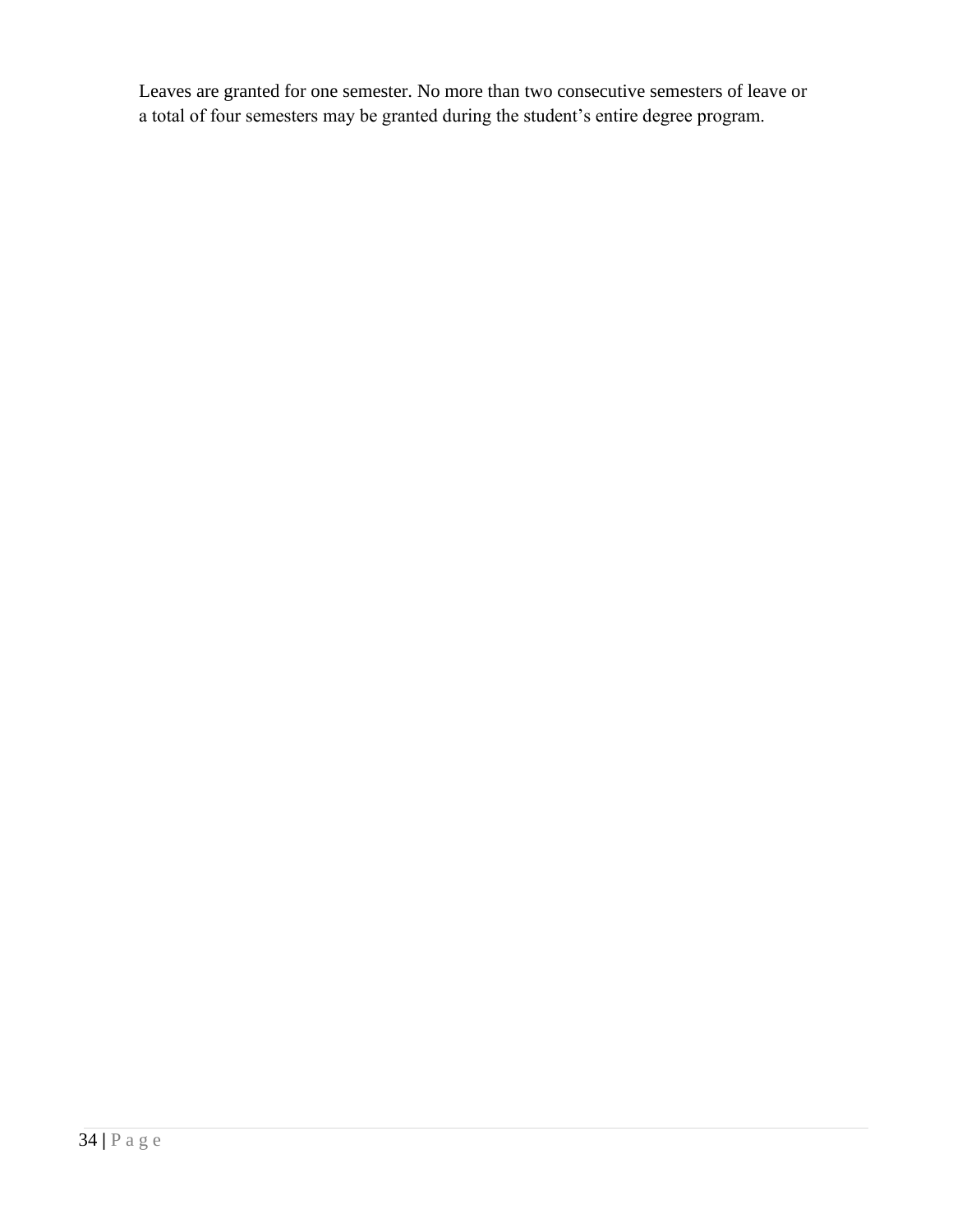More than two consecutive semesters or more than a total of four semesters requires reapplication.

Students with government loans can be given a leave not to exceed 60 days, or not to exceed 6 months if the school's next period of enrollment after the start of the leave of absence would begin more than 60 days after the first day of the LOA; or if the school leave is requested for medical reasons, in which case, the student must provide the school with a written recommendation from a physician for a LOA longer than 60 days.

The student must meet with the Academic Dean and present a written petition as to why he or she is taking leave. Such a letter should be submitted to the Dean prior to the start of the semester for which the leave is requested, and should indicate the anticipated duration of the leave and the reasons for requesting the leave. A fee of \$50 per semester shall be assessed.

Reapplication for admission to the MDiv program shall consist of a letter to the Dean formally requesting re-admission to the degree program, and any other supporting documents and materials which the Admissions Committee may deem necessary in order to make a decision to re-admit. If curriculum changes have occurred during the absence of a student who has withdrawn, it is the prerogative of the Admissions Committee, in consultation with the faculty, to determine which curriculum requirements will apply in the case of a re-admitted student.

Students returning from leave status are subject to the policy in effect governing financial aid the semester they return.

### BST/GTU MA Students:

Please refer to the GTU MA Program Handbook for information on Leave of Absence procedures [\(http://www.gtu.edu/faculty/MA Handbook 09-10.PDF\). P](http://www.gtu.edu/faculty/MAHandbook09-10.PDF))lease fill out the Leave of Absence form in your GTU MA Program Handbook (also available in the BST Registrar's office). A fee of \$50 per semester shall be assessed.

#### *6.6.2 Withdrawals*

### MDiv, MCL, and M TS Students

In order for a student to withdraw from the school, a "Request for Withdrawal" form available in the Registrar's office needs to be filled out and filed with the Registrar. If the student wishes to re-enter BST (with a break not longer than one academic year), he/ she must re-apply to the Registrar. If any curriculum changes have occurred during the absence of a student who has withdrawn, it is the prerogative of the Admissions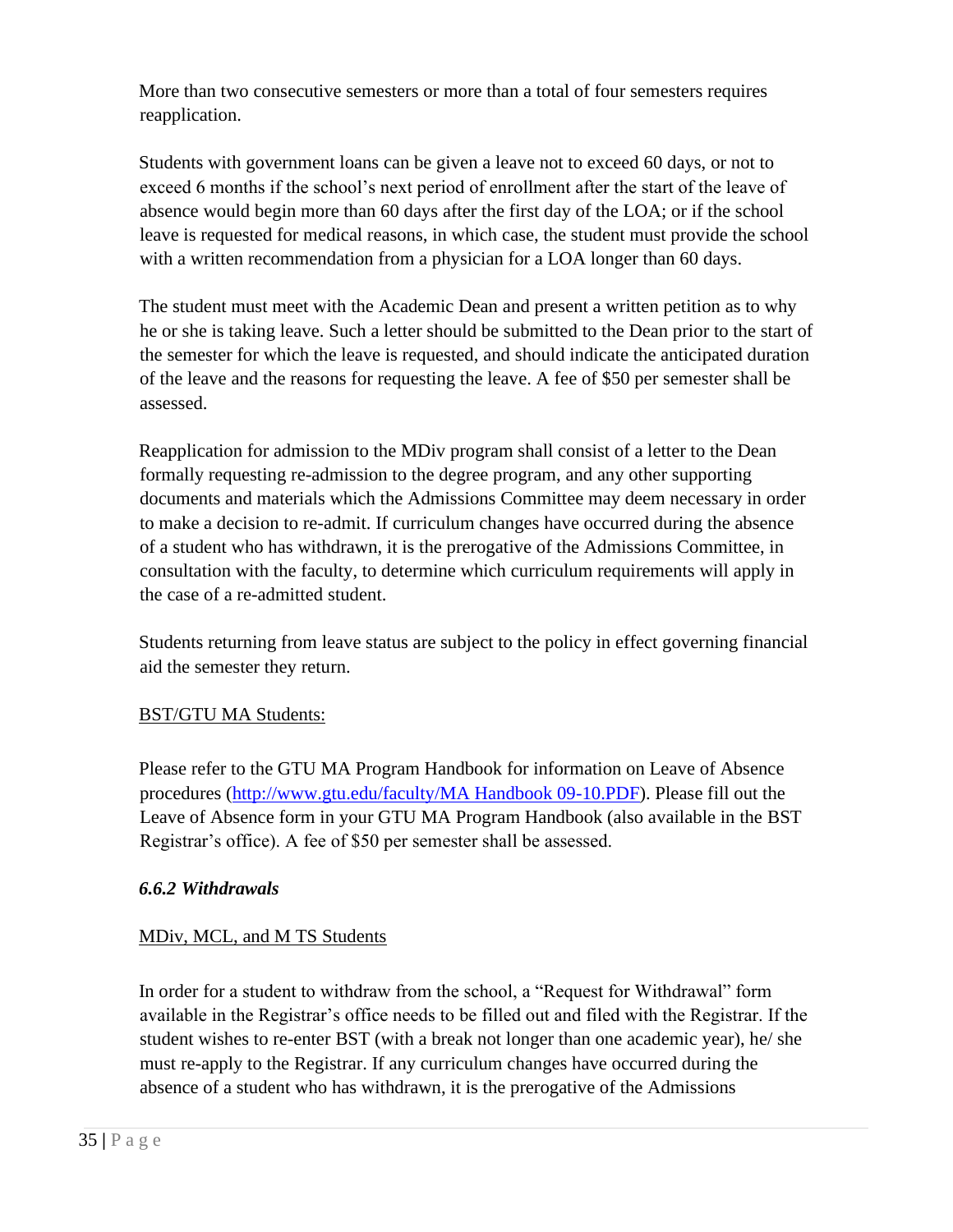Committee, in consultation with the faculty, to determine which curriculum requirements shall apply in the case of the re-admitted student. BST/GTU MA Students

See GTU MA Program Handbook [\(http://www.gtu.edu/faculty/MA Handbook](http://www.gtu.edu/faculty/MAHandbook) [0](http://www.gtu.edu/faculty/MAHandbook)9- 10.PDF).

# **6.7 Transcript Requests**

All requests for transcripts must be signed and either mailed or faxed to the Registrar. Please include your name and address and the name and address of the institution receiving the transcript. Cost is \$5.00 for each copy.

# **7.0 VOCATIONAL ASSESSMENT**

The BST curriculum is designed so that students have numerous and varied opportunities to reflect on their call to ministry and to assess their ministerial gifts as well as the struggles they likely will encounter in ministry in the  $21<sup>st</sup>$  Century. BST is not an institution that serves as a regulatory agency for the denominations we serve; rather, this process is intended to benefit both students and the seminary as students have the opportunity to reflect on their vocational directions, strengths, and challenges throughout their seminary experience.

# **7.1 Profiles of Ministry**

In order to complement the MDiv curriculum, BST utilizes the "Profiles of Ministry," a program designed and sponsored by The Association of Theological School (ATS). This program assists students in assessing their strengths and weaknesses, focusing on styles of ministry and exploring preferred ministry settings.

1. Near the end of the first semester in Junior Colloquium, students will receive the Profiles of Ministry casebook, along with an explanation of the BST Readiness for Ministry Internship Process and our reasons for utilizing the Profiles of Ministry in this process. At a class session, students will complete at least one of the case studies to assure their grasp of various aspects in the process.

- 2. Students' casebooks and completed answer sheets are due at the second class session in the spring semester of Junior Colloquium. These are sent to ATS for scoring.
- 3. During a Context Group class session in the Spring semester, the Profiles of Ministry Coordinator will offer a workshop in which students learn how to interpret their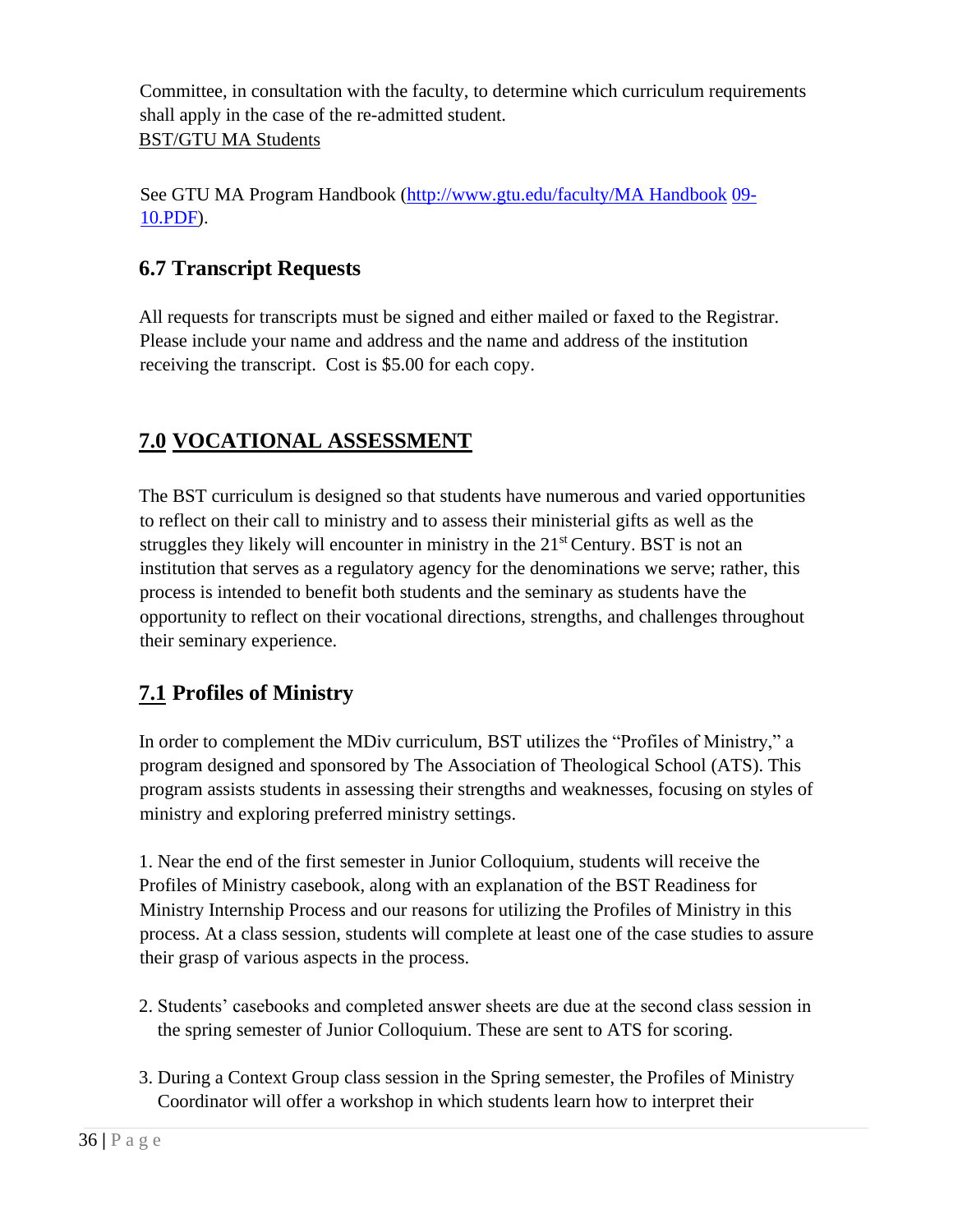individual profiles. Students are given a reflection sheet to complete regarding their profile which is due at a later Context class session. Students are invited to make individual appointments with the Coordinator and/or with their academic advisor if they want to discuss their individual profiles.

4. The profiles will be kept on file in the Profile of Ministry Coordinator's office to be utilized as necessary. The profile will be destroyed after the student is graduated.

### **7.2. Readiness for Ministry Internship Review**

As an integral part of BST students' theological education, those undertaking an MDiv or MCL degree at the seminary are required to complete an internship. The Contextual Education program at BST strives to help students gain valuable experience in contextual settings outside the seminary walls, such as congregations, agencies, chaplaincy sites, or other appropriate sites. (See 6.3.2 for details on the Internship process.)

In terms of Vocational Assessment, early in the spring semester, the Director of Contextual Education will contact each MDiv and MCL student who is eligible to begin an internship the following September. Students will set up an appointment for an Internship Interview with the Director of Contextual Education to discuss their ideas, hopes, and goals for an internship year.

All students eligible to begin an internship will be reviewed by faculty in an executive session of the April Faculty Meeting in the semester prior to internship placement. All eligible students will be evaluated for their fitness in their academic program of choice and/or professional ministry. This evaluation will include review of cumulative GPA, review of the Internship Interview with the Director of Contextual Education, as well as a Readiness for Ministry Internship Review. The Readiness for Ministry Internship Review includes an assessment of overall student work, attitude, and performance in the classroom along with Profiles of Ministry. All eligible students must be approved for Readiness for Ministry Internship by the faculty. Faculty will recommend an alternative plan for any students who are not approved for Readiness for Ministry Internship at the April Faculty Meeting. (See 7.4 Process for Students Having Difficulties Completing the Program.)

# **7.3 Evaluation during Internship**

An important part of Vocational Assessment is the evaluation process. For all internships associated with the Middler Colloquium year of study, students establish goals and engage in self-evaluation of their experience and performance at their site twice a year. In addition, students meet regularly with their supervisors to discuss issues relevant to their work in ministry. Supervisors also conduct evaluations of students twice a year, incorporating insights and reflections from members of the congregation or agency at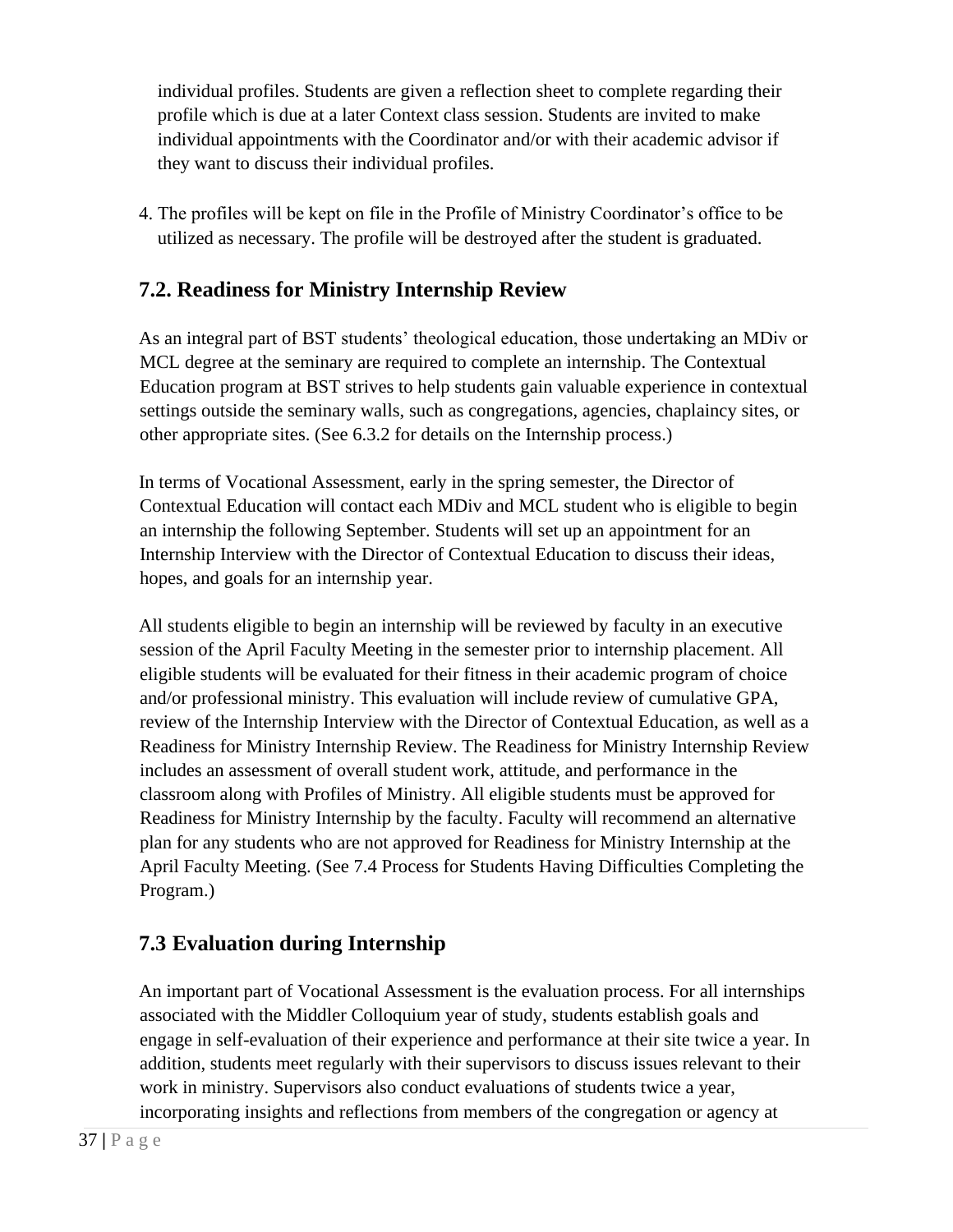which students are placed. These evaluation processes are an integral part of students continued growth and insight in their vocations.

### **7.4 Process for Students Having Difficulties Completing the Program**

Faculty will meet in executive session to discuss the particularities of the individual situation for any students who are not approved to advance to Internship through the Readiness for Ministry Internship process. Faculty will create a plan that will assist the student in his/her development. Should the student successfully complete the plan, then s/ he will, upon approval of the faculty, continue on in his/her program as originally scheduled. Should the student not successfully complete the plan, then the faculty will reassess the student's potential for theological education and/or professional ministry. Should the faculty conclude the student is not adequately prepared to complete his/her course of study and/or enter the professional ministry, an alternative course of study/ action will be formulated, which will then be communicated to the student by the Academic Dean or by his/her faculty advisor. Should the student disagree with the proposal, s/he may initiate a formal grievance process as outlined in the Policy and Procedures handbook (Section 8.0).

# **8.0 Disciplinary Action and Grievance Procedures**

# **8.1 Procedure for Disciplinary Action and/or Dismissal of a Student**

Upon enrollment, a student assumes an obligation to conduct him/herself in a manner compatible with the seminary's function as a Christian educational institution preparing persons for ministry, and to act in a manner which supports this function. Students must exemplify the character, personality, spirituality and leadership ability essential to serving effectively in the Christian ministry. Any student who, in the judgment of any faculty member or administrative officer, violates this standard shall be subject to such disciplinary action as may be determined by the faculty, including dismissal.

In any proposed discipline or dismissal for non-academic reasons, the student shall first meet with the Dean. If resolution is not reached, the student shall be provided an opportunity for a hearing with the Guidance Committee (a committee of faculty and students, appointed by the Dean). The student shall have the right to present evidence, confront adverse witnesses, and be represented by counsel. A record of such hearing shall be made and kept by the faculty, and shall be available for inspection by the student. The student shall furthermore have the right to appeal any committee decision to the whole faculty by written petition within 10 days after the committee decision. The full faculty shall have authority to confirm, reverse or modify the decision upon a review of the record of the hearing before the Guidance Committee, such review to be no later than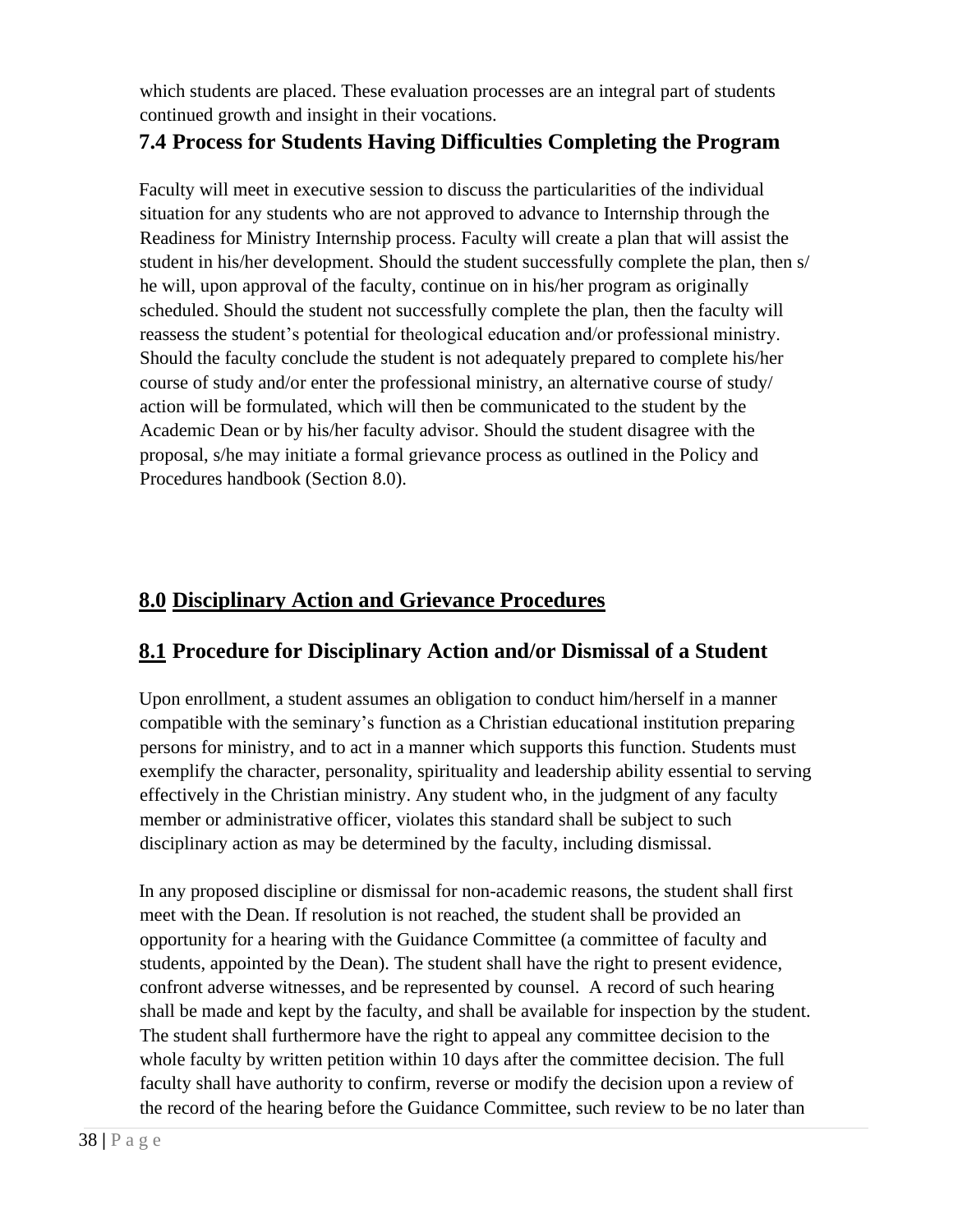30 days after the filing of the petition for appeal. During this appeal procedure the student shall retain all rights and privileges as a student unless the faculty determines that immediate dismissal of the student is in the best interests of the Seminary. The decision of the faculty in regard to the appeal is final.

All transactions and decisions of the institution, whether administrative or by the Board of Trustees are of public record. They are available for review upon written request and by appointment.

### **8.2 Grievance Procedure**

(Grievance procedures in the event of alleged discrimination under Title IX, Section 504)

When a student feels he/she has a grievance, he/she shall within 30 days of occurrence first attempt to resolve it by either or both of the following actions: a) confer with the person against whom he/she has the grievance; b) confer with the Dean.

If resolution is not reached in the above manner, then the student shall be provided the opportunity for a hearing with the Grievance Committee. The Grievance Committee shall be comprised of: a) two students selected by the Student Council; b) two faculty members selected by the Dean; and c) one person selected by the President of the Seminary. (Committee members shall select one of their own members as chairperson.)

Within thirty days of the aggrieved student's request a Grievance Committee shall be constituted and shall meet. The student who brings the grievance shall have the right to present evidence, confront adverse witnesses, and be represented by counsel. A record of such hearing shall be made and kept by the Seminary and shall be available for inspection by the student.

The committee shall inform the student in writing of their decision with seven days from the date of the hearing, and the student shall have the right to appeal any committee decision to the President by written petition within ten days after the committee decision. The President of the Seminary may dismiss the charge, reduce the committee's sanctions, or act on the committee's recommendations (adopted April 16, 1985).

### **APPENDIX A: Written Assignments at BST**

[Adopted: 12 May 1993]

**BST courses require a variety of kinds of written assignments. Some ask for creativity pertaining to specific course subjects and goals. These are described in the course syllabus. Among the most common written assignments are two kinds of "papers" – the working/reflection paper and the research paper.** 

# **A.1 Working/Reflection Papers**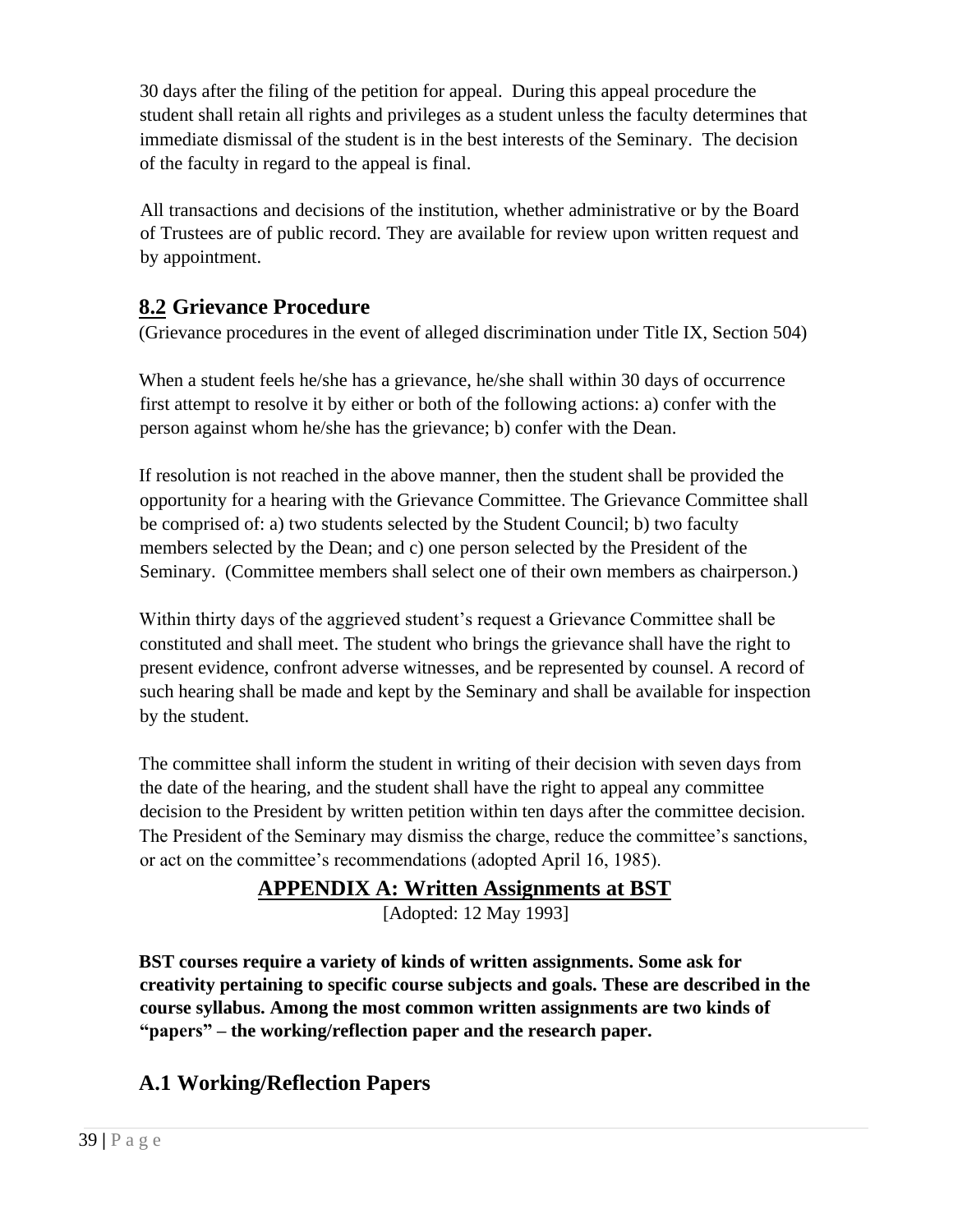Many BST courses require students to write one or more working and/or reflection papers. These essays may vary in form and in length from one or two pages to ten or more pages (always double spaced). The assignment asks students to integrate the material of the course (lectures, discussions, readings) into their own thinking and life experiences. The following elements characterize this paper:

- 1. It is not meant to be a finished product, but rather more like a "progress report" of thinking through issues raised by the course. Therefore proper academic format, such as footnotes or bibliography, may not be required. However, it is expected to be well organized, clearly written, and grammatically correct.
- 2. It is not meant to be primarily a research paper requiring library research, although it might involve this. It is meant to be more of a reflection on ideas and factual data as these relate to students' concerns, commitments, and interest.
- 3. This is an opportunity to be creative and do exploratory thinking that the course suggested. This paper is about what the student thinks, understands, or does not understand, in dialogue with what the professor and/or other scholars are saying.

# **A.2 Research Papers**

Some BST courses require students to write papers involving original research related to the course subject and the interests of the student. The following elements characterize this project:

- 1. **Structure and Format:** A Research Paper is meant to be more carefully prepared than the "Working Paper." Therefore, proper academic format, such as footnotes and bibliography, is required. This does not mean that students are not to be thoughtful and creative, but they are to be so within a particular, formal structure and protocol. Proper research methodology should be followed: proper and consistent footnoting, within text reference, or end-noting; proper bibliographic style; and no plagiarism. The research paper should be well-organized and the agenda proposed in the beginning of the paper should be followed. The conclusion of the paper should refer to the research question and explain how it and the subsidiary questions have been addressed, resolved, or left unanswered.
- 2. **Choosing and Defining a Topic:** In choosing a topic for a research paper, students are encouraged to consult their professors. Also students are advised to consider the topic in terms of its interest to the student, the topic's appropriateness given the student's range of competence, and the student's facility with the chosen research method. The topic should be manageable: appropriately narrow given the available library resources and the assigned length of the paper.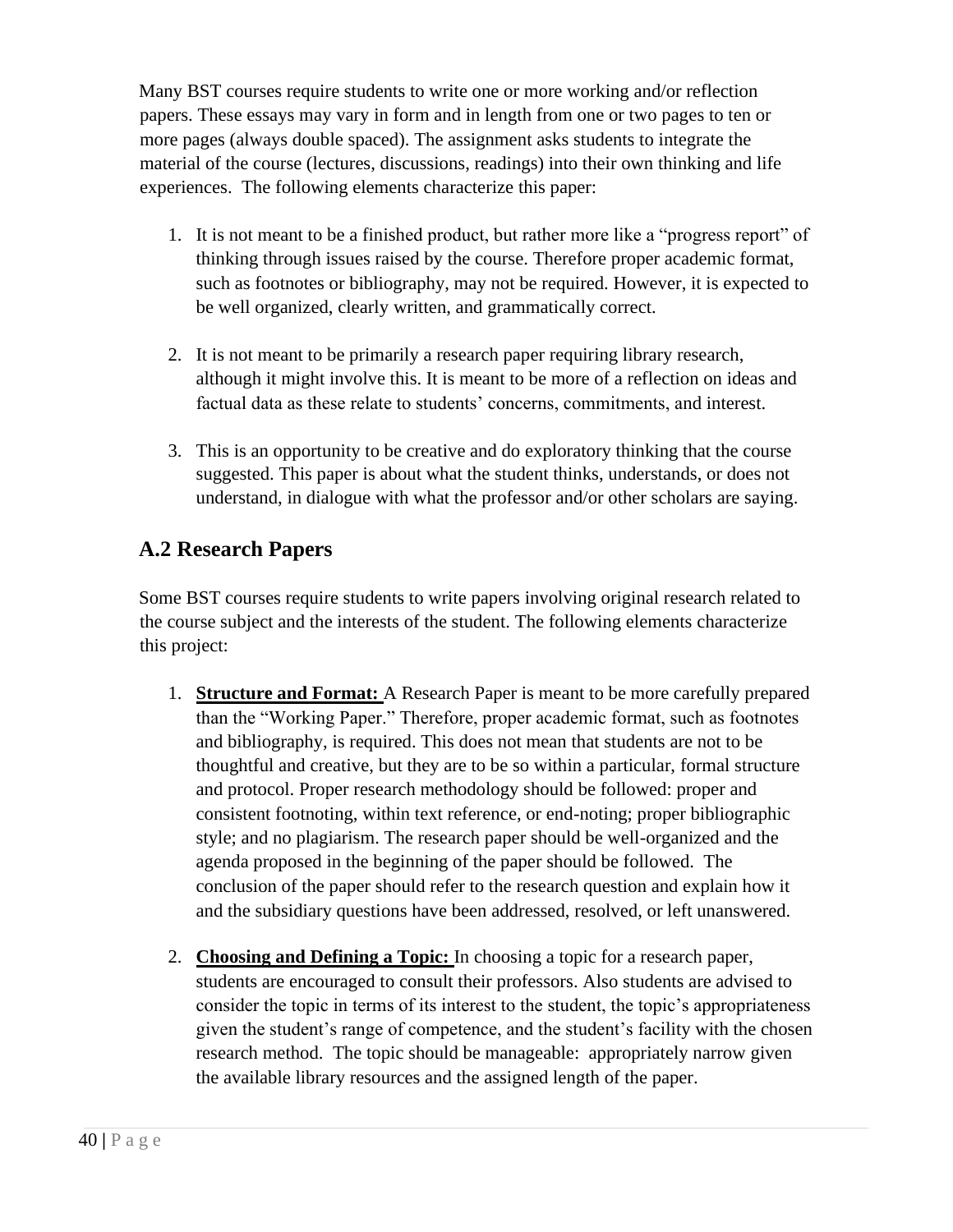3. **Conducting the Research:** The research should begin with the establishment of a working bibliography based upon the initial research questions and hypotheses. The creation of this bibliography ensures that the student has discovered the scope and relevance of materials available for the project. At this stage it is recommended that students consult professors, librarians, as well as the GTU library reference materials (e.g., **Old Testament Abstracts and New Testament Abstracts, GTU's GRACE and CD ROM,** and the **Papers and Thesis Help Program [PATH]).** Library research will be focused and circumscribed by the length of the paper and the time the student has to devote to it.

Apart from MA Theses, most research papers written at BST will be of relevant research and theory or inductive studies of particular texts, concepts, or terms using the appropriate collection of references. The paper should include an integrated statement explaining why the resources used were considered to be the important ones for addressing the research question. Additionally, the paper should include an evaluation of the relevant literature in general terms.

When comparing points of view, students must read and use the studies and theories as articulated by their originators and proponents, rather than relying on another's paraphrase of the study or theory; otherwise, students should note that their interaction with an original study is secondhand.

# **A.3 Book Reviews**

By way of exposing students to alternative viewpoints and fostering critical thinking, BST instructors often assign book reviews, ordinarily of some 5-7 pages in length. Reviews normally should develop along two avenues. First, the review should indicate a thorough knowledge of the book as a whole, read on its own terms. What is the author's fundamental aim? Central themes? Presuppositions? Method? Second, the review should engage the book critically and personally. Does the book accomplish its aim? How has reading this book shaped you? In what way, if at all, do you regard this as an important book? Whenever possible, the student should set his or her critique of the book within the larger discussion of the subject.

As with any written assignment, book reviews should include proper referencing of direct citations.

### **A.4 Documentation of Sources, Notes, and Bibliography**

Citations from other sources should always be given with complete accuracy, within quotation marks, properly noted. Material borrowed from another person, including class lectures, even when not cited directly, must also be documented.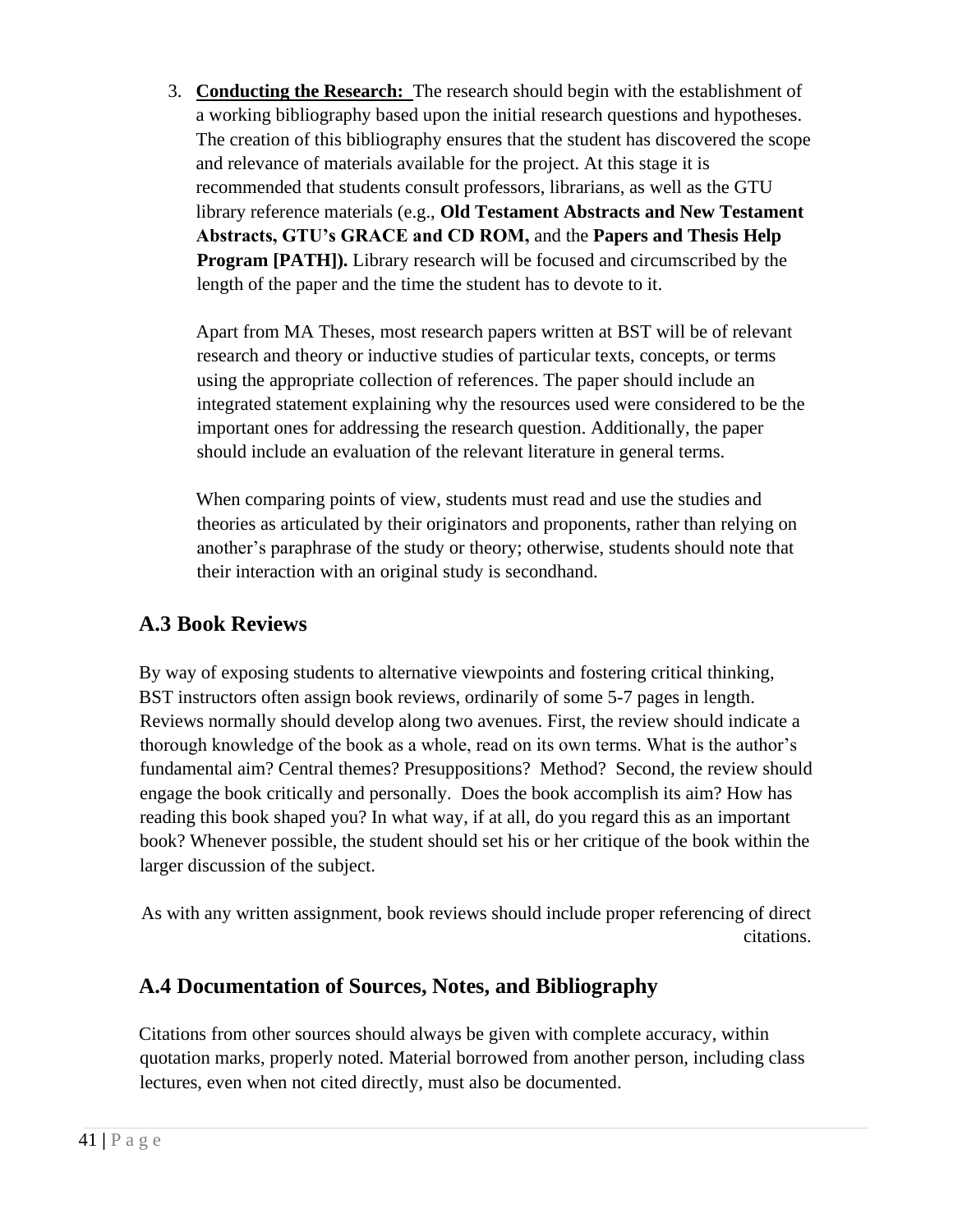When are quotations appropriate? Cite another person's work when this seems the best way to represent accurately his or her position. Quote when another person says something in a particularly memorable way. Sometimes another source may be cited for psychological impact, so as to muster support from a well-known authority. You should not assume your point has been made when an "expert" has been cited, however.

Notes are used to document sources from which one has borrowed in the text of a paper. Other uses of notes include the following: (1) to list additional bibliographical material; (2) to develop technical or peripheral issues inappropriate for treatment in the body of the paper; (3) to compare alternative opinions; and (4) to refer to another section of the paper.

Instructors at BST are more concerned that a style of documentation be consistently applied in a paper than that a particular style be employed. In-text, footnote, and endnote referencing are all acceptable.

Every paper that refers to other sources must include a bibliography, but the bibliography includes only those materials actually employed as sources in the paper.

# **A.5 Academic Integrity (including Plagiarism)**

Maintaining a high standard of personal and academic integrity is central to academic and professional education for ministry in the 21<sup>st</sup> Century. For this reason, students are expected to comport themselves with a sense of professionalism in the classroom, at their ministry settings, and in their academic writing.

All academic writing by students is expected to be a true and accurate representation of students' own thinking. Where students draw on the ideas and writing of others, proper citation must be used. (See Appendix A, #4 Documentation of Sources, Notes, and Bibliography, above.)

Plagiarism is the attempt to pass off someone else's work as your own. At its most flagrant, plagiarism is an expression of deliberate dishonesty – copying another person's material word for word (including from the internet), then submitting it as your own work without the use of quotation marks and formal documentation in the notes to the paper. In other cases, plagiarism is less explicit and involves unacknowledged borrowing from other sources without quoting them directly yet without moving away from your sources sufficiently to indicate your own mastery of the material. Organization of material, ideas, and words taken from or inspired by another person's work should always be acknowledged.

Failure to properly cite one's sources leaves the student liable to one or more of the following actions, based on the discretion of the faculty: (1) the student's work may be returned to be rewritten. A failing grade will be kept on record until the rewritten paper is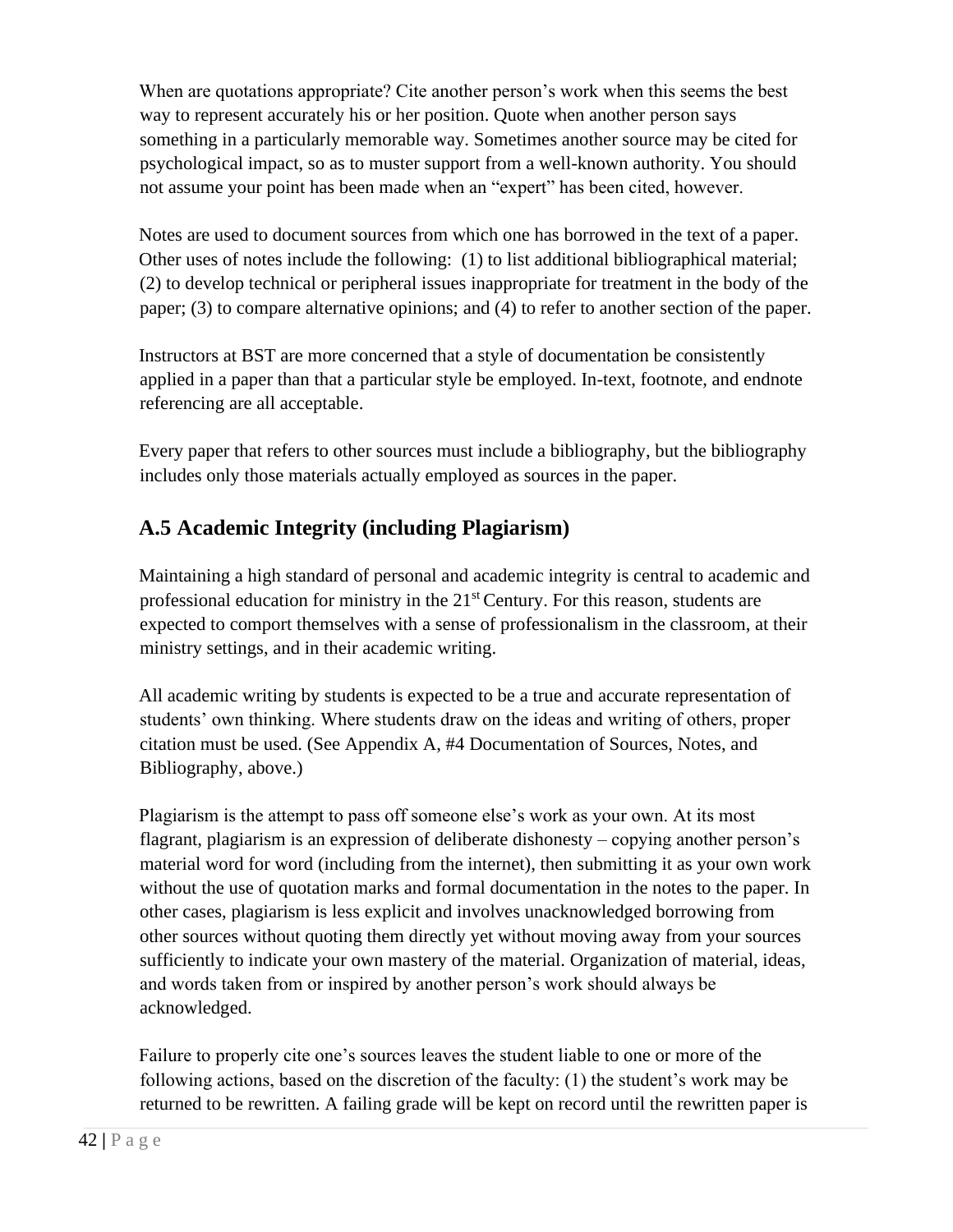submitted. A student may not receive full credit for the rewritten assignment; (2) a failing grade on the assignment without an opportunity to rewrite; (3) a failing grade for the course in question; (4) academic and financial aid probation for disciplinary reasons (see 6.5 Academic Probation); (5) suspension or dismissal by the Academic Dean from the academic program of the seminary.

Students who have committed plagiarism two or more times in any or all coursework may be placed on academic probation and financial aid probation for one semester (See section 6.4 Academic Probation). Students placed on academic probation due to plagiarism will be required to complete a noncredit course "How to Avoid Plagiarism." After completion of this course, the student must meet with her/his advisor to review definitions and types of plagiarism. After these requirements are met and upon recommendation of the student's advisor and the faculty, the student will be removed from academic and financial aid probation. Students facing disciplinary action for academic reasons a second time may face academic suspension or dismissal. (Revised May 2010)

# **A.6 English as a Second Language**

Students whose primary language is not English will not be penalized for minor grammatical and syntactical errors provided the meaning is clear. With prior permission from the instructor, such students may wish first to write their papers in their primary language, then receive translation and/or editorial help from a friend or fellow student prior to submitting an assignment. In these cases both papers must be submitted.

# **A.7 Inclusive Language**

BST encourages inclusive language, rather than language that arbitrarily assigns roles or characteristics to people on the basis of gender, racial ethnicity, etc.

# **A.8 Confidentiality**

While BST encourages the practice of Christian reflection within a community context, it also respects individual achievement. Hence, unless prior permission is granted by the student, papers other than MA Theses and papers prepared for seminars submitted to instructors at BST will not be photocopied and will be available for review only by the course instructor. On occasion, however, when issues of academic evaluation are in question, student materials may be shared anonymously with the Academic Dean or other members of the BST faculty.

# **A.9 Standard Reference Works**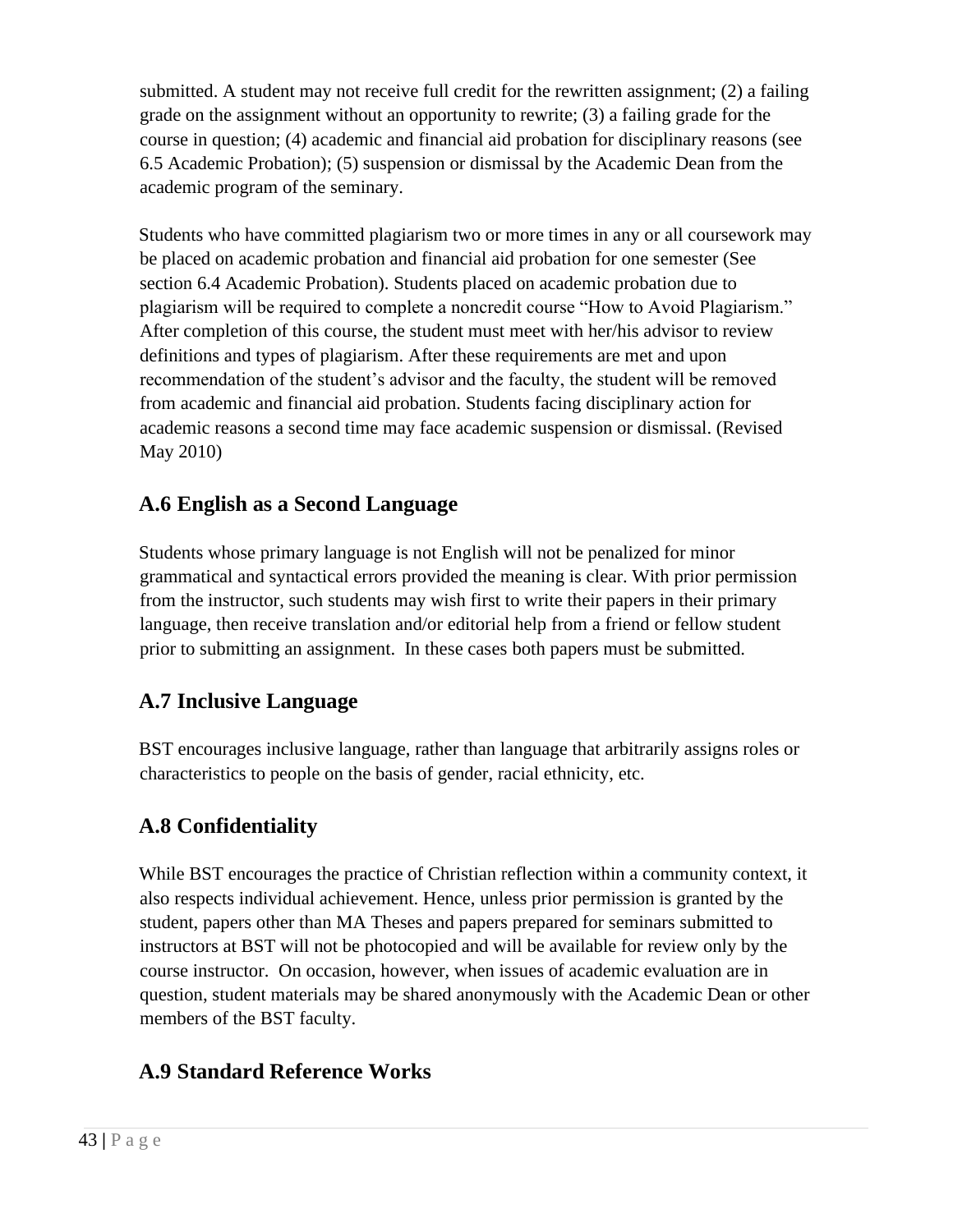On other matters of format and style, see William Strunk Jr. and E.B. White, **The Elements of Style**, 4<sup>th</sup> ed. (Cartersville, BA: Pearson Higher Education, 2000) and Kate L. Turabian, A Manual for Writers of Term Papers, Theses, and Dissertations. 7<sup>th</sup> ed. (Chicago: University of Chicago, 2007).

**APPENDIX B: Policy Statement on Use of Copyrighted Material**

Adopted by the Board of Trustees (October 1, 1993)

Berkeley School of Theology is committed to full compliance with all pertinent laws and regulations pertaining to the use of copyrighted material. Sources for BST's commitment are as follows:

Isaiah 65:21-22 Luke 10:7 Constitution of the United States of America, Article I, Subsection 8 Copyright Act of 1978 Berne Convention Implementation Act of 1988

Copyrighted materials includes, but may not be limited to the following:

Printed material, including books, magazines and included articles, newspapers and included articles, musical scores and librettos, and so forth.

Material recorded on magnetic, optical, or other media, including works on analog disks, digital ("compact") disks, magnetic tape cassettes and microcassettes, magnetic disks ("floppy disks"), video tape, and so forth. (Note: Prohibitions and restriction prescribed herein also apply to video tapes which are licensed only for private, "in-home" viewing.)

Computer software and accompanying documentation.

Faculty, Students, Administration, and Staff of BST will comply with the procedures contained in BST's Guidelines for Use of Copyrighted Material. Because of the complexity of the laws, situations not covered in the Guidelines will be referred to the Business Office for resolution. Willful infringement of copyrights using BST equipment, or on behalf of BST using other equipment can be cause for termination of employment or expulsion from the student body.

# **BST Guidelines for Use of Copyrighted Material**  *Introduction*

A new, complex U.S. Copyright law went into effect on January 1, 1978. On March 1, 1989, the United States became a party to the "Berne Convention." which further tightened the restrictions on the use of copyrighted material. These policy and procedures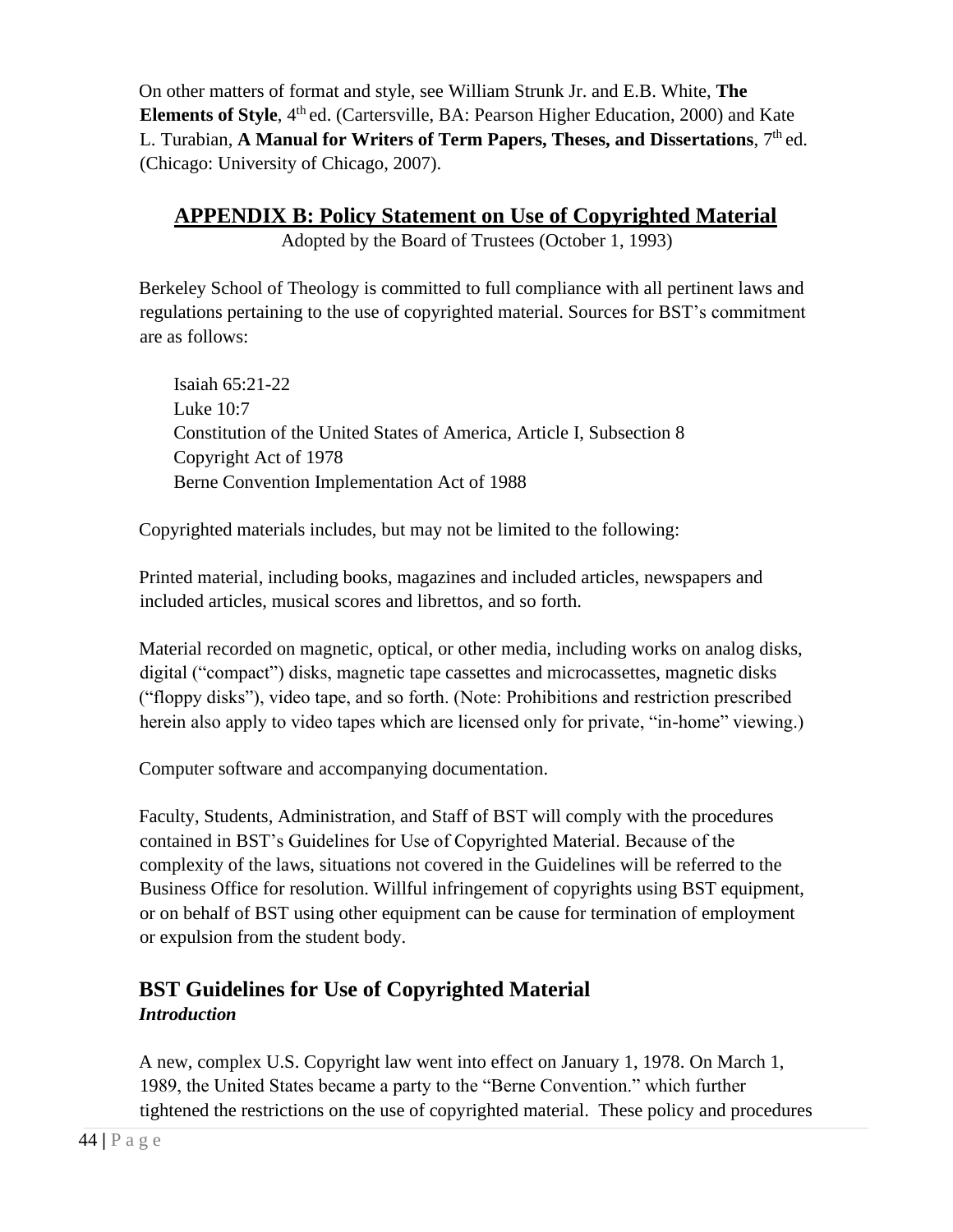guidelines are written to furnish help in applying copyright laws in BST, primarily to cover the photocopying of printed material. All prohibitions and restrictions contained herein, however, apply to the copying by any means of any copyrighted material on any media. Faculty, Administration, Staff, and Students will guided accordingly. The basic rule which must always be followed is: If in doubt, do not copy the material.

#### *Photocopying which is Completely Unrestricted:*

**Published Works Which Were Never Copyrighted**: Anyone may reproduce without restriction works which were never copyrighted. To determine if an item has been copyrighted, look at the front pages of the item for a copyright notice, which consists of the letter "c" in a circle, the word "copyright", or the abbreviation "copr.", plus the year of first publication and the name of the owner of the copyright. Writings published before January 1, 1978 without copyright notices generally are not protected. Works first published between January 1, 1978 and February 28, 1989 without a valid copyright notice generally lost copyright protection unless they were registered with the U.S. Copyright Office within five years of first publication and a valid notice was added to all copies distributed after discovery of the omission. Mandatory notice of copyright was abolished for works published for the first time on or after March 1, 1989. Failure to place a copyright notice on copies of works that are publicly distributed can no longer result in the loss of copyright. In summary, one cannot assume that a work is in the public domain merely because it does not contain a valid copyright notice.

**Published Works Whose Copyrights Have Expired:** Anyone may reproduce without restriction published works whose copyrights have expired. All copyrights dated earlier than 1906 have expired. Copyrights dated 1906 or later may have expired because the initial period of copyright protection is 28 years. Copyrights can be renewed, however. One cannot easily discern whether or not a copyright dated after 1906 has expired or been renewed. Copiers must either assume that copyright protection is still in effect for copyrights dated after 1906 or ask the owner of the copyright or the U.S. Copyright Office whether or not the item is still protected by a copyright.

**U.S. Government Publications:** U.S. Government publications may be copied freely because such publications cannot be copyrighted. This rule applied to publications prepared by officers of the U.S. Government as part of those officers' duties. This rule does not extend to publications made by others with the support of U.S. Government grants or contracts. Such publications may or may not be copyrighted, and it is incumbent upon those who wish to copy such publications to determine if copyright protection exists.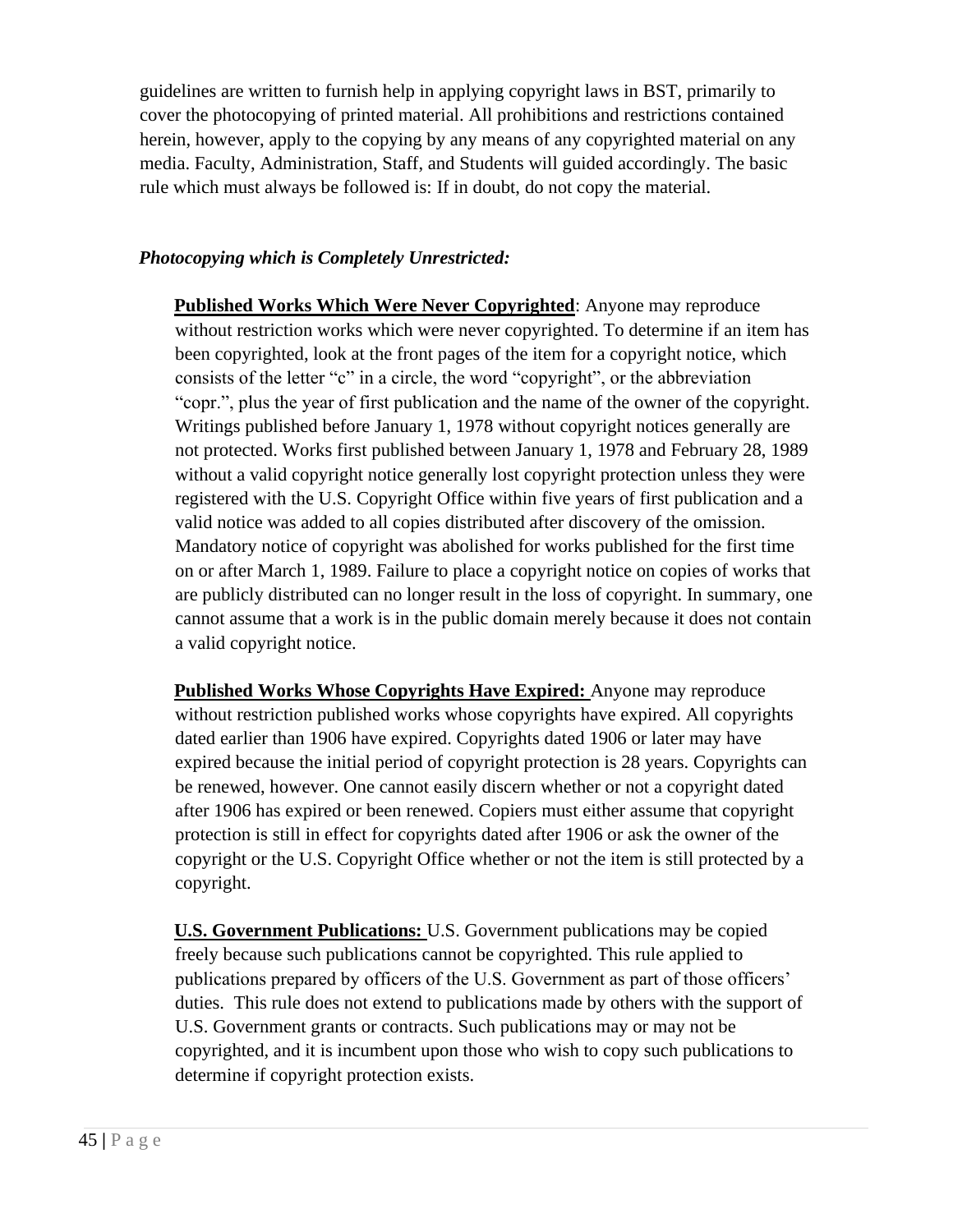#### *Photocopying which is Partially Restricted*

Teachers may photocopy copyrighted works for classroom use and for research without paying royalties when the circumstances amount to what the law call "fair use." It is generally fair use for teachers to photocopy supplementary items for such purposes as filling in missing information or for bring material up to date. Fair use is a complex issue, however, and in order to have benefit of fair use, copiers should observe both the spirit and the letter of the following guidelines:

- 1. **Single Copies**: For teaching, including preparation and for scholarly research, a teacher may make, or have made, a **single** copy of a) a chapter from a book; b) an article from a journal, periodical, or newspaper; c) a short story, essay, or poem; and d) a diagram or picture in any of those works.
- 2. **Multiple Copies**: **For one-time distribution in class to students**, a teacher may make, or have made, multiple copies if he or she a) makes no more than one copy for each student; and b) includes the notice of copyright (writes it on the first sheet or copies the page on which it appears); and c) is selective and sparing in choosing poetry, prose, and illustrations, taking no more than one of two excerpts from the same author nor three from the same volume during the class term; and d) makes no charge to the student beyond the actual cost of the photocopying.

The right to make copies is strengthened if the copying will not have a significant effect upon the potential market for the work (probably the most important factor) or if there is insufficient time to seek permission from the owner of the copyright. Please note that this provision is for **one time** only and does not include the right to make multiple copies in subsequent class terms without permission from the copyright owner.

3. **Definitions**: Excerpts should be confined to 1,000 words or 10 percent of the entire work, whichever is fewer. Short poems are defined as having fewer than 250 words and 1 or 2 pages; excerpts of longer poems should meet the same limits. Short prose is 2,500 words or fewer.

#### *Photocopying for which Permission Should be Obtained*

- 1. **Repetitive Copying:** Teachers who wish to make multiple copies for more than one class term must obtain permission from the copyright owner.
- 2. **Copying for Profit:** Teachers should not charge students more than the actual cost of photocopying and should not make copies for students who are not in their own classes without obtaining permission from the copyright owner.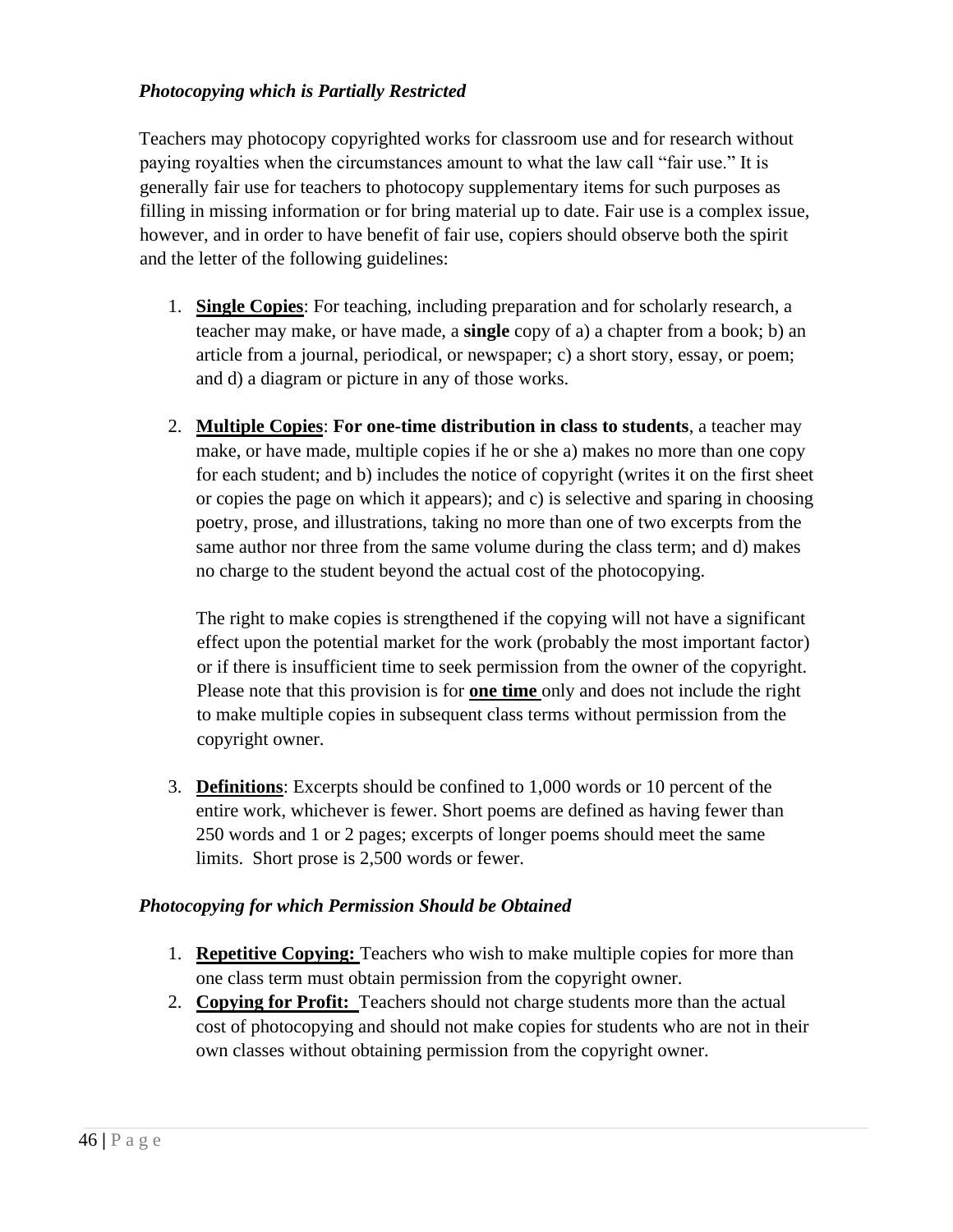3. **Unpublished Works:** One should obtain permission from owners of unpublished works to copy such works since the "fair use" doctrine has only limited application to such works. The law gives automatic copyright protection to unpublished works from the time they are created until they are published.

Subject to some qualifications, at the time of publication owners must assert their copyrights through notice or they may lose them. "Publication" typically occurs when copies are distributed to the public by sale; free distribution may or may not constitute publication. Public performance or display of a work does not, of itself, constitute publication.

- 4. **Consumable Works:** Teachers need to obtain permission before making multiple copies of copyrighted works which are intended to be consumed in classroom activities, such as workbooks, exercises, and standardized tests and their answers.
- 5. **Copying According to an Overall Plan:** Teachers may make fair use of copyrighted material if they photocopy on their own initiative. It is not fair use to copy according to a plan designed by others, including academic superiors or administrators.

#### *How to Obtain Permission*

The office of the Academic Dean and the Business Office have information available for the use of anyone who wishes to use copyrighted materials for which permission is required. Such requests must be for the use of specific material for a specific project. Blanket permission cannot be obtained.

#### *Infringement*

Because of the vagueness of the "fair use" provisions in the law, teachers may innocently infringe upon copyrights. If copying is held to be infringement, the law exempts such teachers from statutory damages and limits their exposure to actual damages if the teachers believed their copying was fair use and they had reasonable grounds for their belief. Adhering to the guidelines herein should afford reasonable grounds for believing one is engaging in fair use. Infringement as a result of copying without compliance with these guidelines can be found to be willful and can subject the individual involved to damages which can range up to \$100,000 and to termination of employment or expulsion from the student body. Any unauthorized use of copyright materials within BST is at the individual's own initiative and will not be permitted or condoned by the Seminary. *Photocopy Warnings* 

The following notice will be posted on all copying machines in BST: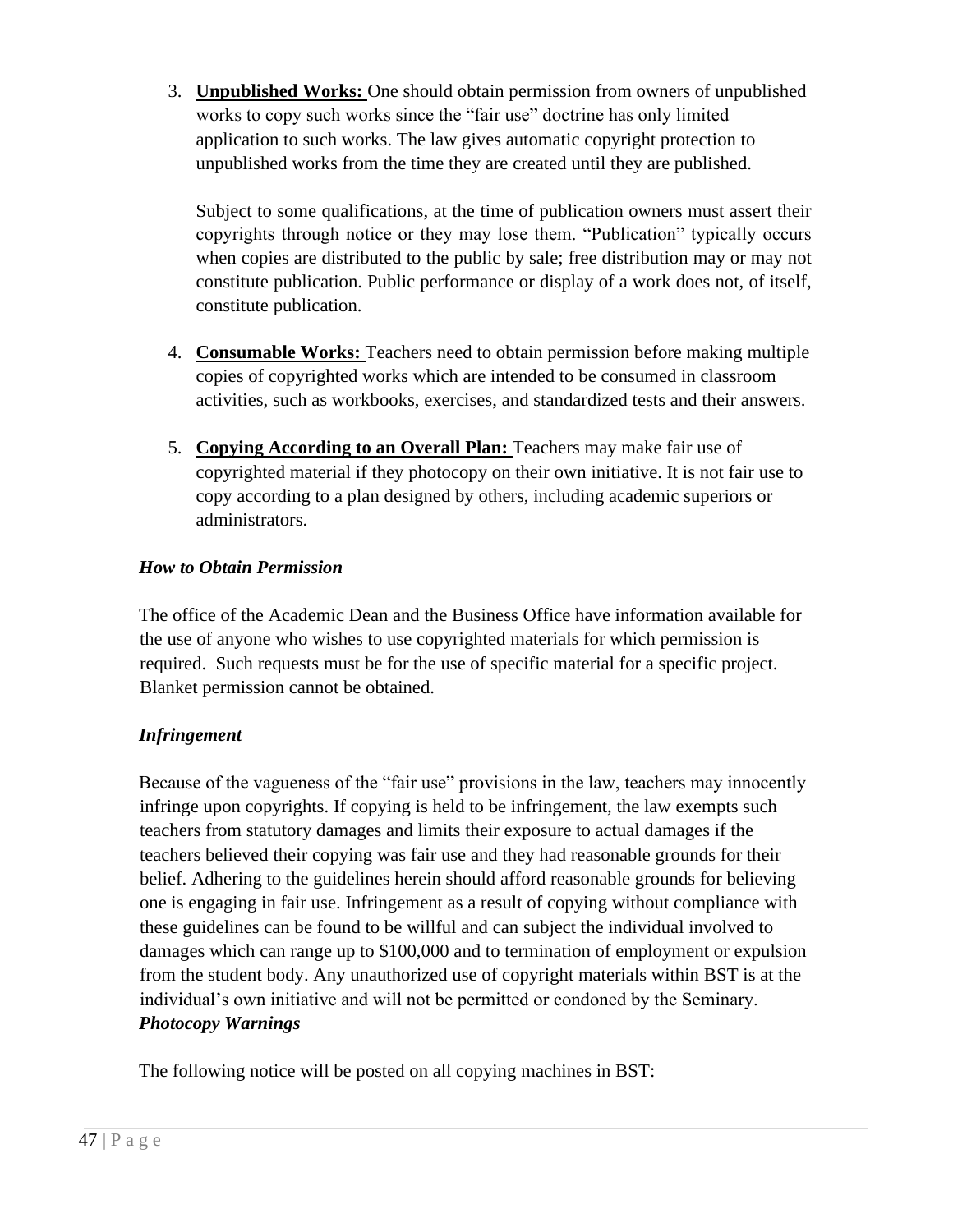**NOTICE: THE MAKING OF A COPY MAY BE SUBJECT TO THE COPYRIGHT LAW. REFER TO THE BST POLICY STATEMENT ON USE OF COPYRIGHTED MATERIAL.**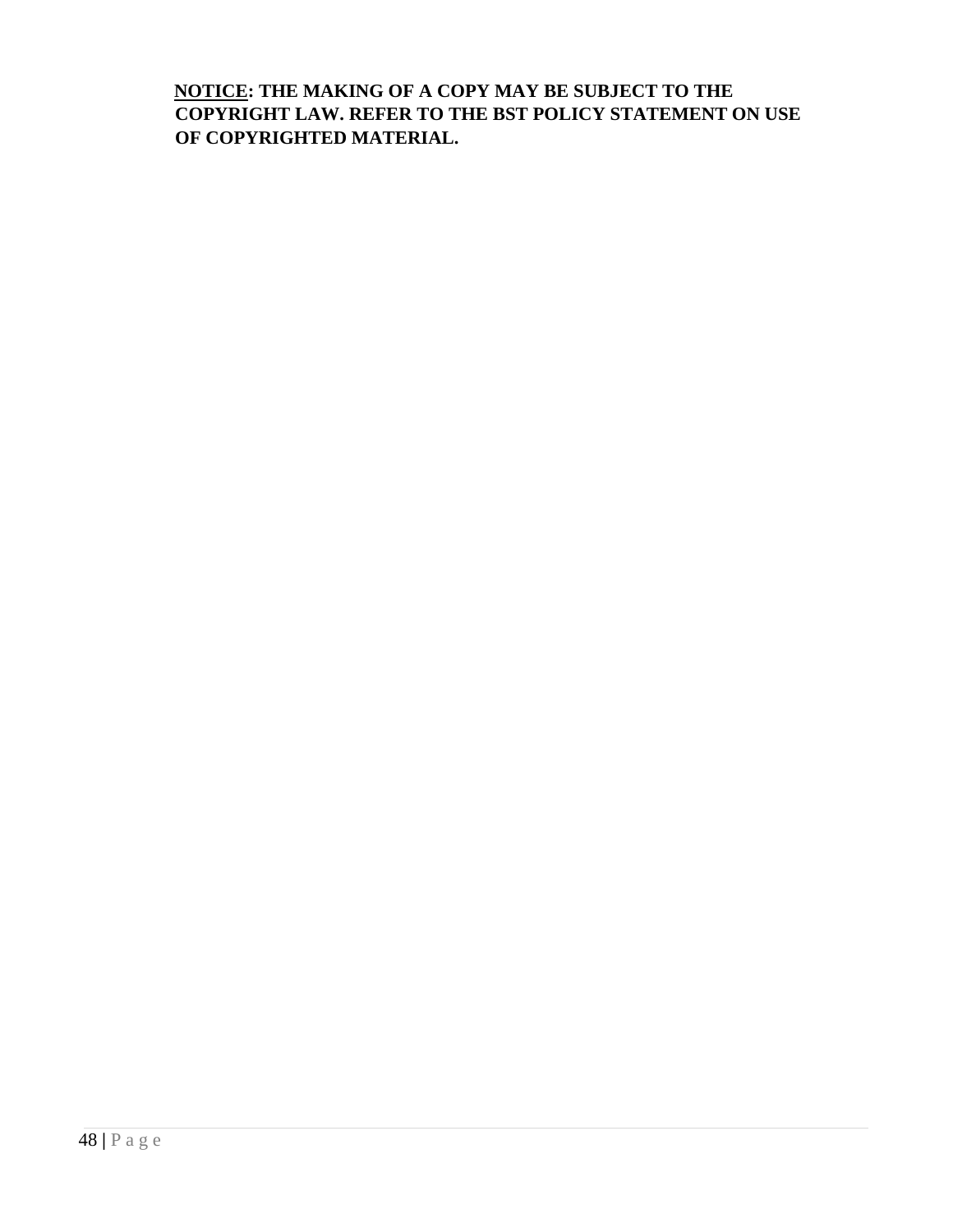# **APPENDIX C**

### **C.1 The Family Education Rights and Privacy Act**

For purposes of this statement, "students" will include only those individuals who are or have been enrolled in the Master of Divinity, Master of Arts in Community Leadership, Master in Theological Studies, or BST/GWU Master of Arts degree programs. MA students affiliated with BST are governed by BST policies.

The term "student" includes an individual who has been admitted to and has enrolled in or registered with, an academic program at BST, as defined above. The term "student" does not include an individual who has not been in attendance at BST. An individual who is or has been enrolled in one program of an institution, who applies for admission to a second program, has no right to inspect the records accumulated for the second program until enrolled therein.

The Family Educational Rights and Privacy Act of 1974, as amended, is a Federal law which states (a) that a written institutional policy must be established and (b) that a statement of adopted procedures covering the privacy rights of students be made available. The law provides that the institution will maintain the confidentiality of student education records.

BST accords all the rights under the law to students who are declared independent. No one outside the institution shall have access to nor will the institution disclose any information from students' education records without the written consent of students except to personnel within the institution, to officials of other institutions in which students seek to enroll, to persons or organizations providing students financial aid, to accrediting agencies carrying out their accreditation function, to persons in compliance with a judicial order, and to persons in an emergency in order to protect the health or safety of students or other persons. All these exceptions are permitted under the Act.

Within the BST community, only those members, individually or collectively, acting in the students' educational interest are allowed access to student education records. These members include personnel in the Dean's office (including the Registrar/Admissions/ Financial Aid Offices) and the Business Office, and academic personnel within the limitations of their need to know. Educational records are available in the Registrar's office.

At its discretion the institution may provide public information in accordance with the provisions of the Act to include: student name, address, telephone number, date of birth and place of birth, year in school, dates of attendance, degree program(s), religious affiliation, scholarships and honors, most recent previous degree and school, country of citizenship, school/schools of affiliations. Students may withhold public information by indicating it on the Student Information Form completed upon matriculation.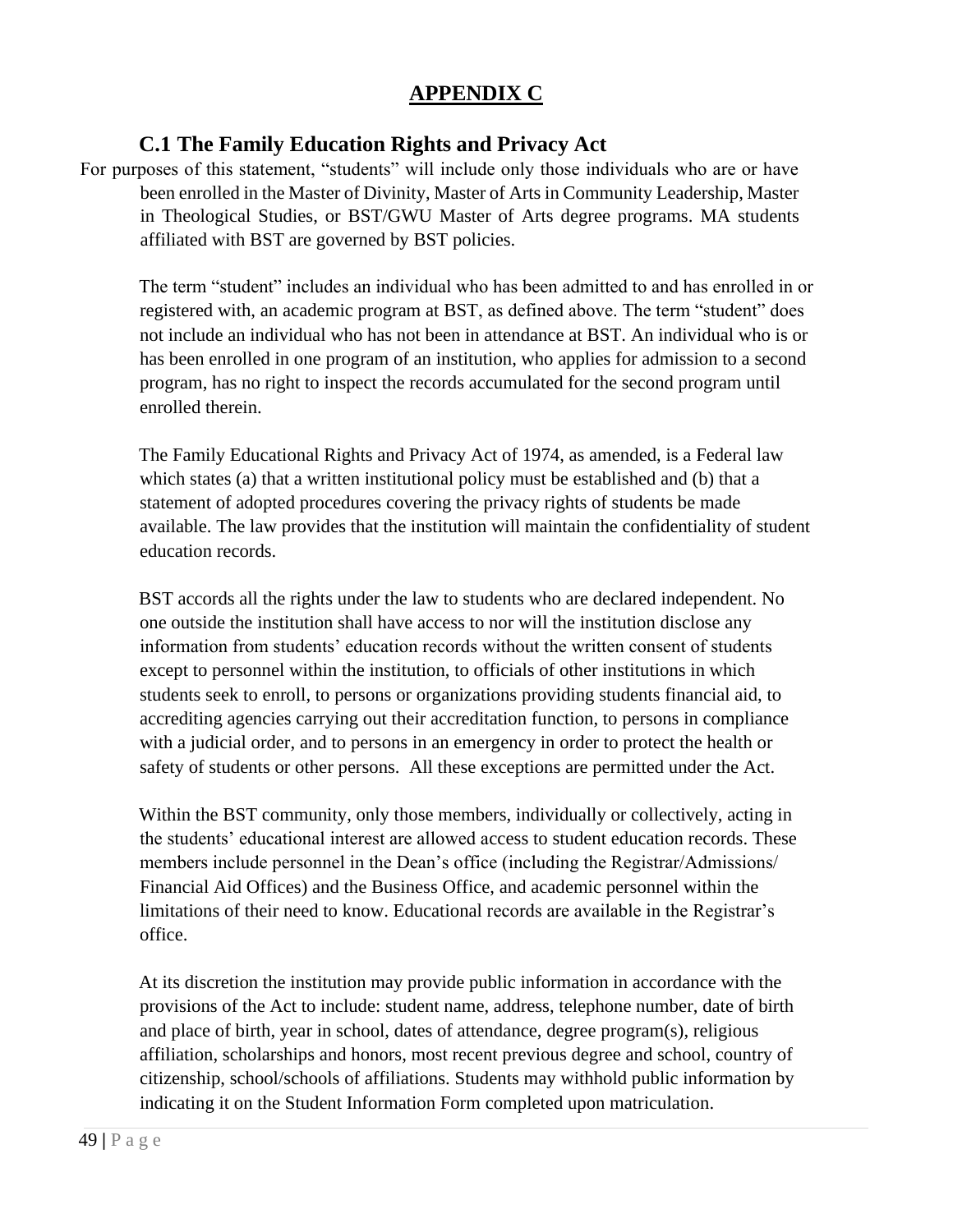Request for non-disclosure will be honored by the institution for only one academic year; therefore, authorization to withhold public information must be filed annually in the Registrar's office. Exception: If during the senior or last year of attendance, the student requests on the Non-disclosure Form that certain information not be given out, that information cannot be disclosed thereafter to anyone, including prospective employers, other schools, persons wishing to award scholarships, etc. The school's alumni office would also not be allowed to give any information. BST response to all inquiries would be that we have no information. Non-disclosure is in effect until the student rescinds the request.

The law provides students with the right to inspect and review information contained in their education records, to challenge the contents of their education records, to have a hearing if they are dissatisfied with the outcome of the challenge, and to submit explanatory statements for inclusion in their files if they are dissatisfied with decisions of the hearing panels. The BST Registrar has been designated by the institution to coordinate the inspection and review procedures for student education records, which include admissions, personal, academic, and financial and placement records. Students wishing to review their education records must make written requests to the head of the appropriate office as listed in the Directory of Student Educational Records, listing the item or items of interest. Only records covered by the Act will be made available within forty-five days of the request. Students may have copies made of their records with certain exceptions (e.g., a copy of the academic record for which a financial "hold" exists, or a transcript of an original or source document which exists elsewhere). Student education records do not include records of instructional, administrative, and educational personnel which are the sole possession of the maker and are not accessible or revealed to any individual except a temporary substitute for the person who made the record; do not include employment records; and do not include alumni/ae records.

Students may not inspect and review the following as outlined by the Act: confidential letters and recommendations associated with admissions, employment or job placement, or honors to which they have waived their rights of inspection and review; or education records containing information about more than one student, in which case the institution will permit access only to that part of the record which pertains to the inquiring student. The institution is not required to permit students to inspect and review confidential letters and recommendations placed in their files prior to January 1, 1975, provided those letters were collected under established policies of confidentiality and were used only for the purposes for which they were collected.

Students who believe that their education records contain information that is inaccurate or misleading, or is otherwise in violation of their privacy or other rights may discuss their problems informally with the Dean. If the staff decisions are in agreement with the students' requests, the appropriate records will be amended. If not, the students will be notified within a reasonable period of time that the records will not be amended; and they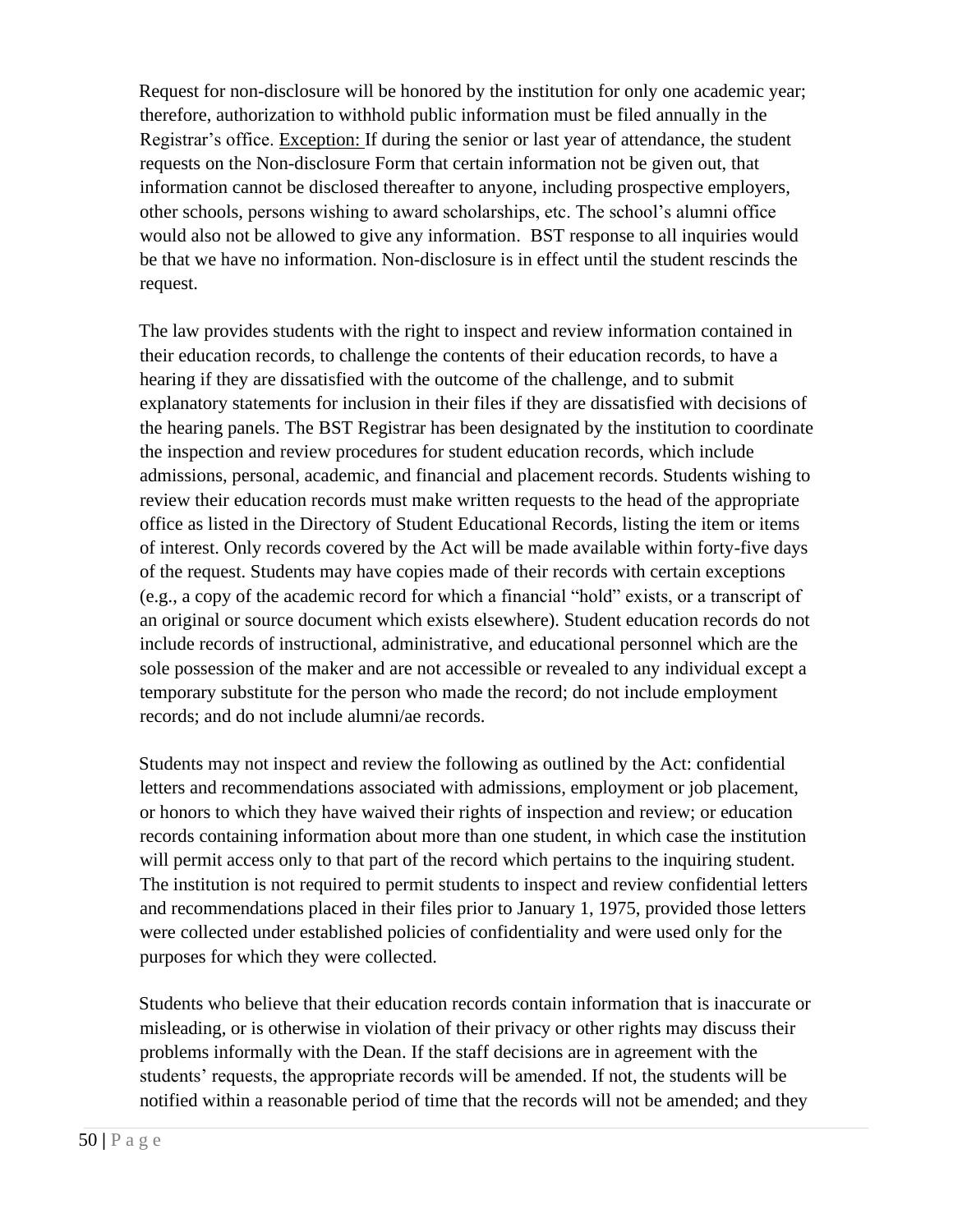will be informed by the Dean of their right to a formal hearing. Student requests for a formal hearing must be made in writing to the Dean, who, within a reasonable period of time after receiving such requests, will inform students of the date, place, and the time of the hearings. Students may present evidence relevant to the issues raised and may be assisted or represented at the hearings by one or more persons of their choice, including attorneys, at the students' expense. The hearing panels which will adjudicate such challenges will be appointed by and chaired by the Dean. The hearing panel will consult with legal counsel as appropriate.

Decisions of the hearing panels will be final, will be based solely on the evidence presented at the hearing, and will consist of written statements summarizing the evidence and stating the reasons for the decisions, and will be delivered to all parties concerned. The education records will be corrected or amended in accordance with the decision of the hearing panels, if the decisions are in favor of the students. If the decisions are unsatisfactory to the students, the students may place with the education records statements commenting on the information in the records, or statements setting forth any reasons for disagreeing with the decisions of the hearing panels. The statements will be placed in the education records, maintained as part of the students' records, and released whenever the records in questions are disclosed.

Students who believe that the adjudications of their challenges were unfair or not in keeping with the provisions of the Act may request, in writing, assistance from the President of the institution to aid them in filing complaints with the Family Policy Compliance Office, U.S. Department of Education, 400 Maryland Avenue, SW, Washington, D.C. 20202-5920.

### **C.2 Policy Statement on Drug-Free Campus and Workplace**

(Adopted by the Board of Trustees on October 1, 1993)

Berkeley School of Theology is committed to maintaining a campus and workplace in which students, faculty, administration, staff, residents and tenants live and work together in an atmosphere free from drugs and alcohol. The Drug Free Schools and Communities Act Amendments of 1989 (PL101-226) requires all schools which receive federal funds of any kind, including federally guaranteed student loans, to certify to the U.S. Government that the campus and workplace is in compliance with the law. This policy statement implements BST's commitment and the federal law within the BST community.

Unlawful possession, manufacture, use, dispensation, or distribution of illicit drugs and alcohol or abuse of drugs or alcohol by students, faculty, administration, staff, residents, and tenants is prohibited on any BST or GTU member properties or anywhere as any part of any BST or GTU member school activities. As a condition of enrollment in BST or employment by BST, a member of the student body, faculty, administration, or staff will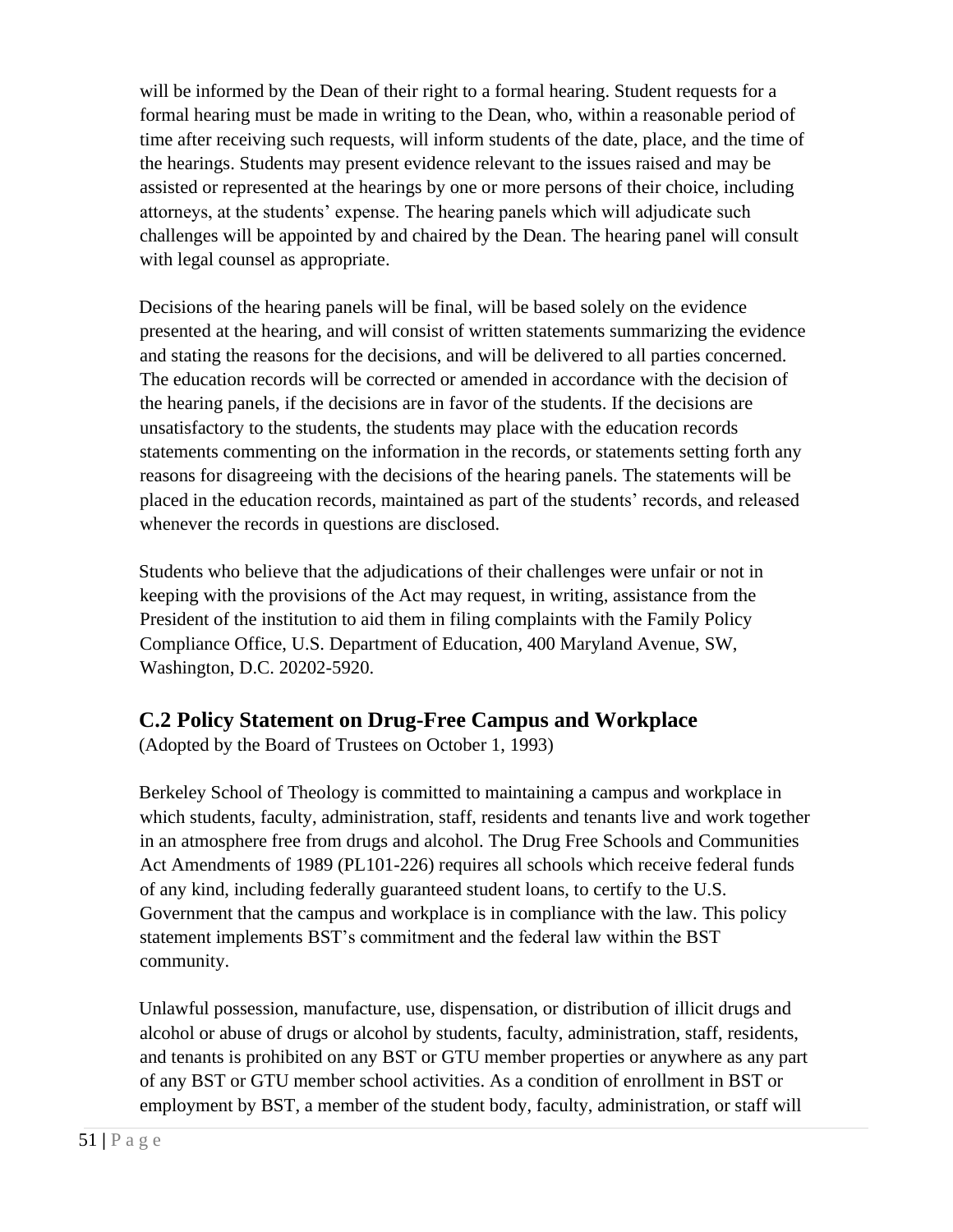notify the institution of any criminal drug statute conviction occurring in BST no later than five days after such conviction. Any member of the student body, faculty, administration, staff, resident, or tenant who engages in conduct prohibited by this policy may be subject to immediate dismissal from the student's program of study, termination of employment, or cancellation of lease or other rental agreements as applicable.

The Personnel Officer will, in cooperation with the GTU and member schools, inform each member of the BST community of the legal sanctions which may be imposed upon violators of drug and alcohol laws under local, state, and federal laws; of the descriptions of the health risks associated with drug or alcohol abuse; and of the availability of drug and alcohol counseling, treatment and rehabilitation programs.

### **C.3 Policy Statement on Sexual Harassment**

(Adopted by the Board of Trustees, October 1, 1993)

### *Sexual Harassment / Equal Opportunity / Discrimination*

The Berkeley School of Theology is committed to creating and maintaining a community in which students, faculty and administrative and academic staff can work together in an atmosphere free of all forms of harassment, exploitation or intimidation, including sexual. Specifically, every member of the seminary community should be aware that the seminary is strongly opposed to sexual harassment and that such behavior is prohibited both by law and by seminary policy. It is the intention of the Seminary to take whatever action may be needed to prevent, correct, and if necessary, discipline behavior which violates this policy.

The Berkeley School of Theology affirms its commitment to equality of opportunity under God, for all individuals. This commitment requires that no discrimination shall occur, regarding admission or access to, or treatment of employment in any program activity in the Seminary on the basis of race, color, national origin, sex, age, or handicap. This policy is in accordance with Title IX of the Education Amendments of 1972, Section 504 of the Rehabilitation Act of 1973, and the Age Discrimination Act of 1975.

Students who believe they have been discriminated against because of race, color, national origin, age, sex, or handicap should contact the Dean.

### *General Policy*

Berkeley School of Theology is committed to creating and maintaining a community in which students, faculty, administration, and staff can work together free of all forms of sexual harassment, exploitation or intimidation. Sexual harassment negatively affects morale, motivation, and job or academic performance. It is inappropriate, offensive, illegal, and will not be tolerated at BST.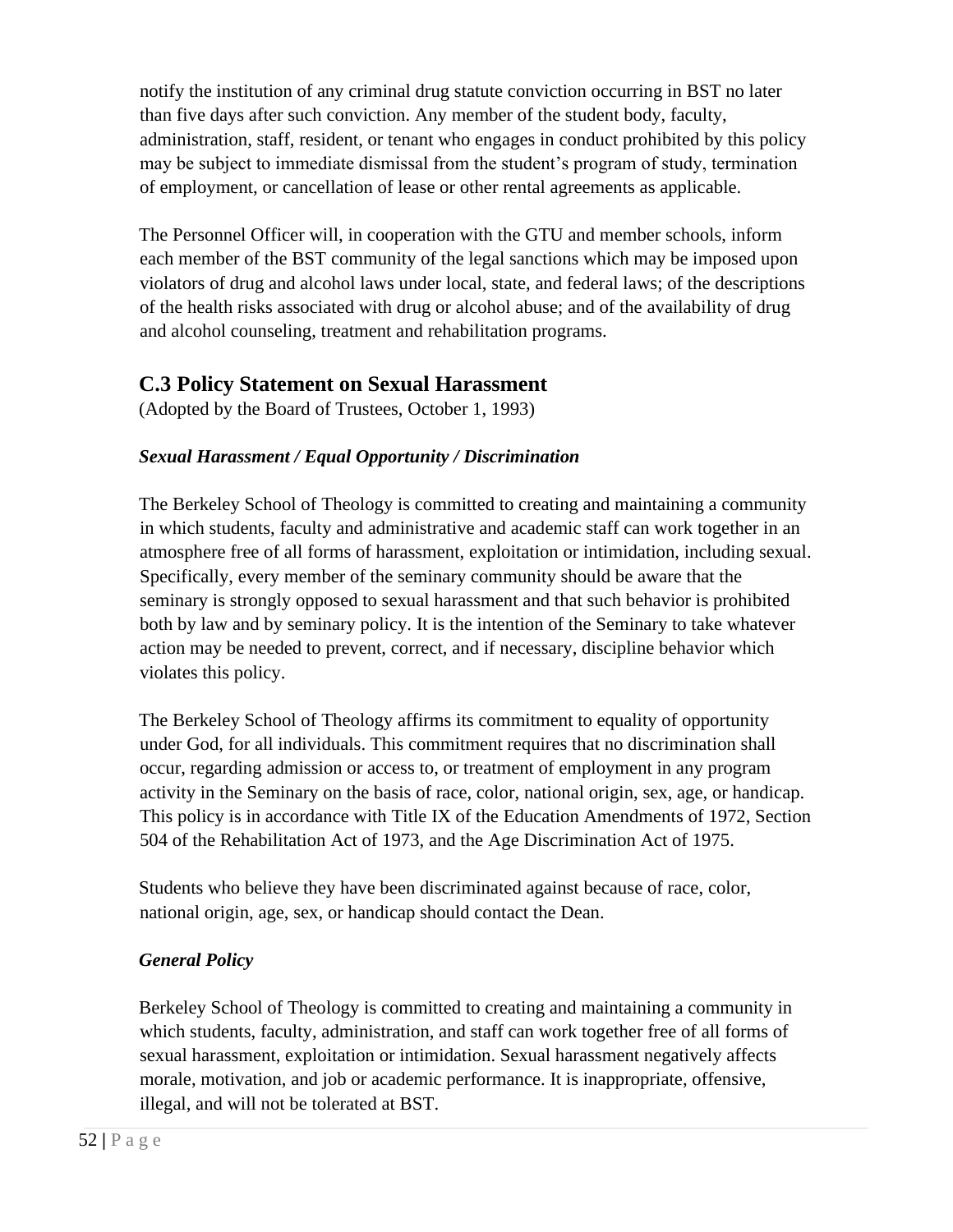### *Definitions*

Sexual harassment is a form of sex discrimination and is an "unlawful act" under Title VII of the 1964 Civil Rights Act. Sexual harassment includes unwelcome sexual advances, requests for sexual favors, sexually motivated physical contact, and other verbal or physical conduct of a sexual nature, which may come from supervisors, coworkers, subordinates, or anyone in the community, when a) submission to such conduct is made either explicitly or implicitly a term or condition of instruction, employment or personnel decisions affecting an individual; or b) submission to or rejection of such conduct by an individual is used as a basis for evaluation in making academic or personnel decisions affecting an individual; or c) such conduct has the purpose or effect of unreasonably interfering with an individual's performance or creating an intimidating, hostile, or offensive environment.

Examples of conduct which constitute sexual harassment or which create a hostile environment include: a) sexually suggestive, obscene, or lewd language or questions about sexual habits; b) sexual advances, physical touching, sexual innuendo or jokes, comments on sexual appearance or conduct, suggestive looks or leering; c) use of slang, names, or labels that others find offensive; d) continuation of certain behavior after a coworker has objected to that behavior; and e) ignoring, not taking seriously, or laughing at an employee who experiences sexual harassment.

#### *Reprisals*

Reprisal is any action intended to intimidate, retaliate against, harass, or disadvantage any person because the person has opposed sexual harassment, reported or complained of sexual harassment, or testified, assisted or participated in any investigation, proceeding, or hearing, under this policy or otherwise, regarding sexual harassment.

Reprisal includes, but is not limited to, the following actions: a) refusal to hire a person; b) departure from any customary academic or employment practice; c) transferring or assigning the person to a lesser position in terms of wages, hours, job classification, job security, or other employment status; d) informing another person or organization external to BST that the person engaged in an activity specified in the last half of the first sentence of paragraph c.1) above; e) attempting to discourage any person from engaging in an activity specified in the last half of the first sentence of paragraph c.1) above or to attempt to tamper with a witness or a complainant in any proceeding under this policy.

#### *Duty*

Each supervisor and member of the faculty has an affirmative duty to maintain his or her workplace free of sexual harassment. This duty includes discussing this policy with all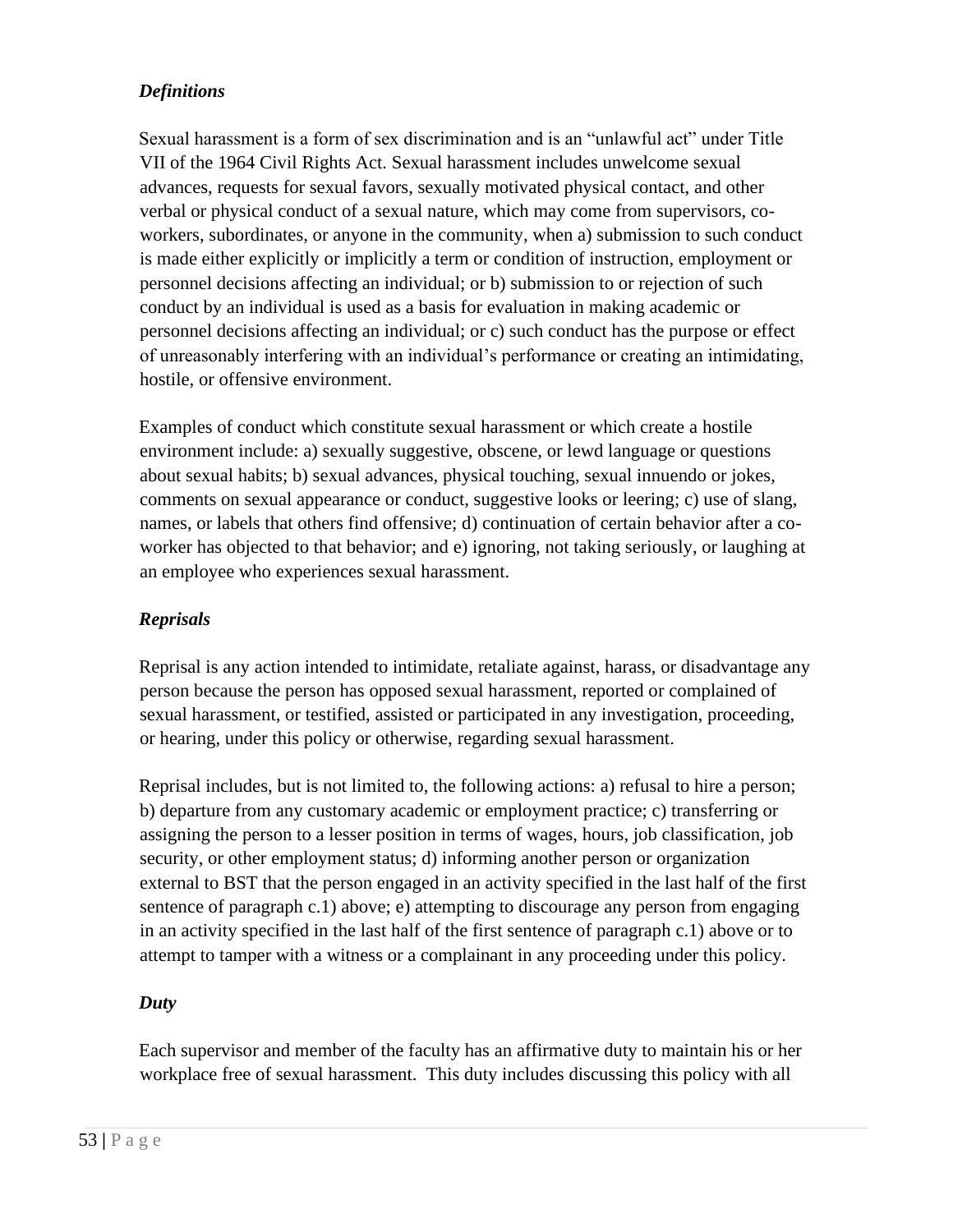employees and students and assuring them that they are not required to endure insulting or exploitive sexual treatment.

#### *Action*

Any employee who believes he or she has been the subject of sexual harassment should report the alleged act immediately to his/her own supervisor or to any other supervisor or the Personnel Officer or the President. The Personnel Officer will investigate the alleged harassment immediately and proceed to do whatever is necessary to resolve the complaint. Any student who believes he or she has been the subject of sexual harassment should report the alleged act immediately through established grievance procedures. All information, to the degree possible, will be considered confidential. In determining whether the alleged conduct constitutes sexual harassment, consideration shall be given to the record of the incident as a whole and to the totality of the circumstances, including the context in which the alleged incident occurred. Any employee found to have sexually harassed another may be subject to sanctions, including termination of employment. Any student or member of the faculty found to have sexually harassed another may be subject to sanctions, including dismissal from the school or termination of employment. If the complaint is not resolved by the Personnel Officer or through established student grievance procedures to the satisfaction of all parties, recourse may be made to due process procedures.

### *Policy Dissemination and Affirmation*

This Policy Statement will be read by all BST faculty, administration, staff, and students, who will be provided a copy. Each employee or student will acknowledge reading, understanding, and receiving a copy of this Policy Statement, and such acknowledgement will become a part of the permanent personnel or student's file of each person. Any questions, suggestions, or recommendations concerning this policy may be made to the Personnel Officer, the President, or to any member of faculty or administration.

# **C.4 Americans with Disabilities Act (ADA)**

We want to assist all students. Please let us know if you have any special needs as defined in the Americans with Disabilities Act, Section 504. Students should contact the Registrar. The Registrar serves as the Disabilities Resource Officer (DRO) to begin the process of assessment.

The GTU participates in a consortium-wide "Students with Disabilities" policy which benefits from a collaborative arrangement with the University of California at Berkeley (*effective, fall, 2006*). The policy strives for consistent and equitable student access to educational opportunities throughout the GTU. In particular, it addresses a differentlyable student's ability to fulfill degree and certificate course and program requirements.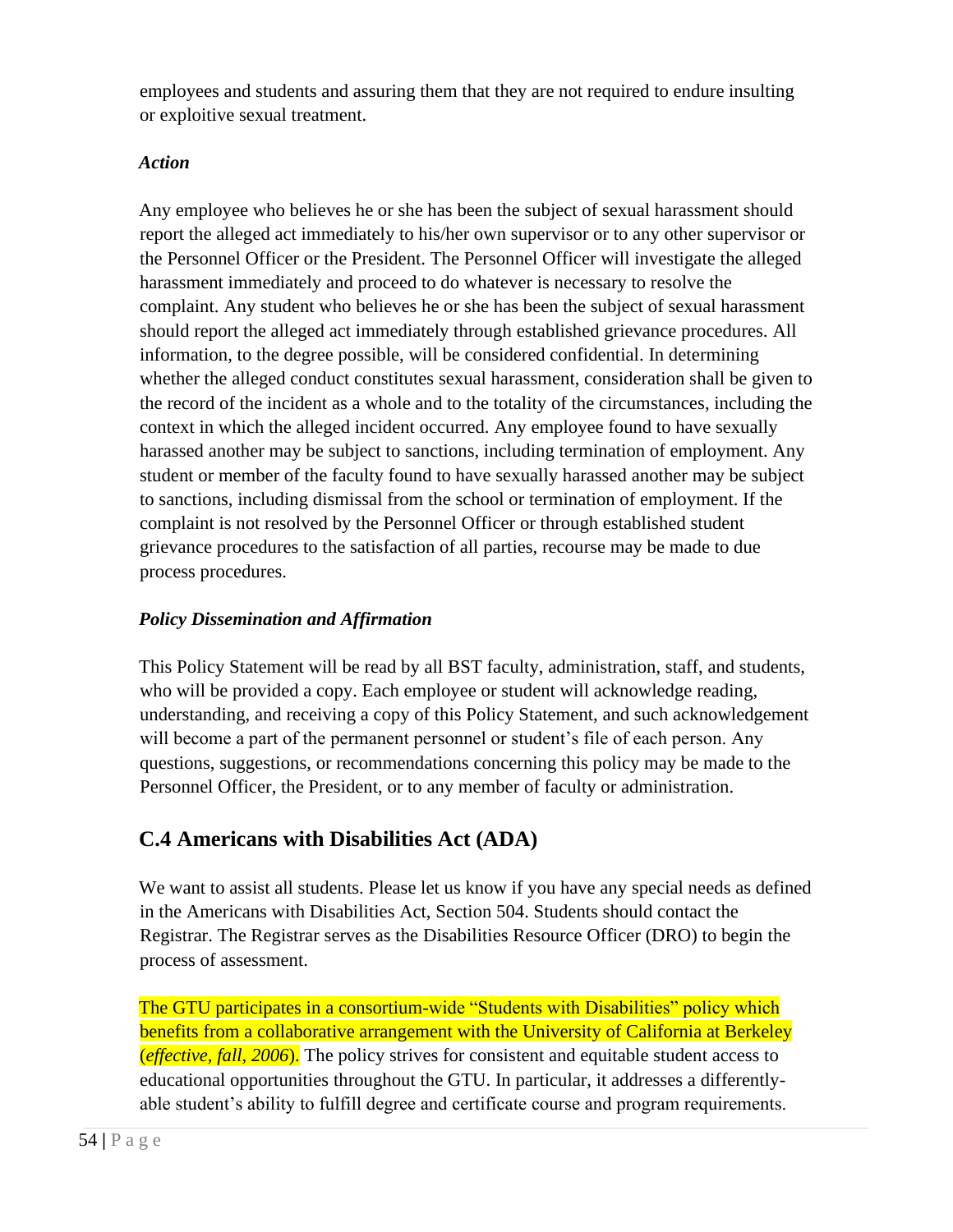The policy does cover GTU library use, student advising, GTU classroom activities and requirements, program exams, and capstone experiences such as theses and dissertations. It does not address extracurricular events sponsored by GTU member institutions, student housing, and administrative activities (e.g. registration, access to facilities, etc.).

The DRO works with Students With Disabilities Program staff at UCB who verifies accommodation eligibility and recommends accommodation options. While eligibility verification and recommendations for accommodations are centralized, implementation of accommodations reflects individual institutional resources and cultures.

### *Student Request*

The student is responsible for fully participating in the process and exercising due diligence to ensure that the provision of accommodations is successfully accomplished. The differently able student who wishes to request accommodations with her/his academic work submits a request form to the BST DRO (the form is available from the Registrar's office and on BST's website). The student needs to include official written documentation with the form from a professional who has the credentials and expertise to diagnosis the student's condition (a form for this step is available on the GTU website). The student is responsible for incurring any cost associated with the documentation. The DRO informs the student's institutional contact that a request has been made and forwards the form and supporting documentation to the UCB Students With Disabilities Program office for review. The UCB office judges whether or not the student's disability is eligible for accommodation and recommends a variety of possible accommodations. Accommodations are not intended to give differently-able students an unfair advantage, but to remove barriers that prevent differently-able students from learning and from demonstrating what they have learned, in the context of their formal degree or certificate program.

### *The Timing of a Student Request*

The differently-able student should request accommodations in advance of when the accommodation is needed. The student needs to factor in the amount of time required to secure written documentation from an appropriate professional. **She/he needs to** appreciate that the DRO and institutional contact person have other responsibilities and require a reasonable amount of time to integrate student requests within their workload. He/she also needs to appreciate the time required for GTU to collaborate with UCB on the verification and recommended accommodations process.

Students eligible for academic accommodations will normally have their request reviewed and, if appropriate, approved no more than three weeks after submitting the request. *Decision*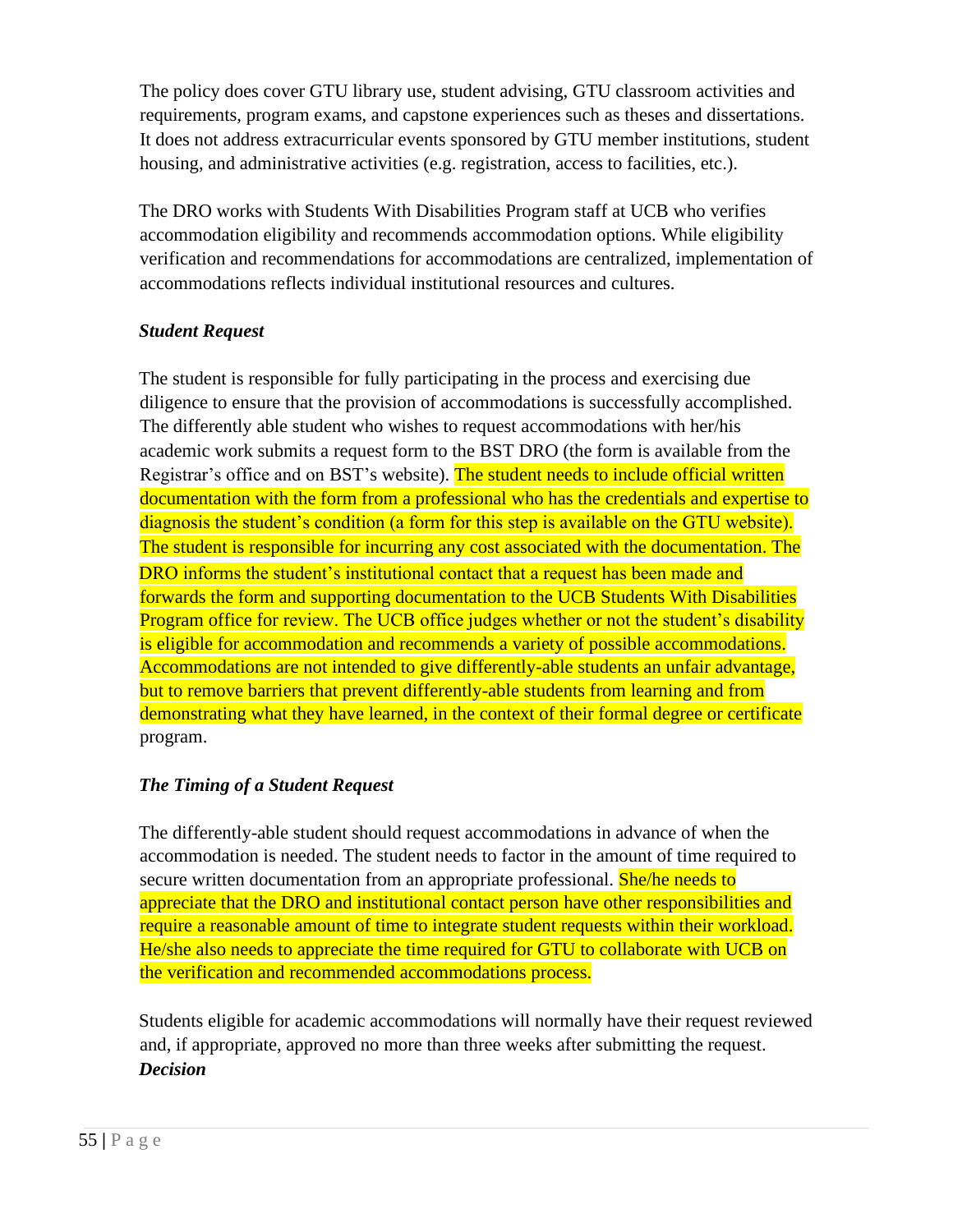The DRO works with the institutional contact to consider UCB's decision. This gives individual GTU institutions the opportunity to participate in the decision-making process, particularly if UCB rejects a student request. If UCB recommends approval, the DRO works with the institutional contact to finalize accommodation options in the context of institutional resources and culture and to assure consistency and equity across the consortium. An accommodation is not "reasonable" if it will necessitate modifications of the essential nature of a program or activity or would place undue financial or administrative burdens on the institution.

Next, the institutional contact works with the student and appropriate faculty to make sure recommended accommodations can be implemented and do not compromise the academic integrity of the educational opportunity (a form for this step in the process is available on the GTU website).

The DRO conveys the official decision and, if appropriate, recommended accommodations to the student by email, who then uses written confirmation to work with appropriate staff and faculty on the implementation of accommodations.

#### *Implementation*

Accommodations will apply to all educational events described in the DRO's email for up to three years. Students should use the DRO's email to work with faculty and staff to arrange accommodations as needed.

### *Appeal*

The differently-able student and/or faculty involved with the student may not agree with the DRO's decision for accommodations. If a faculty member disagrees with and/or refuses to provide the recommended accommodations, the DRO and institutional contact should work with the faculty member to resolve her/his concerns. The DRO can consult with UCB's Students With Disabilities Program and their section 504 compliance officer for advice on ways to resolve the conflict with the faculty member. If a resolution is impossible, the differently-able student can seek remedy from the faculty member's school's academic grievance policy.

If a student disagrees with the DRO's decision and/or recommended accommodations, he/she can appeal the decision through her/his own school's academic grievance policy. Again, the DRO and institutional contact should work with the student first to find ways to resolve her/his concerns.

**C.5 Policy for Background Checks for BST Applicants** 

### *Purpose*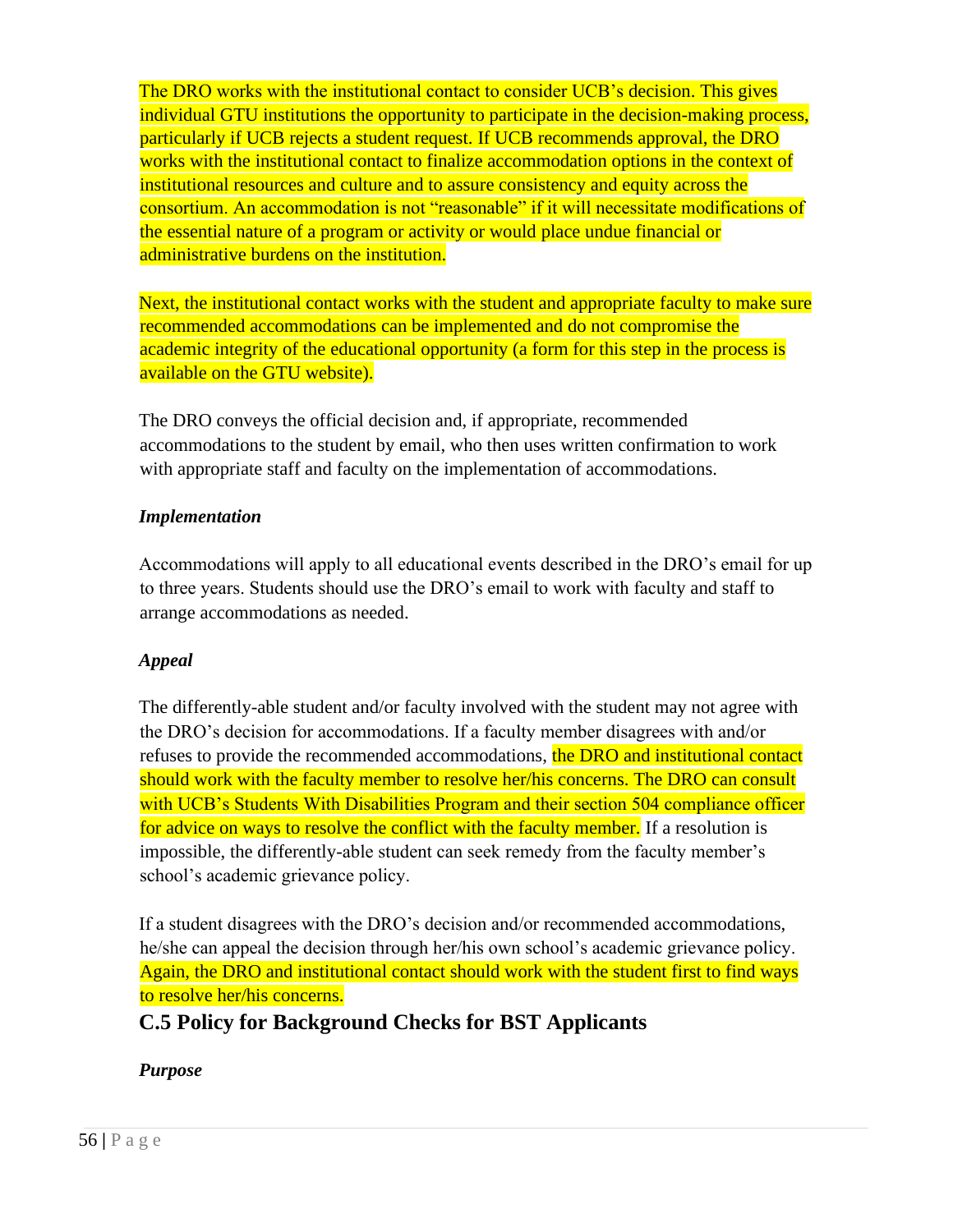Berkeley School of Theology is a Christ-centered school committed to preparing women and men for leadership in the church of the 21<sup>st</sup> century. BST partners with churches and local agencies to provide a thorough educational setting that is both theoretical and practical. The communities in which students learn and to which they are called to serve need to be safe places for all persons. Both for the sake of our mission and the larger mission of the Church, BST is committed to strengthening congregations in becoming safe places and to being a safe place itself for all students, staff, faculty, and associated individuals. In order to best fulfill these commitments, each applicant shall submit to a background check. All applicants shall authorize Berkeley School of Theology and any third party authorized by Berkeley School of Theology to conduct the background check by submitting a signed release form.

The Office of the Academic Dean is the administrative office responsible for the implementation of this policy on background checks. All records obtained as a result of a background check will be maintained in secure files in the Office of the Academic Dean and will be held in strict confidence.

Failure to have indicated criminal convictions on application materials will put the student at risk for immediate dismissal based on false application.

This policy goes into effect as of July 1, 2010 and applies to all entering, matriculated students in the year 2010 and forward.

### *Content of Background Checks*

Students and applicants must undergo a background check by a reputable screening agency selected by the school. The background check will address a seven-year period including, but not necessarily limited to, a criminal history database search and a county record criminal check.

#### *Procedure for Background Checks: Applicants*

- 1. Applicants will be admitted pending the completion of a background check. In order to ensure the participation of all students in such a process, Berkeley School of Theology will have on file the results of such a background check for each student by the end of the first semester or applicable term in which a student has been admitted to a degree program.
- 2. Upon acceptance, applicants are notified that the background check is required. Applicants will sign a release authorizing the background check, including the release of the report to the school. Background checks will be conducted using a reputable screening agency selected by the school. Applicants will provide the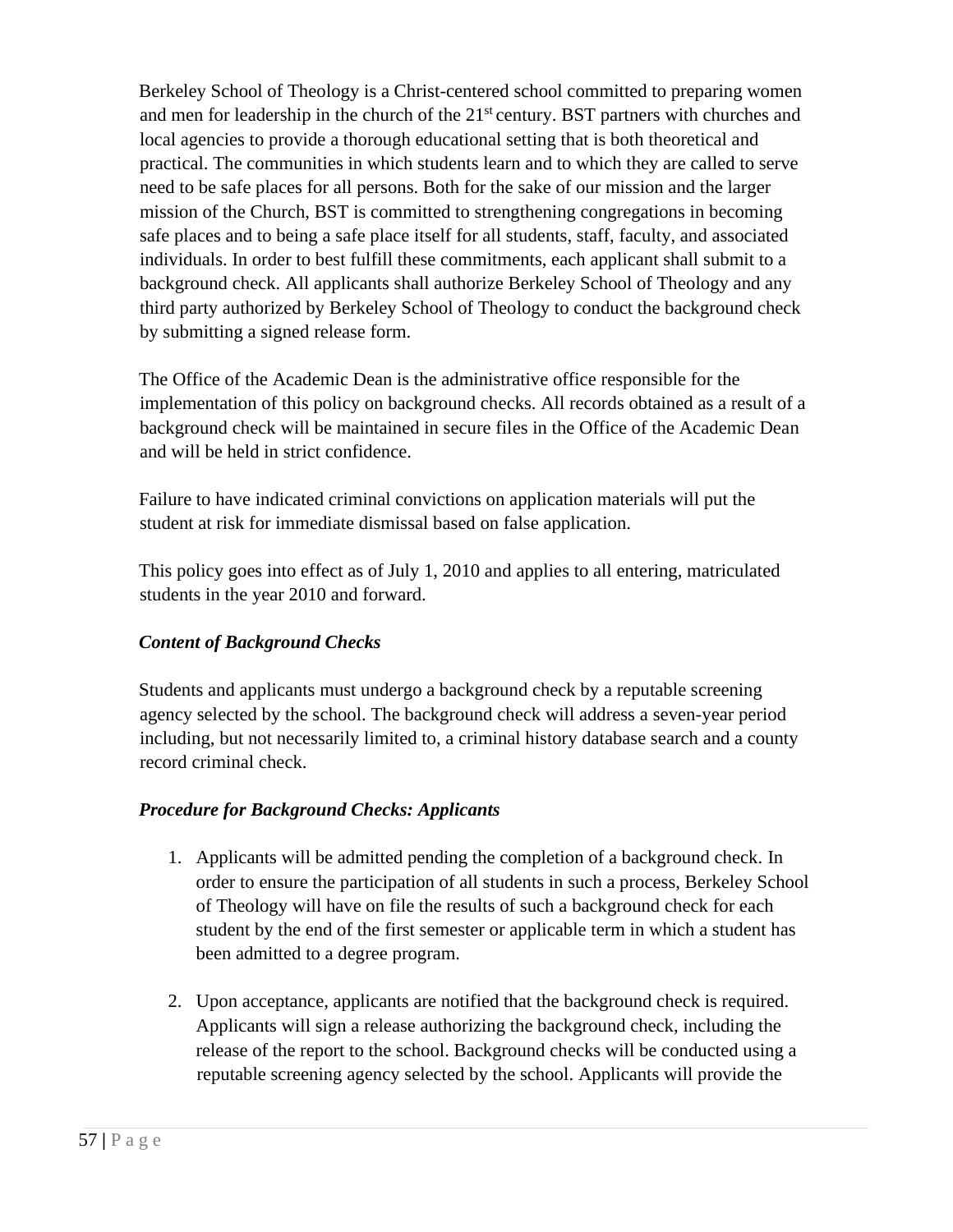information necessary to obtain the check (e.g., all names used, previous addresses, social security number).

- 3. An applicant's results will be maintained, in strict confidence, by the Office of the Academic Dean. After completion of the admissions process, an applicant's results will be maintained in secure files in the Office of the Academic Dean. Absent any adverse events in the background check, the results will be stored for three (3) years after the student leaves Berkeley School of Theology and will then be shredded.
- 4. In cases in which an adverse event is identified, a copy of the report will be given to the student within ten (10) business days of its receipt via an "Adverse Letter of Notification" and a required interview with the Academic Dean and one other member of the Admissions & Curricular Oversight Committee and/or the Director of Contextual Education will result. It is at this step that the applicant has the opportunity to confirm the accuracy of the information obtained in the report. Consideration will be given on a case-by-case basis of the (a) nature, circumstances, and frequency of offense, (b) length of time since the offense, and (c) documented successful rehabilitation.
- 5. Berkeley School of Theology reserves the right to take appropriate action, in its discretion, including but not limited to, a determination that (1) no further action is warranted, (2) further investigation is warranted, (3) the applicant may be denied admission. If the student is admitted to the school, it will be up to the discretion of the Academic Dean and the Director of Contextual Education to inform any future Ministry and/or Internship Supervisors of the results of the Background Check.
- 6. The student shall be notified within ten (10) business days of the interview with the Dean et al of any action to be taken.

### *International Students*

International students and international applicants have a background check as part of their visa application and entry into the country. However, if an international student or international applicant has resided in the United States for more than two (2) years, s/he must submit to a background check in compliance with this Policy.

**Note:** Any identified misrepresentation, falsification, or material omission of information from the student's application discovered during the background check process may result in the recommendation for dismissal of the student. *Required Updates*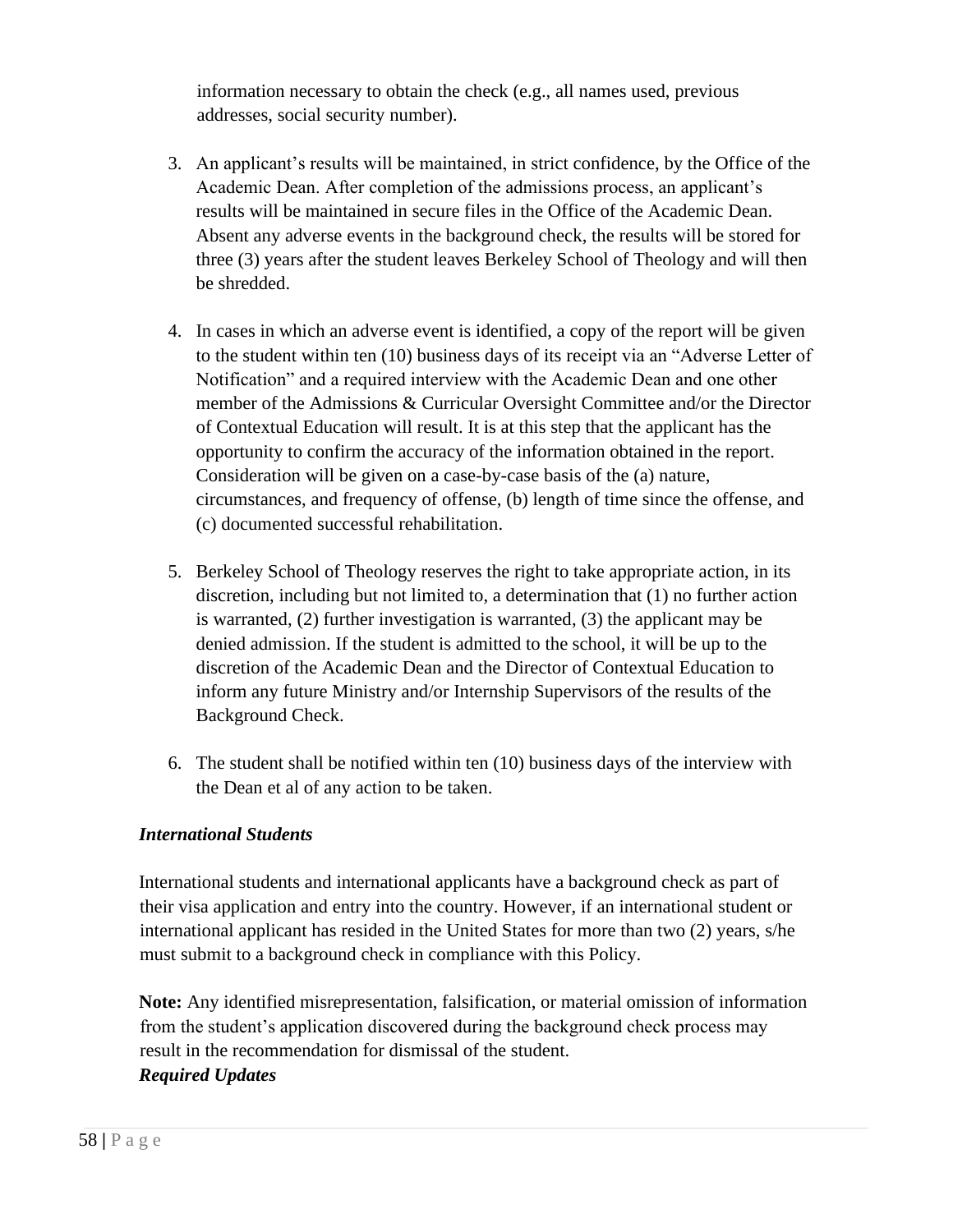All applicants and students are required to update information in their background check file with the Office of the Academic Dean to reflect any criminal charges, convictions, non-routine motor vehicle citations (e.g. D.U.I., reckless driving, etc.), and/or any allegations of inappropriate conduct in the workplace, which occur subsequent to the date of the completion of the background check. Failure to update information will be cause for disciplinary action up to and including denial of registration or removal from the program.

#### *Amendments to Policy*

Berkeley School of Theology reserves the right to modify, amend, or terminate this policy at any time.

# **C.6 Use of Technology & Electronic Communications Policy**

### *Statement of Policy*

BST is committed to providing an environment that encourages the use of computers and electronic communications as essential tools to support the instructional, research, administrative, and other work or mission related activities of the Seminary. In utilizing the Seminary's computers and electronic communications systems, such as electronic mail and access to the Internet, it is important for all users to be aware of the Seminary's policy regarding responsible use. It is the responsibility of each user to ensure that this technology is used for proper and lawful purposes and in a manner that is responsible and does not compromise the confidentiality of sensitive information, the security of the Seminary's systems, or the reputation, policies or mission of the seminary.

### *The Need for Computer and Internet Access as a Seminary Student*

Students enrolling in a seminary degree program should consider that obtaining a computer and reliable, high-speed-internet access as an integral part of their education expenses. Seminary education increasingly relies on and draws from the use of computers and the internet in the classroom and beyond. BST and the GTU provide limited access to computers in the student lounge at BST and in the library of the GTU. Students who face unique challenges in accessing computers and/or the internet should contact student services for assistance.

#### *Responsible Use of Electronic Communication*

*(includes, but not limited to e-mail, instant messaging, chat, and threaded discussions)* 

### **Students are Responsible for Regularly Checking Email**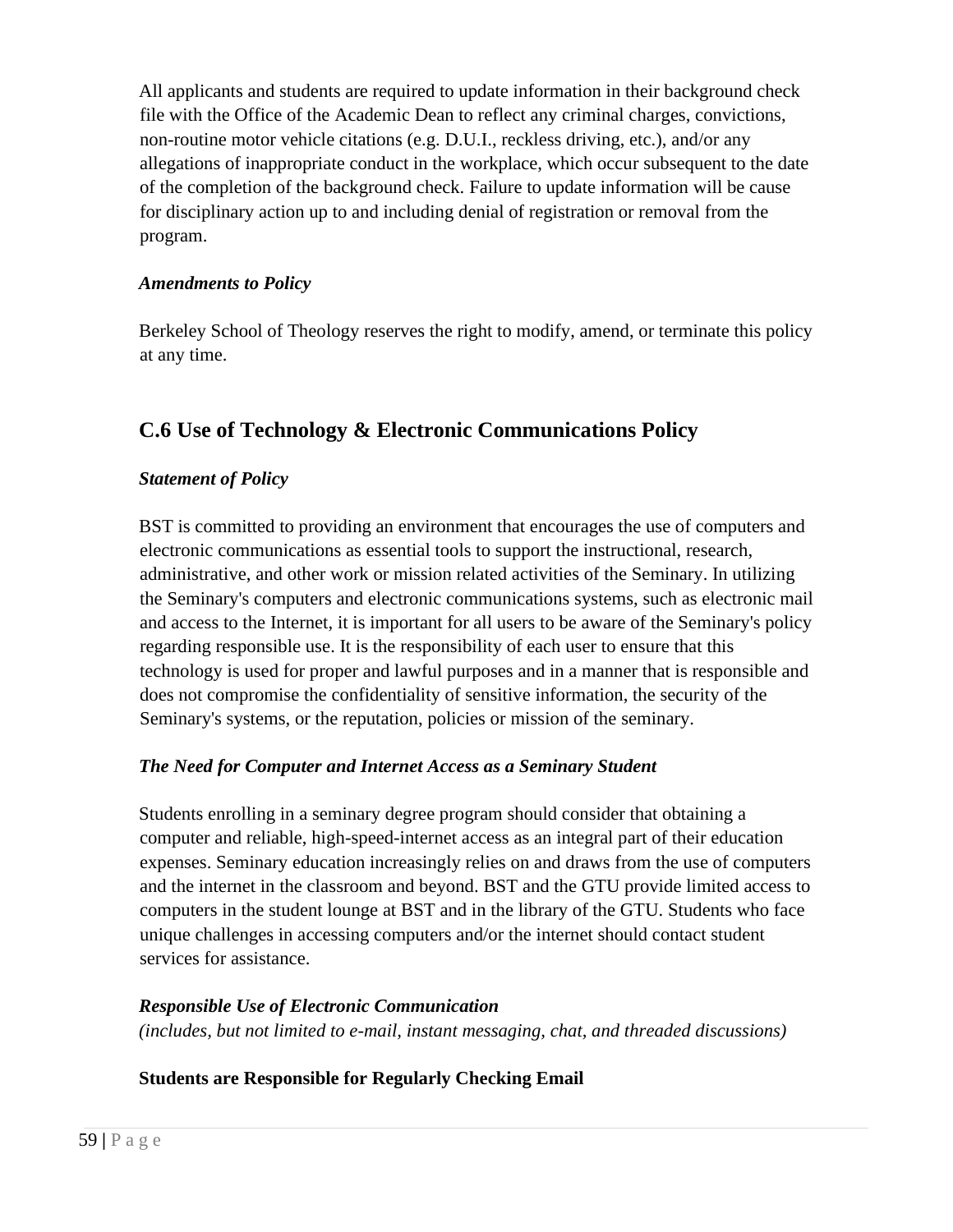Upon enrollment at BST, students will be assigned an BST email address (name@ses.BST.edu). *Students are responsible for checking this email address daily* for official correspondence from the school, faculty, or from the Graduate Theological Union. Increasingly email is the only means of communication used by BST and GTU faculty and staff. Students will be held responsible for being aware in a timely manner of any and all correspondence sent via email. Students are able to set up their ses.BST.edu email addresses so that they will automatically forward all your email to the email address you use most frequently. Instructions for how to do this are included in the appendix of this handbook.

#### **Electronic Communications should be used for School-related Purposes**

The principal purpose of electronic communication is to facilitate instructional, research, and other work- or mission-related communications by and among Seminary employees and students. While the Seminary permits reasonable personal use of electronic communication, such use must not disrupt the work of other users. Users should not use their student BST e-mail addresses to widely broadcast chain letters, bulk e-mail (or "spam"), or other non-seminary related messages.

#### **Standards of Confidentiality and Security must be Observed**

Communication that contains confidential information must be treated as confidential. Users may not share WebAdvisor or Moodle passwords, provide e-mail access to an unauthorized person, or access another user's account without authorization.

#### **Offensive, Demeaning, Harassing, Defamatory or Disruptive Communications are Prohibited**

Electronic communications, including on social networking sites associated with BST, such as Facebook, Twitter, and the BST Blog, should conform to the same standards of propriety and respect as any other verbal or written communication at the Seminary. Offensive, demeaning, harassing, defamatory or disruptive messages are prohibited. This includes, but is not limited to, messages that are inconsistent with the Seminary's Student Handbook guidelines and "Sexual Harassment Policy." Users who become aware of or receive prohibited messages should notify Computer Services. Inappropriate use of electronic communications may be grounds for discipline, up to and including dismissal from the Seminary.

#### **Anti-Virus Software must be Installed and Up-to-Date**

To prevent computer viruses from spreading within the BST network, all computers connected to the Network are required to have a current, up-to-date anti-virus application installed. It is the responsibility of the person owning the system to purchase and maintain this software.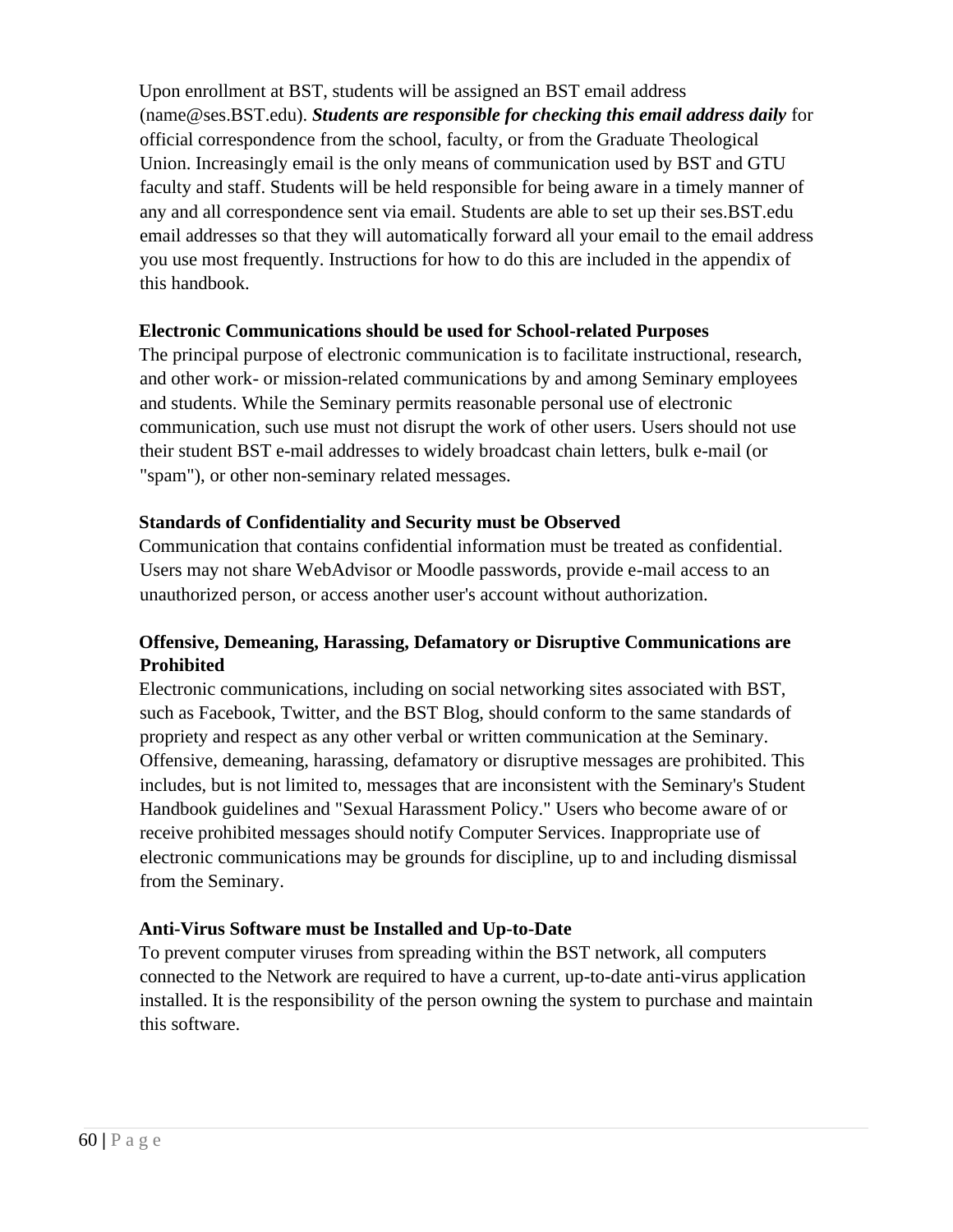#### *Printing*

Standard printing is available from computers in the BST Computer Lab and in the GTU Library. The BST printers are made available as a convenience for students and are intended for reasonable printing projects for academic papers and assignments. These printers are not intended for personal use. Nor are they intended for large printing projects (for example, more than twenty-page readings posted to Moodle). In this latter case, students need to save a copy of the readings and have them printed at a local copy shop or at home.

#### *Moodle*

Moodle is an online course management system used by BST and all the schools of the Graduate Theological Union. Students who enroll in courses that use Moodle are responsible for enrolling in the electronic portion of the class within the first two weeks of the course or prior to the first assignment due on Moodle, whichever comes first. Instructions for enrolling in the online portion of the course will be given the first night of class. Extensive help is available to students on the GTU website:<http://www.gtu.edu/> library/students/moodle-help.

When Moodle is employed in a course, it is considered to be an extension of the classroom. Students are expected to engage one another's work with respect and professionalism. Postings and responses to Moodle forums should conform to the same standards of propriety and respect as any other verbal or written communication at the Seminary. Offensive, demeaning, harassing, defamatory or disruptive messages are prohibited. This includes, but is not limited to, messages that are inconsistent with the Seminary's Student Handbook guidelines and "Sexual Harassment Policy."

Students should understand that anything they post to Moodle Forums would be visible to other students in the class. Students should consider one another's work confidential, but should not have an unreasonable expectation of privacy. Assignments uploaded to Moodle (but not posted to forums) are visible only to Professors or other instructors for the course.